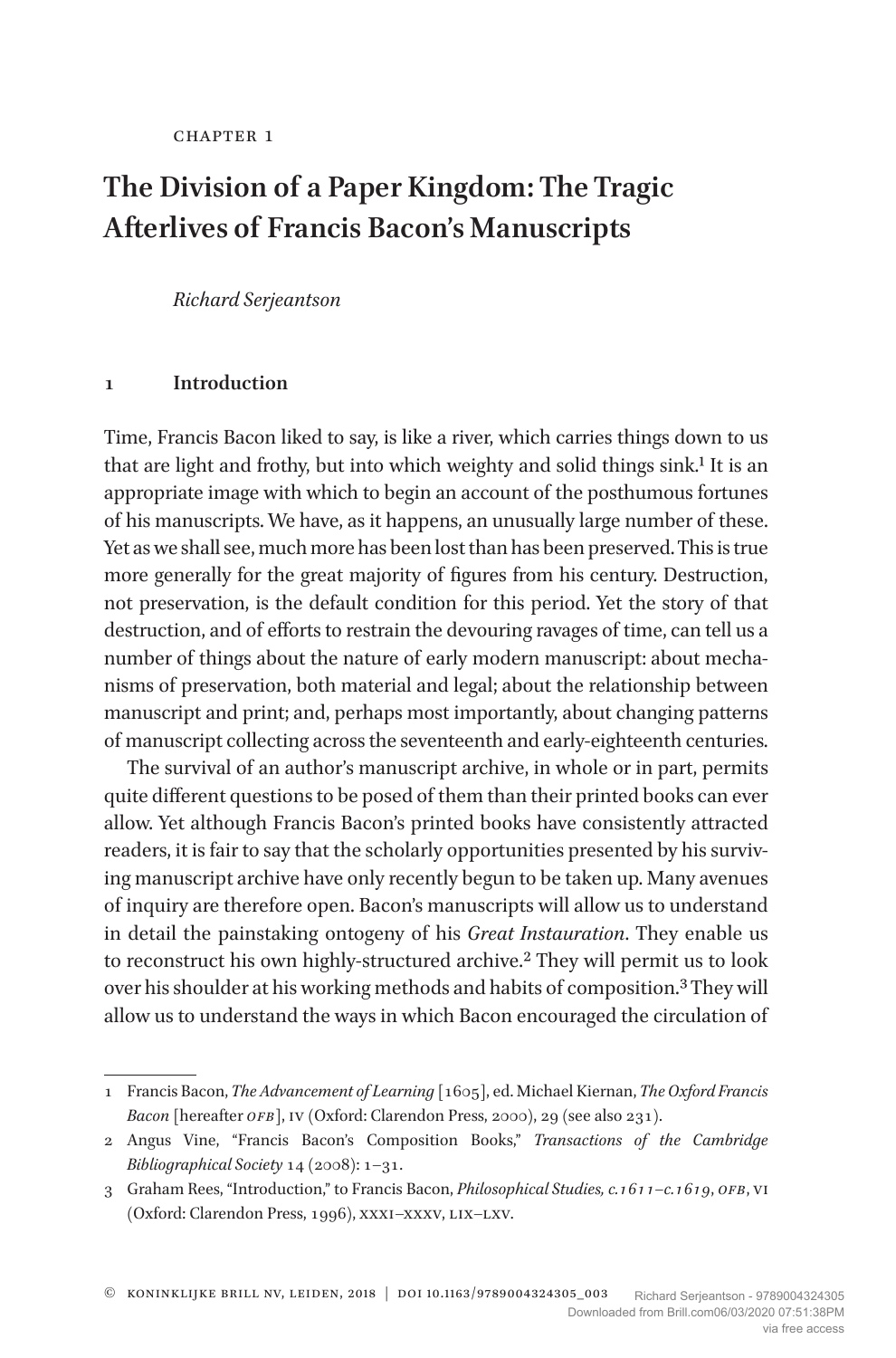30 SERJEANTSON

his correspondence from an early stage in his public life.<sup>4</sup> They will enable us to reconstruct his close involvement with the professional scribal worlds around Parliament, the Inns of Court, and the book-trade.5 Finally, Bacon's manuscripts will in due course allow us to map the changing function and personnel of his secretariat (the term is not too strong) throughout his life. But in order to undertake these studies, it will also be helpful to understand the fortunes of his posthumous archive.

We have been placed in a position to embark upon this inquiry by the heroic labours of Peter Beal. In his *Index of English Literary Manuscripts* (1980), and latterly in the even fuller *Catalogue of English Literary Manuscripts* (2014), we now possess something approaching a full list of surviving manuscripts of Bacon's writings.<sup>6</sup> Only copies of Bacon's speeches remain unsystematically catalogued. And when Beal's work is combined with that of Alan Stewart and his collaborators on Francis Bacon's surviving letters, we have an even more comprehensive conspectus of the documentary situation.7 Taken together, these reference-works permit us to undertake here an inquiry that has never previously been attempted: an overview of the entire archival afterlife of Bacon's collection of his own manuscripts in his possession at his death. (A consequence, however, is that I will have very little to say here about the enormous quantity of professional and private copies of Bacon's writings that were made without any connection to him, both in his own lifetime and extensively afterwards.)8

This is not to suggest, of course, that several of Bacon's previous editors have not already confronted the question of how a particular manuscript, or set of manuscripts, has come to survive. From Thomas Birch in the 1760s, through James Spedding in the mid-nineteenth century, down to the contemporary editors of the on-going *Oxford Francis Bacon*—Graham Rees, Michael Kiernan,

<sup>4</sup> For a case study, see Andrew Gordon, " 'A Fortune of Paper Walls': The Letters of Francis Bacon and the Earl of Essex," *English Literary Renaissance* 37 (2007): 319–336.

<sup>5</sup> Richard Serjeantson and Thomas Woolford, "The Scribal Publication of a Printed Book: Francis Bacon's *Certaine Considerations Touching ... the Church of England* (1604)," *The Library* 10 (2009): 119–56.

<sup>6</sup> Peter Beal, *Index of English Literary Manuscripts*, vol. I: *1450–1625*, part i: *Andrews–Donne* (London: Mansell, 1980), 17–52; Peter Beal, *Catalogue of English Literary Manuscripts*, *s.n.* "Francis Bacon, Baron Verulam, Viscount St Albans (1561–1626)" (www.celm-ms.org.uk; hereafter *CELM*).

<sup>7</sup> Alan Stewart, ed., *Francis Bacon Correspondence Project* (www.livesandletters.ac.uk/projects/ correspondence-francis-bacon) (hereafter *FBCP*).

<sup>8</sup> These are catalogued in *CELM* alongside manuscripts containing Bacon's own handwriting.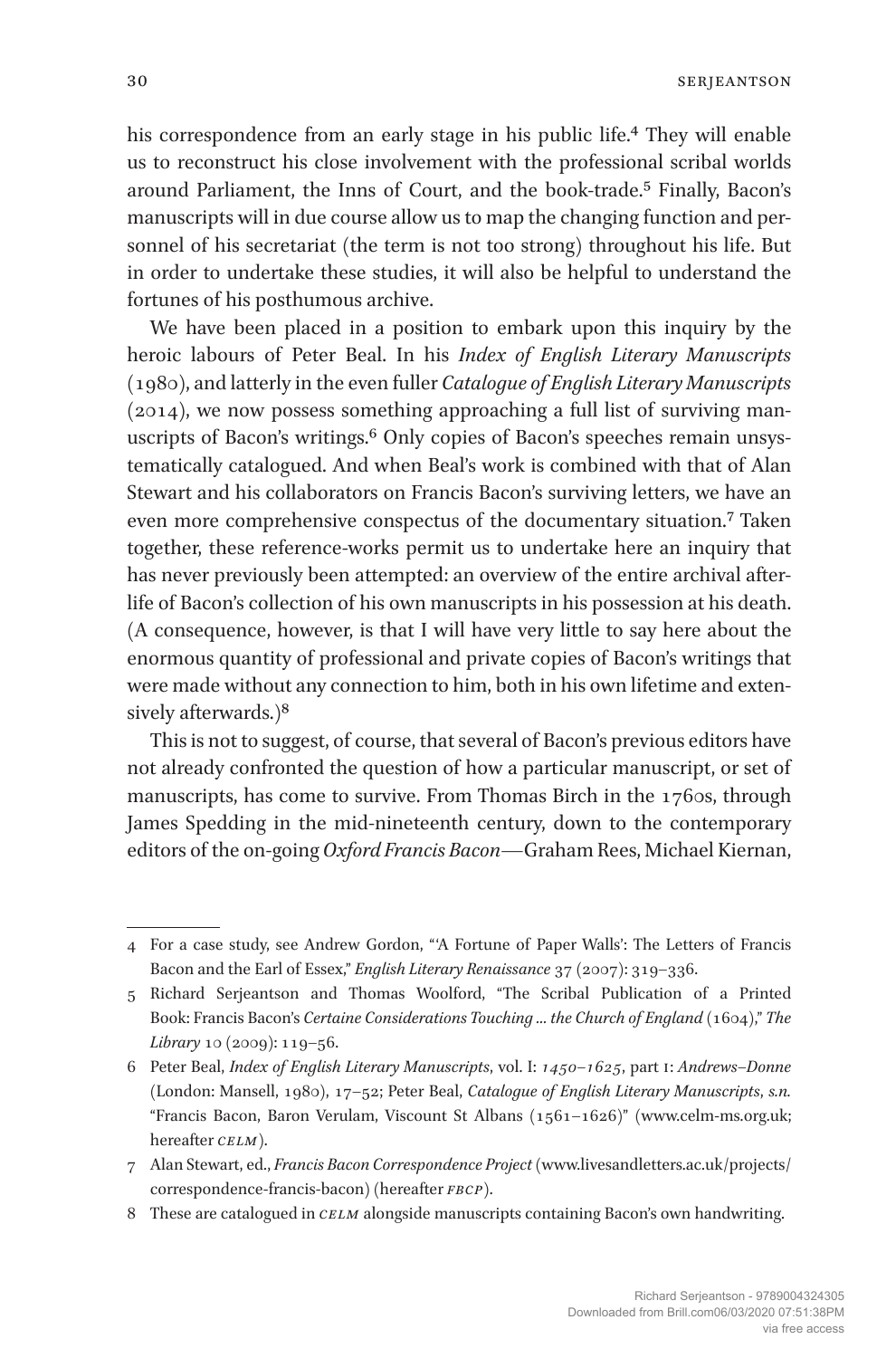Alan Stewart, and Angus Vine—scholars have sought to explain how the documents they are editing have survived, and this synthesis draws extensively on their individual findings.

How can items from Bacon's archive be identified? The primary way, of course, is to find his own handwriting on a document. I use this expression advisedly. Bacon's writings are not, on the whole, written out entirely in his own hand. From an early period of his life he developed the habit of using scribes—initially professionals, latterly also those whom we might call gentleman amateurs—to make fair copies of his work. But Bacon would then correct, revise, and extend these copies, covering their elegant transcripts with his own vigorous improvements. These revisions are usually sufficiently extensive, and also characteristic, for there to be no room for doubt about the attribution. This method of identification has been used since Robert Stephens' searches for Baconian items among the Harleian manuscripts in the earlier eighteenth century (on which more anon); it was developed, with conspicuous success, by James Spedding in his work among the State Papers during the 1850s.<sup>9</sup>

But to this venerable and essential procedure it is possible to add a supplementary one, which is the key to the whole affair. As we shall see, seventeenthcentury interest in Bacon's writings was sufficiently strong that a number of different people made lists of extant Bacon manuscripts. These lists, once they have been systematically studied, are the means by which it is possible to reconstruct the flow of Bacon's manuscripts down the river of time in the century following his death.

Most of Bacon's own surviving manuscripts are now to be found in a single place: the Harleian collection in the British Library (formerly the British Museum). They flowed into the safe harbor of Robert and Edward Harley's collection in the early years of the eighteenth century. But as we shall see, they did not all arrive in the same vessel. Once berthed there, moreover, they found themselves somewhat indiscriminately mingled together. It is this confluence of previously separate journeys that has hitherto hindered our understanding of the genealogy of their travels. For the reconstruction offered here of Francis Bacon's archival afterlife shows that his posthumous manuscripts had a convoluted, even a tragic, history. Upon the death of their author, his paper kingdom was divided between three different heirs; it would turn out to be the least of his inheritors who best proved his love for his former master.

<sup>9</sup> Robert Stephens, "Preface," to *Letters and Remains of the Lord Chancellor Bacon* (London, 1734), iii. James Spedding, *The Letters and the Life of Francis Bacon*, 7 vols (London: Longman, 1861–74). By their nature, Baconian manuscripts in the State Papers passed out of his hands during Bacon's lifetime, and hence fall outside the scope of this investigation.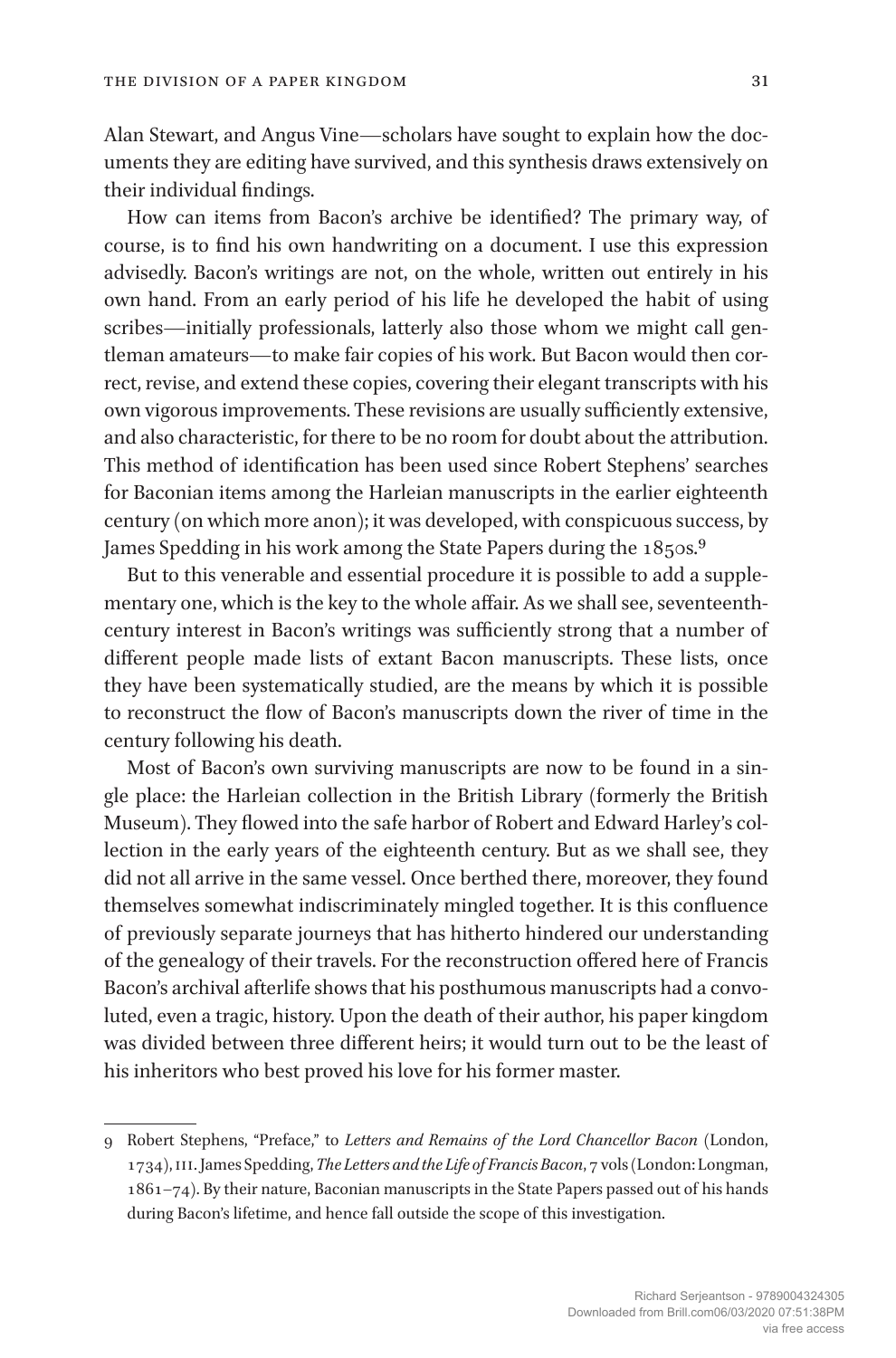32 Serjeantson

#### **2 On Bacon's Death: 1626–27**

Francis Bacon's compositional process is a distinctive one. He seems to have begun by drafting a work either in his own hand or to dictation. He would then have an interim version copied out fairly by a scribe. This fair copy would then be defaced by additions, corrections, and deletions in Bacon's own hand. The process would then be repeated: scribal fair-copy; authorial tinkering. But Bacon seems to have been fairly rigorous about destroying earlier drafts of his writings as they became superseded by the interim fair-copies made for him by scribes. This means that in cases where one of his writings survives in manuscript, it tends to survive in only a single authorial manuscript.

During his lifetime, Bacon maintained an extensive and orderly manuscript archive of his own writings. His papers were organised according to carefullydefined principles, which he had established by at least as early as 1608, when his personal archive already contained no fewer than twenty-eight different notebooks. In particular, he divided his manuscript "libri" into five main categories, of which the first (and no doubt most important) were six looseleaf folio "composition books," in theology, politics, natural philosophy, logic and rhetoric, orations, and letters.10 By virtue of the compositional process described immediately above, these volumes therefore contained what might be called "working fair-copies" of Bacon's original writings.

It is clear that the outlines, at least, of Bacon's careful archival organization remained in place at his death on 9 April 1626. His will further informs us that his papers were kept in a variety of "Cabinetts," "Boxes," and "Presses."<sup>11</sup> These repositories may, however, have been physically divided between his principal residences: the neighbouring houses of Gorhambury and of Verulam, at St Albans, where he retired when he was banished from the verge of the court in 1621; and his chambers at Gray's Inn, to which he was able to return after his banishment was lifted.12 In the course of his life, and especially in its final five years, Bacon published many of his writings. But many more remained to see the light of print across the seventeenth and eighteenth centuries.

<sup>10</sup> On the principles by which Bacon ordered his manuscripts in 1608, see BL, MS Add. 27,278, fols. 10v–14r (the "Commentarius Solutus," printed in Spedding, *Letters and Life*, 4:59–62); see further Vine, "Composition Books," 6–8, and Angus Vine, "Commercial Commonplacing: Francis Bacon, the Waste-book, and the Ledger," *English Manuscript Studies* 16 (2011): 197–218.

<sup>11</sup> National Archives, Kew (hereafter TNA), PROB 1/33/1–2 (also printed in Spedding, *Letters and Life*, 7:539–45).

<sup>12</sup> Markku Peltonen, "Bacon, Francis, Viscount St Alban (1561–1626)," in *Oxford Dictionary of National Biography* (oxforddnb.com; hereafter *ODNB*)*.*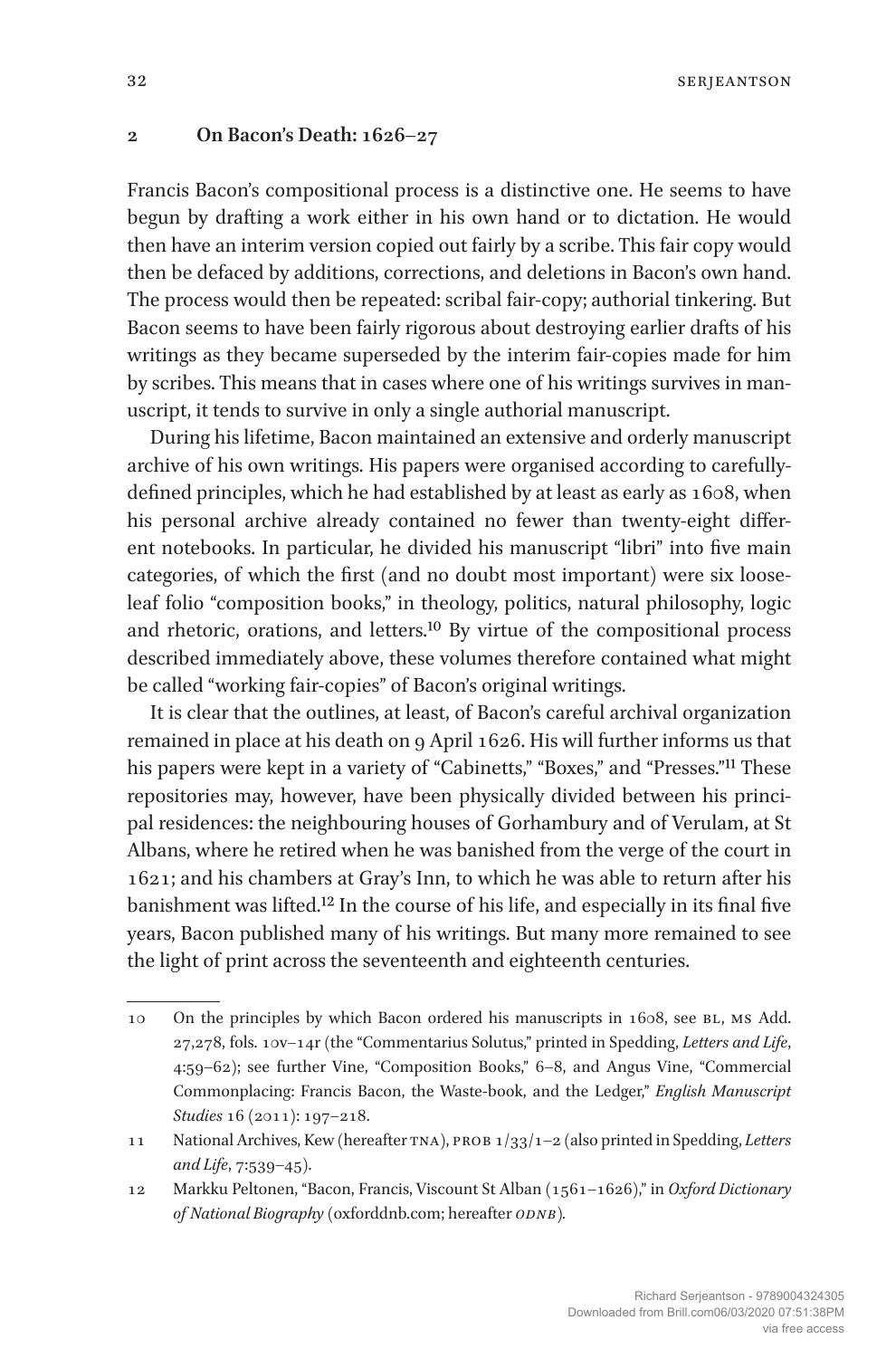Bacon's unpublished manuscripts were at the forefront of his mind as death approached. He first elaborated his wishes in the curt will he drew up on 10 April 1621:

My compositions unpublished, or the fragments of them, I require my servant Harris to deliver to my Brother Constable,<sup>13</sup> to the end, that if any of them be fit in his judgment to be published, he may accordingly dispose of them. And in particular I wish the Elogium I wrote in felicem memoriam [Reginæ *inserted*] Elizabethæ may be published.14

This will was superseded by a later "last" will, which survives in two slightly different versions. In both of these, Bacon disposes of his manuscripts before his other goods—after, that is, his soul, which he left to God, and also his reputation, which he theatrically bequeathed "to foreign nations, and the next ages." The earlier version of the "last" will requires:

my Servant, *Henry Percy*,15 to deliver to my Brother *Constable*, all my Manuscript-Compositions, and the Fragments also of such as are not Finished; to the end that, if any of them be fit to be Published, he may accordingly dispose of them. And herein I desire him, to take the advice of Mr. *Selden*,16 and Mr. *Herbert*, of the *Inner Temple*,<sup>17</sup> and to publish or suppress what shall be thought fit. In particular, I wish the Elegie, which I writ in *felicem Memoriam Elizabethæ*, may be Published.18

<sup>13</sup> Sir John Constable, Bacon's brother-in-law.

<sup>14</sup> British Library (hereafter BL), MS Add. 4259, fol. 111r, a copy in the handwriting of John Locker (on whom see further below, at n. 141 onwards). The document Locker was copying has not been located. See further Spedding, *Letters and Life*, 7:228–29.

<sup>15</sup> Henry Percy is left £100 in the final version of Bacon's will (TNA, PROB  $1/33/1-2$ ). In an autograph letter of 26 Jan. 1626, sent from Gray's Inn to the Secretary of State, Edward Conway, Bacon made a petition on behalf of Percy, there described as "my good frend and late servant" (TNA, SP 16/19/49; Spedding, *Letters and Life*, 7:549). See further Lisa Jardine and Alan Stewart, *Hostage to Fortune: The troubled life of Francis Bacon* (London: Gollancz, 1998), 501.

<sup>16</sup> John Selden (1584–1654), scholar and legal historian.

<sup>17</sup> Edward Herbert (*c*.1591–1657; knighted 1641), the uncle of George Herbert and of Edward Herbert, first Baron Cherbury. He defended Selden against the Crown in his trial of 1629.

<sup>18</sup> Thomas Tenison, *Baconiana* (London, 1679), 203–4.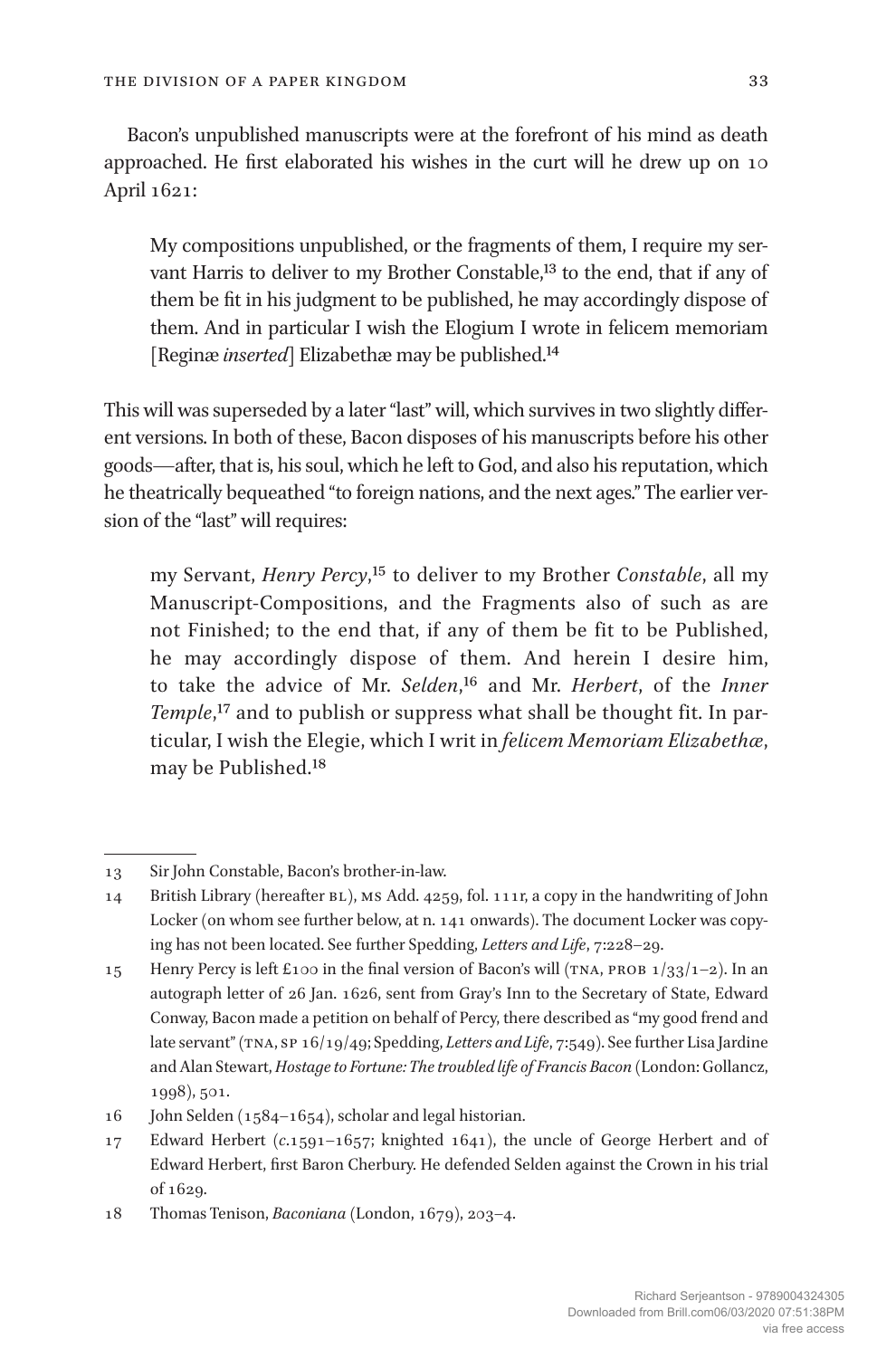A later and more polished last will, dated 19 December 1625, removes the references to Henry Percy, John Selden, and Edward Herbert. But it now adds a new element:

Alsoe whereas I haue made vpp two Register-Bookes the one of my Orations or speeches the other of my Epistles or Letters whereof there may be vse, And yet because they touch vpon busines of state they are not fitt to bee putt into the handes but of some Councellor, I doe deuise and bequeath them to the right ho*noura*ble my verie, good Lord the Lord Bushopp of Lincolne and the Chancellor of his Ma*jes*t*ie*s Dutchy of Lancaster<sup>19</sup>

Alsoe, I desire my Executors espetiallie my brother Constable and also Mr Bosvile p*re*sently after my decease, to take into theire handes all my papers whatsoeuer, w*hi*ch are either in Cabinetts Boxes or Presses, and them to seale vpp vntill they may att theire leasure pervse them.20

Thus the inheritors of Bacon's manuscripts should have been his brother-inlaw, Sir John Constable, about whose "communication in studies" with him Bacon had earlier written;<sup>21</sup> and William (later Sir William) Boswell ( $c.1583-$ 1650) ("Mr Bosvile"), who was evidently a trusted friend at the end of Bacon's life. More generally, this will should, in principle, have served to order the dispersal of Bacon's estate following his death.

It did not. Bacon died owing enormous debts, which his estate could not begin to meet.22 Moreover, every single one of the six men whom Bacon named as his executors declined to serve in that capacity. This is made clear in the letters of administration that were eventually issued by the prerogative court

<sup>19</sup> That is, John Williams and Sir Humphrey May. See further Bacon's undated letter to Williams on this matter (FBCP, bcn0796), printed from Bacon's own copy in Tenison, *Baconiana*, 195.

<sup>20</sup> TNA, PROB  $1/33/1-2$ . *CELM*, \*BcF 654, indicates that this document contains the presence of Bacon's autograph. But the names of the witnesses are in the hand of its scribe, and I suggest that the signature "Fr st alban" is too. The handwriting of the codicil disinheriting Bacon's wife is also continuous with the main document, further indicating that it is a later copy.

<sup>21</sup> Francis Bacon, *Essaies* (London, 1612), sig. A4r (dedication to Constable).

<sup>22</sup> The auditor of Bacon's estate, Francis Phelips, stated the total sum owing to be £22,371 1*s* 3*d.* His bill is printed in Francis Bacon, *Opera omnia*, ed. John Blackbourne (London, 1730), 2:565–68. (But note that Jardine and Stewart, *Hostage to Fortune*, 513, offer a different sum, of £19,658 4*s* 4*d*.) Bacon's wealth at death, by contrast, has been calculated at a mere *c*. £7,000 (Peltonen, "Bacon, Francis").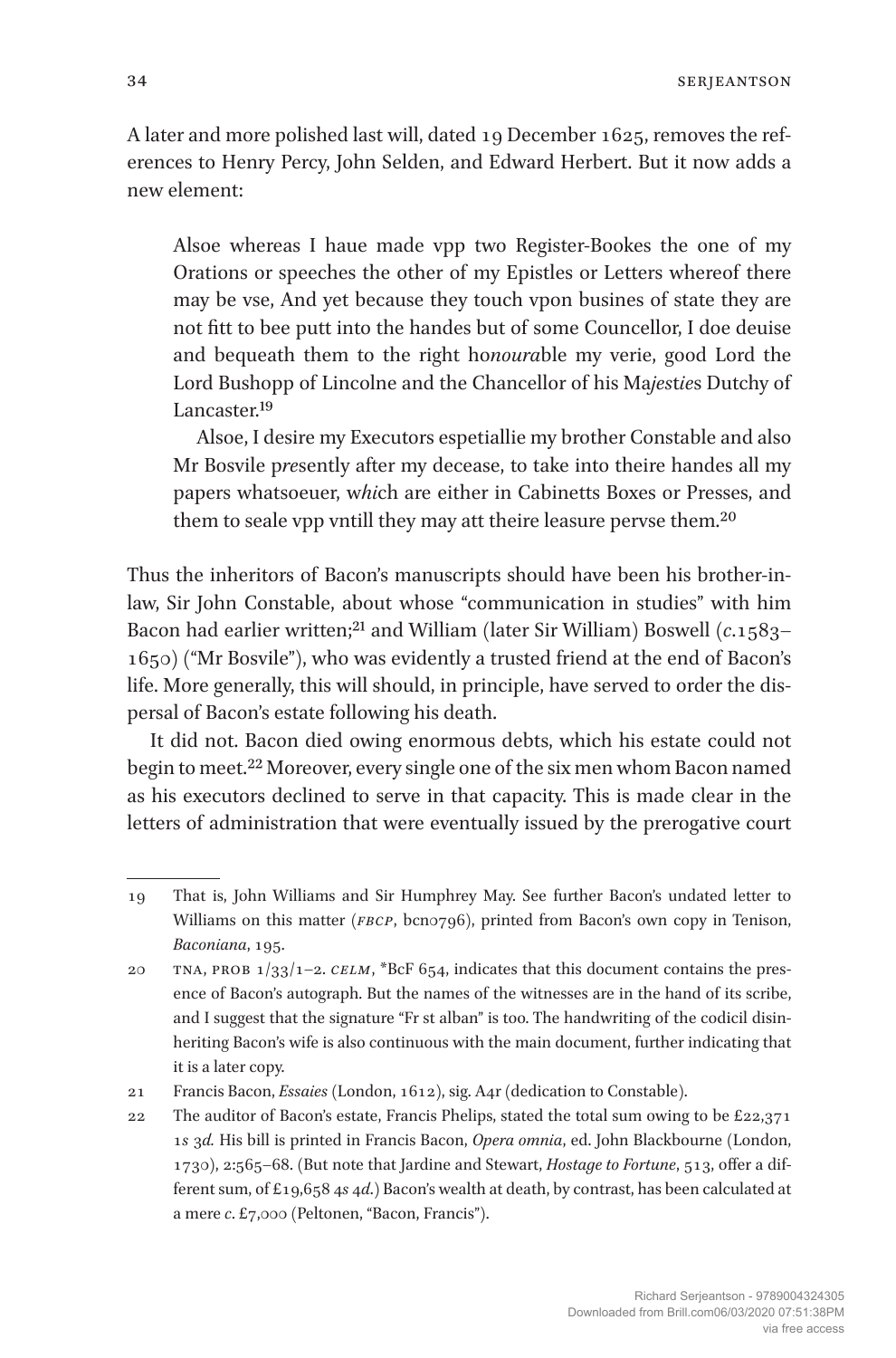of the Canterbury province on 30 July 1627, which dispense each of those appointed by Bacon, and instead confer the office of winding up Bacon's affairs upon two of his creditors instead. The first of these creditors was Sir Robert Rich, a Master in Chancery; the second was Bacon's former gentleman retainer, Thomas Meautys, who had rashly lent him money during his final sickness, and whom we shall meet again. Thus Bacon's estate was administered as if he had died intestate, and Rich and Meautys became ultimately responsible in law for the distribution of his goods.<sup>23</sup>

In principle these goods would have included Bacon's manuscripts. Yet although they are named first in his will, it seems most doubtful that they were regarded as having any financial value—unlike the leases, "rich hangings," or table-carpets that Bacon also itemises in his will. Perhaps this fact explains William Boswell's later testimony to Samuel Sorbière that the bequest of Bacon's papers was the only one of his numerous legacies that was ever executed. Boswell also claimed that he himself inherited "all" of Bacon's papers. If we assume that Constable gave over his rights in the manuscripts to Boswell then this statement may be strictly true—even if Sorbière's subsequent claim that Bacon left four hundred thousand pounds for an "imaginary College" after the model of his *New Atlantis*, is not.<sup>24</sup> Yet although Boswell may have possessed all the manuscripts in law, he did not do so in fact. In the event, Bacon's posthumous archive was divided (as we shall now see) between three different people, all of whom appear in the will in some capacity. Boswell, named as literary executor, was one of them. William Rawley (*c*.1588–1667), one of Bacon's chaplains, a beneficiary of £100, and the will's first witness, was another. And

<sup>23</sup> So I reconstruct a complex situation that has attracted a several different and inconsistent interpretations. The executors named by the will were Sir Humphrey May, Sir Richard Hutton, Sir Thomas Crewe, Sir Francis Barnham, Sir John Constable, and Sir Euball Thelwall. The letters of administration are printed from the register of the Canterbury prerogative court in Bacon, *Opera omnia*, 2:563–64. See also James Spedding, "Preface," to Francis Bacon, *Works*, ed. James Spedding, Robert Leslie Ellis, and Douglas Denon Heath, 7 vols (London, 1858–61), 3:3, and Spedding, *Letters and Life*, 7:551; and compare with the accounts offered by Rees, "Introduction" to *OFB* VI, lxx; Jardine and Stewart, *Hostage to Fortune*, 513; and Doina-Cristina Rusu and Christoph Lüthy, "Extracts from a Paper Laboratory: The Status of Francis Bacon's *Sylva Sylvarum*," *Intellectual History Review* 27 (2017): 171–202.

<sup>24</sup> *Sorberiana*, ed. François Graverol (Toulouse, 1691), 51 (art. "Bacon"): "Mr. Boswel me dit qu'il avoit eu particuliere connoissance avec ce rare homme, qui lui laissa par testament tous ses papiers, qui fut la seule chose éxécutée de plus d'un milion de legats qu'il avoit fait par galanterie. Il leguoit 400. mille livres à un Collège imaginaire, dont il dresse le plan en son *Nova Atlantis*."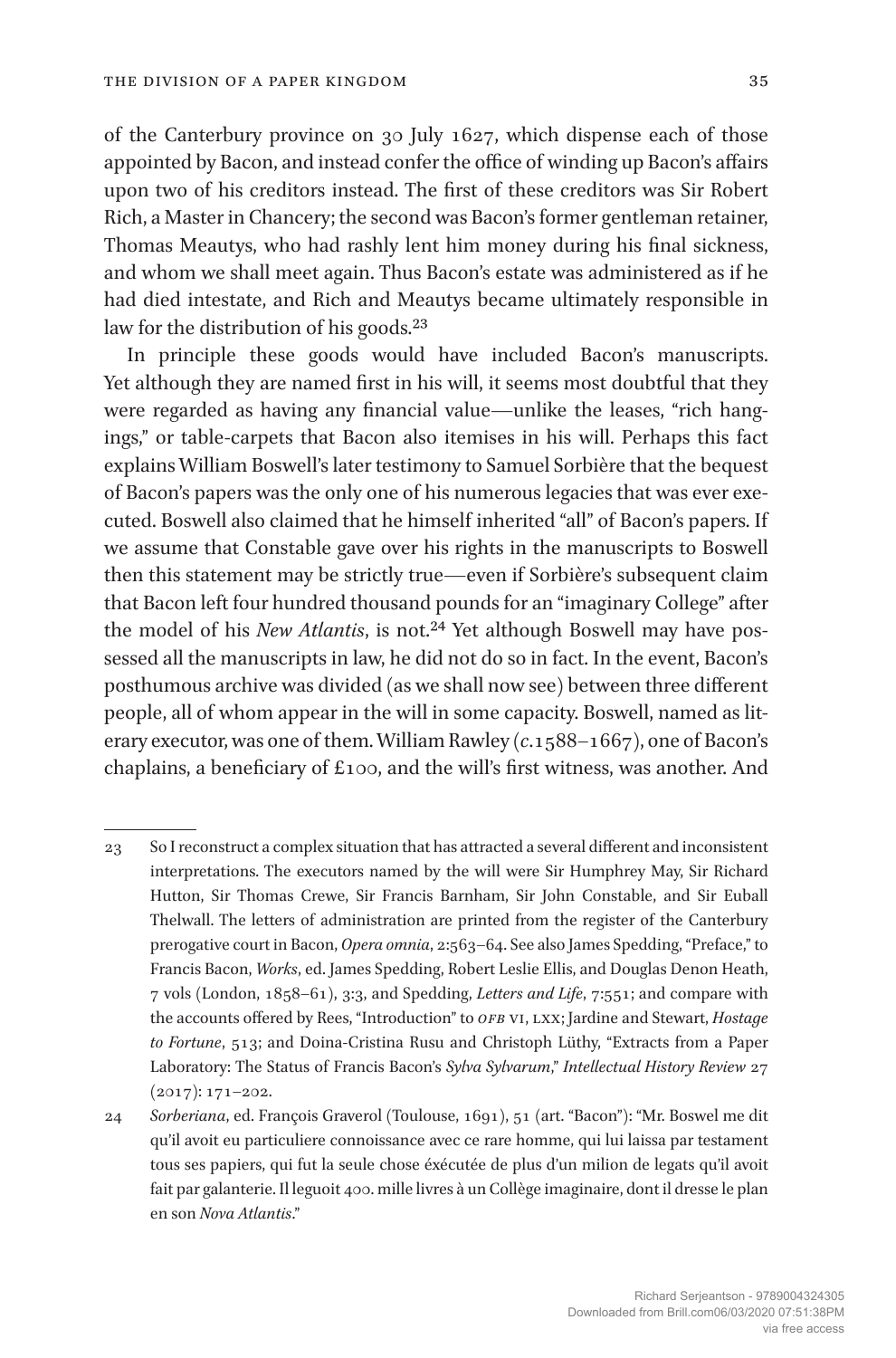the last was the loyal creditor Thomas Meautys (*c*.1590–1649), whose debt is given priority in a codicil to the will.25 These were the three men who would play the role of variously faithful daughters to Bacon's over-hopeful Lear.

#### **3 The Division of Bacon's Manuscripts, 1627–1667**

## **3.1** *The Boswell Portion*

The later of Bacon's "last" Wills charges his executors to take possession of his manuscripts and seal them up pending further investigation of their contents by Sir John Constable and William Boswell. Constable seems to have been happy to allow Boswell to take up his share of the burden, for no more is heard of him, whereas Boswell evidently took possession of an important portion of Bacon's manuscripts. Alan Stewart and Graham Rees have reconstructed the fortunes of these documents. A successful university scholar who latter became a diplomat, Boswell was known to be a sound judge of the political significance of unpublished manuscripts: in the aftermath of the assassination of the Duke of Buckingham he assessed the potentially seditious library of Sir Robert Cotton for the Privy Council.26 Across his lifetime, Boswell himself became an increasingly significant collector of manuscripts, including ones by John Dee, whom he greatly admired, as well those he had inherited from Bacon.27 Though his Bacon manuscripts no longer survive, some of the works they contained, do, for after Boswell's death in 1650 at The Hague, where he had served as Charles I's ambassador, they were published. Their editor was the Dutch scholar Isaac Gruter (1610–1680).

Gruter had certainly seen the original Bacon manuscripts that had been in Boswell's possession, a point he was keen to emphasize both in private and in public. In May 1652 he wrote to William Rawley about manuscripts "from boxes from Boswell's collection" that were either in Bacon's own handwriting, or in Rawley's with revisions by Bacon.28 And he began his preface to the edition itself by noting

<sup>25</sup> TNA, PROB 1/33/2.

<sup>26</sup> Rees, "Introduction," to *OFB* VI, lxx–lxxxv, drawing upon unpublished research by Alan Stewart.

<sup>27</sup> In his Ephemerides for 1639 Samuel Hartlib noted that Boswell possessed "a nest" of manuscripts by John Dee and Nathaniel Bacon. Sheffield University Library (hereafter SUL), HP  $30/4/26$ A, consulted here and subsequently in the publication by Mark Greengrass, Michael Leslie, and Michael Hannon, eds., *The Hartlib Papers* (Sheffield: Humanities Research Institute, 2013) (hrionline.ac.uk/hartlib).

<sup>28</sup> See Thomas Tenison, *Baconiana: Or Certain Genuine Remains of Sr Francis Bacon* (London, 1679), 222 (Isaac Gruter to William Rawley, The Hague, 29 May 1652), on those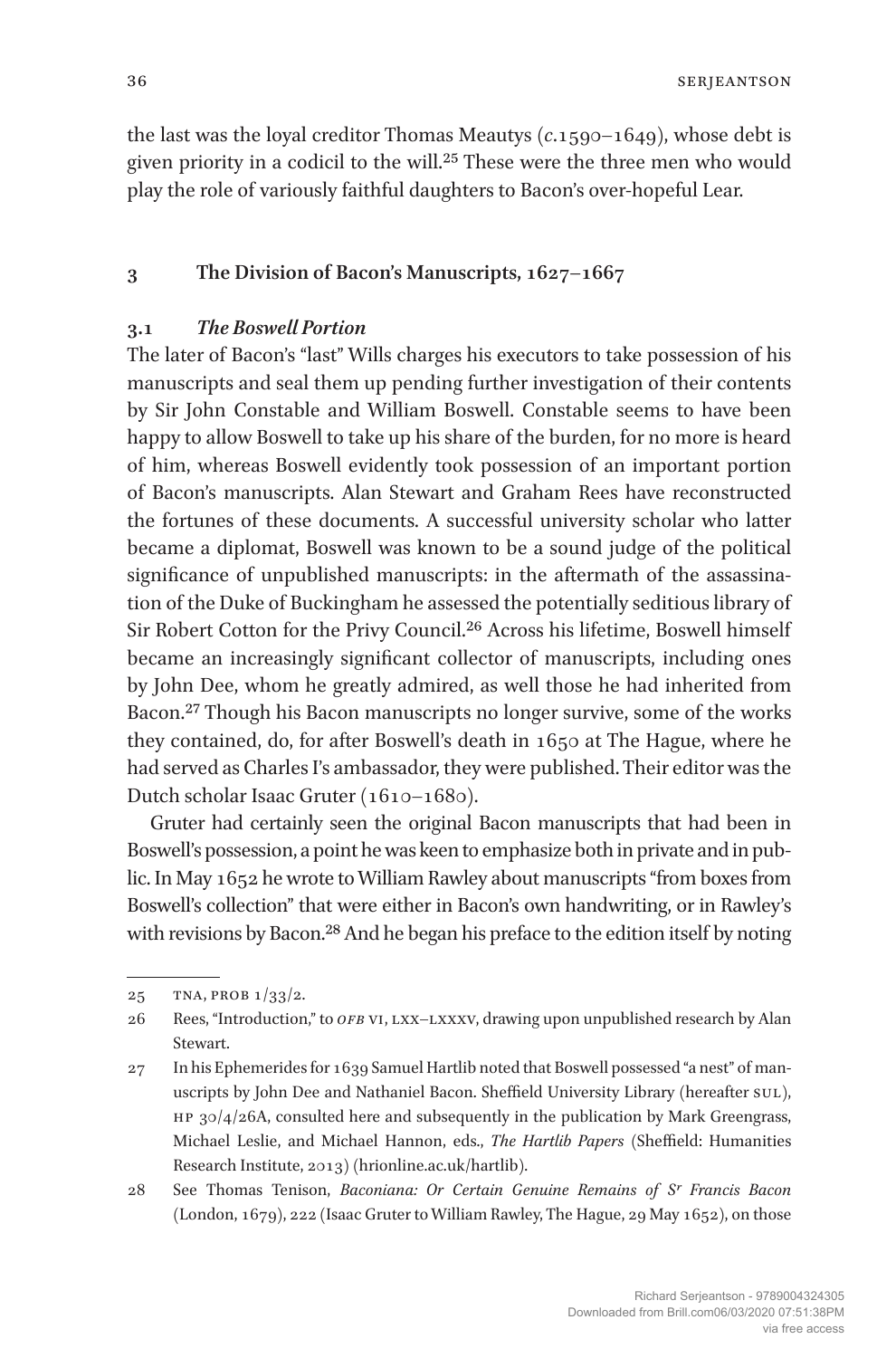that it derived "from manuscript volumes which their author had carefully corrected and in various places altered."29 His descriptions here square precisely with what we know of Bacon's habitual composition practices. But the edition itself was printed, not from Bacon's originals, but from copies of Boswell's manuscripts that Gruter himself had made, as both Gruter's preface and his letter to Rawley make clear.30

Gruter published the works in a popular little octavo volume entitled *Scripta in universali et naturali philosophi* that was put out by Lodewijk Elsevier at Amsterdam in 1653. The only piece in it that did not derive from Boswell was the Latin translation of Thomas Bodley's letter to Bacon from 1608 critiquing his philosophy, which Gruter tells us he made himself from a volume of Bacon's letters.31 The majority of the original works in Gruter's volume are known from it alone. Gruter's volume includes a number of writings dated by Rees to the period *c*.1611–*c*.1619: the *Phænomena universi*, the *De fluxu et refluxu maris*, the *Descriptio globi intellectualis*, the *Thema cœli*, and the *De principiis atque originibus*.32 It also includes a number of more miscellaneous writings of which the majority probably date from a slightly earlier period: the *Indicia vera de interpretatione naturæ*; the *Cogitationes de natura rerum*; the *Aphorismi et consilia, de auxiliis mentis*; the *De interpretatione naturæ sententiæ xii*; and the *De interpretatione naturæ proœmium*.33 Finally, the Boswell/ Gruter *Scripta* also contains a few writings that are also known either in whole or in part from other manuscript sources: these include the *Temporis Partus Masculus*, and, most importantly, the *Cogitata et visa*.34

As James Spedding realised, the cache of natural philosophical manuscripts that Gruter published in 1653 corresponds precisely to the third of the six

manuscripts: "quæ ex *Boswelliani* Musei scriniis chartaceis penes me exstant vel propria manu descripta, vel alterius apud vos, sed *Baconi* manum & limam experta."

<sup>29</sup> Isaac Gruter, "Lectori S*alutem*," in Francis Bacon, *Scripta in naturali et universali philosophica* (Amsterdam, 1653), sig. \*5r: "… ex Manuscriptis Codicibus, quos accurate recensuerat & varie emendarat author."

<sup>30</sup> See Gruter, "Lectori," sig. \*5r; Tenison, *Baconiana*, 223 (Gruter to Rawley, 29 May 1652): "apographa me redactis ex legato Boswelliano."

<sup>31</sup> Gruter, "Lectori," sig. \*5r. This letter had been printed, from a publicly circulating manuscript volume of items of Bacon's correspondence, in *The Remaines of the Right Honorable Francis Lord Verulam* (London, 1648), sigs. L4v–M3v.

<sup>32</sup> All of these texts are published in Bacon, *Philosophical Studies* (*OFB* VI).

<sup>33</sup> These writings are scheduled for publication in volume 5 of the *Oxford Francis Bacon*.

<sup>34</sup> Queen's College, Oxford, MS 280, pp. 205–233 (*CELM*, \*BcF 289), a handsome presentation manuscript of the *Cogitata et visa* now in the archive of Thomas Barlow (1609– 1691), may be the copy that Bacon sent to Sir Thomas Bodley in 1607.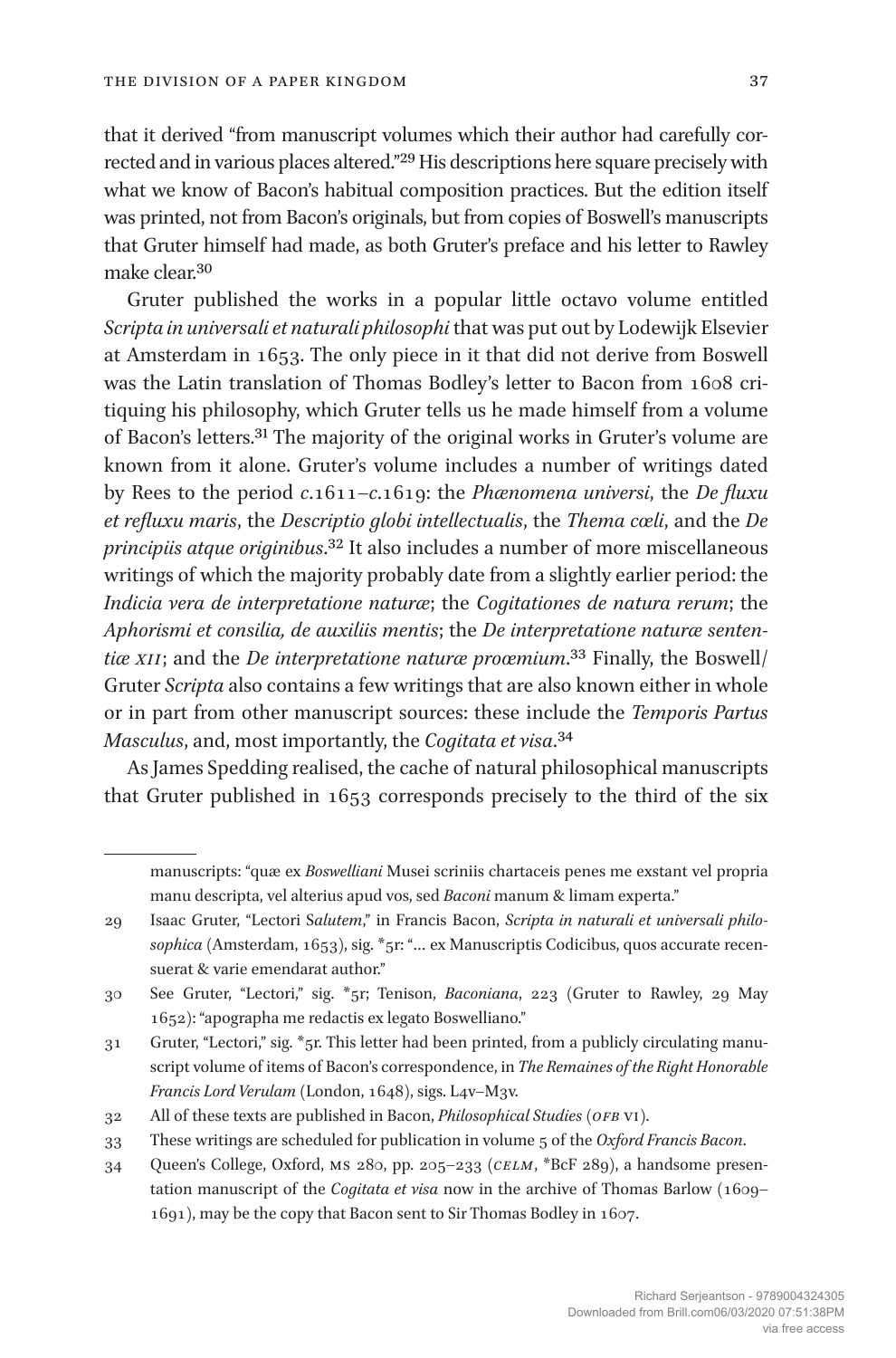38 Serjeantson

different "composition books" that Bacon maintained across his life. Bacon's own title for this collection was "Scripta in Naturalj et vniuersalj philosophiâ" (writings on natural and universal philosophy), and this is precisely the wording that Gruter uses his volume of unpublished Baconiana. Indeed, he explicitly states in his preface that "the title which stands at the front of the book, and which includes the entire subject of the book, divided into its various treatises, derives from Bacon himself."35

This being so, it is likely that the order of the texts in the *Scripta* reflects in some way the order in which they existed in Bacon's archive. Our best evidence here is Gruter's explanation for why he gave the name of "Philosophical Attempts" (*Impetus Philosophici*) to the collection of items in the latter part of his volume:

Everything that follows from the piece entitled *True Indications of the Interpretation of Nature* to the end I have called "Philosophical Attempts," a name I noted in my conversations with that great man [*i.e*. Boswell] when he mentioned these documents to me. For he never used to call the things that were associated with the earlier items (each of which has its own title) anything else.36

James Spedding suggested that this implied that "the five pieces which stand first under separate titles ... were found copied out in a book; and that the rest ... were in separate papers, tied up with it," drawing attention to the method of archival organisation Bacon had laid out in 1608.37 It seems very likely that was correct.38 If so, then Bacon's archive of unpublished *Writings on Natural and Universal Philosophy* stood at his death along the lines indicated in Table 1.1. It is important to bear in mind, however, that many, and perhaps all of the items in it had either been abandoned or had been superseded by the printed publications of Bacon's lifetime.

<sup>35</sup> BL, MS Additional 27,278, fol. 10v (Spedding, *Letters and Life*, 4:59). Gruter, "Lectori," sig. \*5r: "Titulus, quem frons libri præfert, & totum complectitur opusculi, in varias dissertationes secti, argumentum, ab ipso *Verulamio* est."

<sup>36</sup> Gruter, "Lectori," sig. \*5v: "Quicquid sequitur ab eo loco, cujus inscriptio est in ipso contextu *Iudicia* [recte *Indicia*] *vera de interpretatione Naturæ* usque ad finem, donavi eo nomine *Impetus Philosophici*, quod ex familiaribus Viri magni colloquiis notassem, cum de istis chartis mecum ageret. Non aliter enim appellare solebat quicquid prioribus per titulos suos separatis connecteretur." Cf. Rees, "Introduction," to *OFB* VI, lxxxiv.

<sup>37</sup> See above, n. 10.

<sup>38</sup> Spedding, "Preface," 7–8. See also Rees, "Introduction," to *OFB* VI, lxxxiv; Vine, "Composition Books," 7.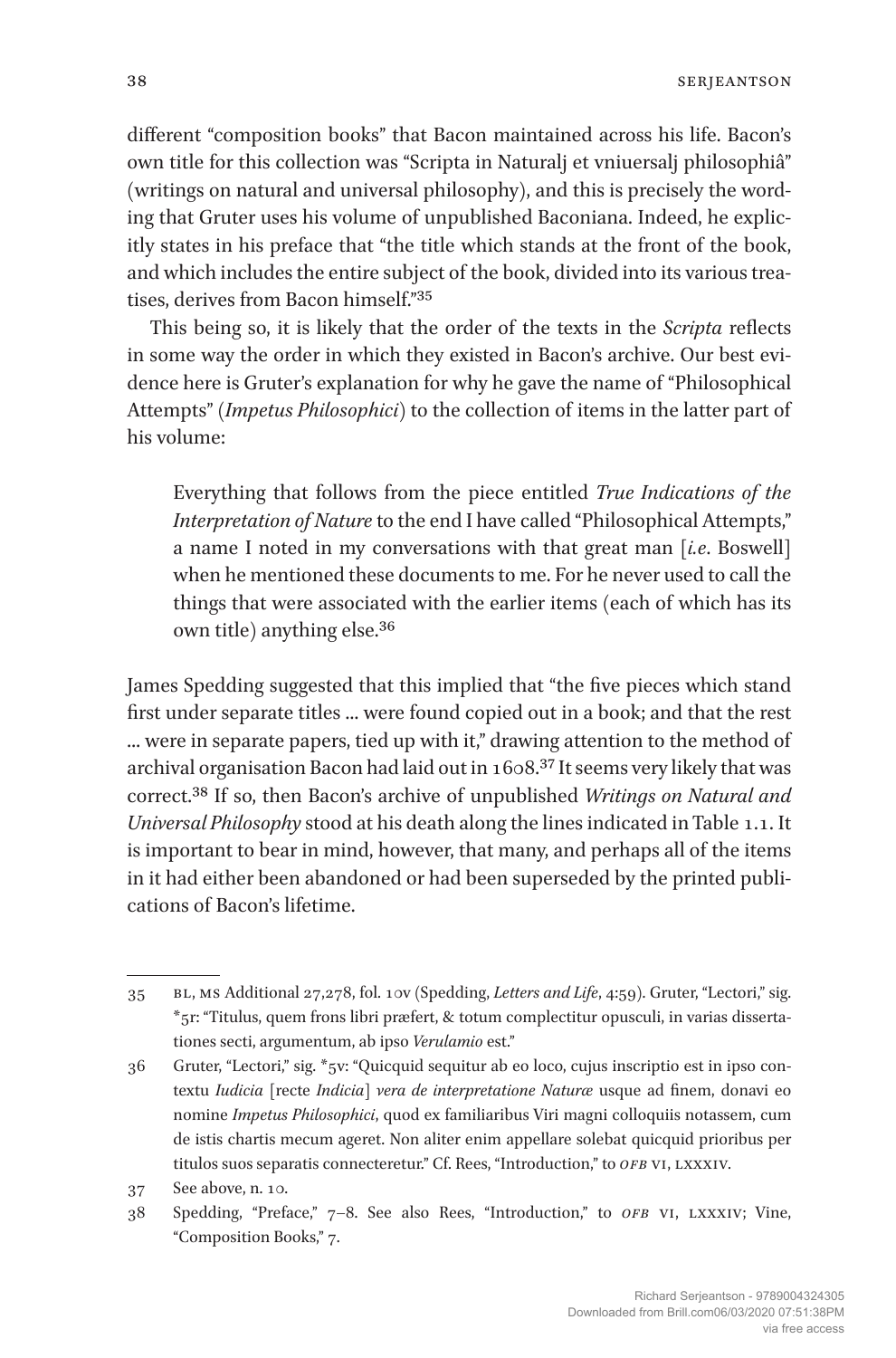Yet the texts that Gruter printed in the *Scripta* were not the only ones whose manuscripts he had seen. In his 1652 letter to Rawley, Gruter also mentions that he had once had "in my hands" a "large and complete" manuscript of Bacon's *Historia Gravis et Levis*, which nonetheless consisted only of headings which Bacon had not worked up.39 This document, and indeed the work itself, is now lost.40

Even more strikingly, Gruter also appears to have possessed Bacon's second composition-book—the one containing "Scripta in Politicis et Moralibus" (writings on politics and morals). In 1651 Gruter wrote to Thomas Browne  $(1605-1682)$  that, "for the last few weeks I have had in my possession manuscript *opuscula* of Bacon of Verulam—some of them moral and political, others natural-philosophical—corrected by the author himself."41 In the preface to the 1653 *Scripta*, Gruter elaborated slightly on this point:

Friendly reader: you owe all these unpublished works … to that most worthy man William Boswell, who was left them by Bacon himself, together with other ones written on political and moral subjects, which, thanks to that late man's gift, are now preserved in my hands and will not be hidden very much longer.42

Gruter's classification of these manuscripts (*in politico & morali genere*) again corresponds exactly to a title that we know Bacon himself had used in 1608 when describing the structure of his own archive.<sup>43</sup> Indeed, it seems very likely that the Boswell manuscripts Gruter had access to were prefaced by two Latin title-pages, perhaps written in Bacon's own hand—like that of the equivalent

<sup>39</sup> Tenison, *Baconiana*, 223 (Gruter to Rawley, 29 May 1652): "De *Gravi & Levi* in manibus habui integrum & grande volumen."

<sup>40</sup> On this lost work, see further Rees, "Introduction," to *OFB* VI, lxxxiv–lxxxv, and Graham Rees, "Introduction," to Francis Bacon, *The Instauratio Magna: Last Writings*, The Oxford Francis Bacon XIII (Oxford: Clarendon Press, 2000), xxv.

<sup>41</sup> Rees, "Introduction," to *OFB* VI, lxxvii, translating MS Rawlinson D. 391, fol. 101r (Isaac Gruter to Thomas Browne, 24 June 1651): "Nunc a pauculis septimanis in manibus mihi sunt manuscripta opuscula Baconi Verulamii, ab ipso authore emendata, partim politica et moralia, partim physiologica." See also Vine, "Composition Books," 20.

<sup>42</sup> Gruter, "Lectori," sig. \*5v: "Omnia autem hæc inedita … debes, Amice Lector, Nobilissimo *Guil. Boswello*, ad quem ex ipsius Baconi legato pervenerant, cum aliis in politico & morali genere elaboratis, quæ nunc ex dono τοῦ μακαρίτου penes me servantur non diu premenda." See further Spedding, "Preface," 7; Spedding, *Letters and Life*, 4:59; Vine, "Composition Books," 6–7.

<sup>43</sup> BL, MS Add. 27,278, fol. 10v (Spedding, *Letters and Life*, 4:59): "2 Scripta in Politicis et Moralibus."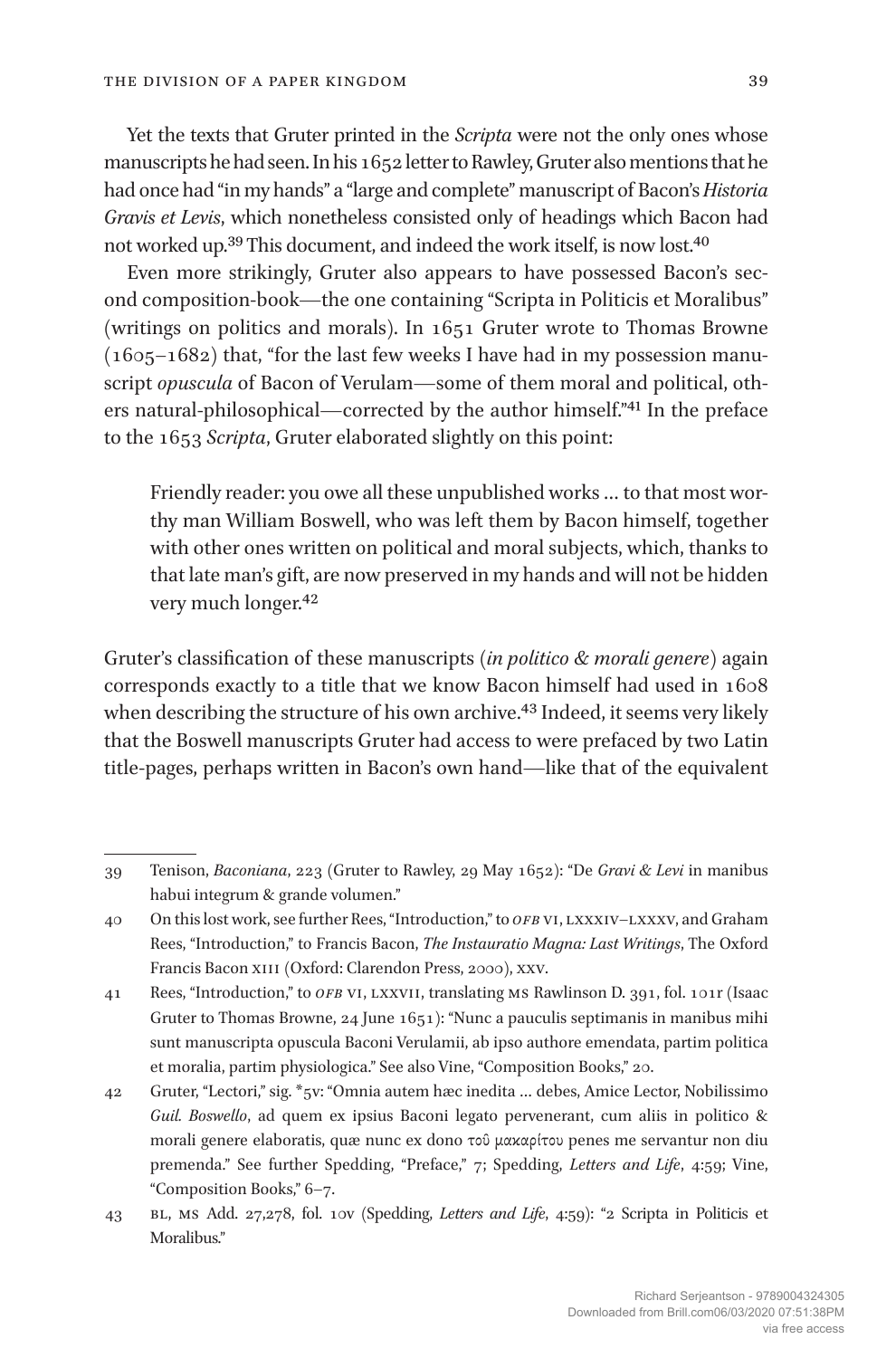| Title-page:                                  |                                                                              |                                                                      |  |
|----------------------------------------------|------------------------------------------------------------------------------|----------------------------------------------------------------------|--|
|                                              | Scripta in Naturalj et vniuersalj philosophiâ                                |                                                                      |  |
| In the composition-book proper:              |                                                                              |                                                                      |  |
|                                              | Cogitata et visa de interpretatione naturæ                                   | [scheduled for <i>OFB</i> V]                                         |  |
|                                              | Descriptio globi intellectualis                                              | [ <i>OFB</i> VI, pp. 95-169]                                         |  |
|                                              | Thema Cœli                                                                   | [ <i>OFB</i> VI, pp. $171 - 93$ ]                                    |  |
|                                              | De Fluxu et refluxu maris                                                    | [ <i>OFB</i> VI, pp. 63-93]                                          |  |
|                                              | De principiis atque originibus                                               | [ <i>OFB</i> VI, pp. $195-267$ ]                                     |  |
| Associated papers of "impetus philosophici:" |                                                                              |                                                                      |  |
|                                              | Indicia vera de interpretatione naturæ                                       | $[for$ <i>OFB</i> $V]$                                               |  |
|                                              | Phænomena universi                                                           | [ <i>OFB</i> VI, pp. $1-61$ ]                                        |  |
|                                              | Scala intellectus                                                            | $[for$ <i>OFB</i> $V]$                                               |  |
|                                              | Prodromi, sive anticipationes philosophia secunda                            | $[for$ <i>OFB</i> $V]$                                               |  |
|                                              | Cogitationes de natura rerum                                                 | $[for$ <i>OFB</i> $V]$                                               |  |
|                                              | Filum labyrinthi, sive inquisitio legitima de motu                           | $[for$ <i>OFB</i> $V]$                                               |  |
|                                              | Aphorismi et consilia de auxiliis mentis                                     | $[for$ <i>OFB</i> $V]$                                               |  |
|                                              | De interpretatione naturæ sententiæ XII                                      | $[for$ <i>OFB</i> $V]$                                               |  |
|                                              | De interpretatione naturæ proæmium<br>Topica inquisitionis de luce et lumine | $[for$ <i>OFB</i> $V]$<br>$\lceil \text{for }$ <i>OFB</i> $\text{V}$ |  |

Table 1.1 *Bacon's third composition-book, reconstructed*

fifth composition-book, entitled "Orationes, Instrumenta, Acta," which travelled by a different journey.44 But Gruter's promised second volume never appeared.45 And although he was clear that he printed the *Scripta* from copies, his two references to possessing Boswell's manuscripts after his death suggest that it is at his door that their loss should be laid.

<sup>44</sup> It is preserved at BL, MS Harley 6797, fol. 11r. The title is attested in BL, MS Additional 27,278, fol. 10v (Spedding, *Letters and Life*, 4:59). See further Vine, "Composition Books," 10, 28.

<sup>45</sup> On this point, see also John Locker, "Postscript," to Bacon, *Letters and Remains*, 519.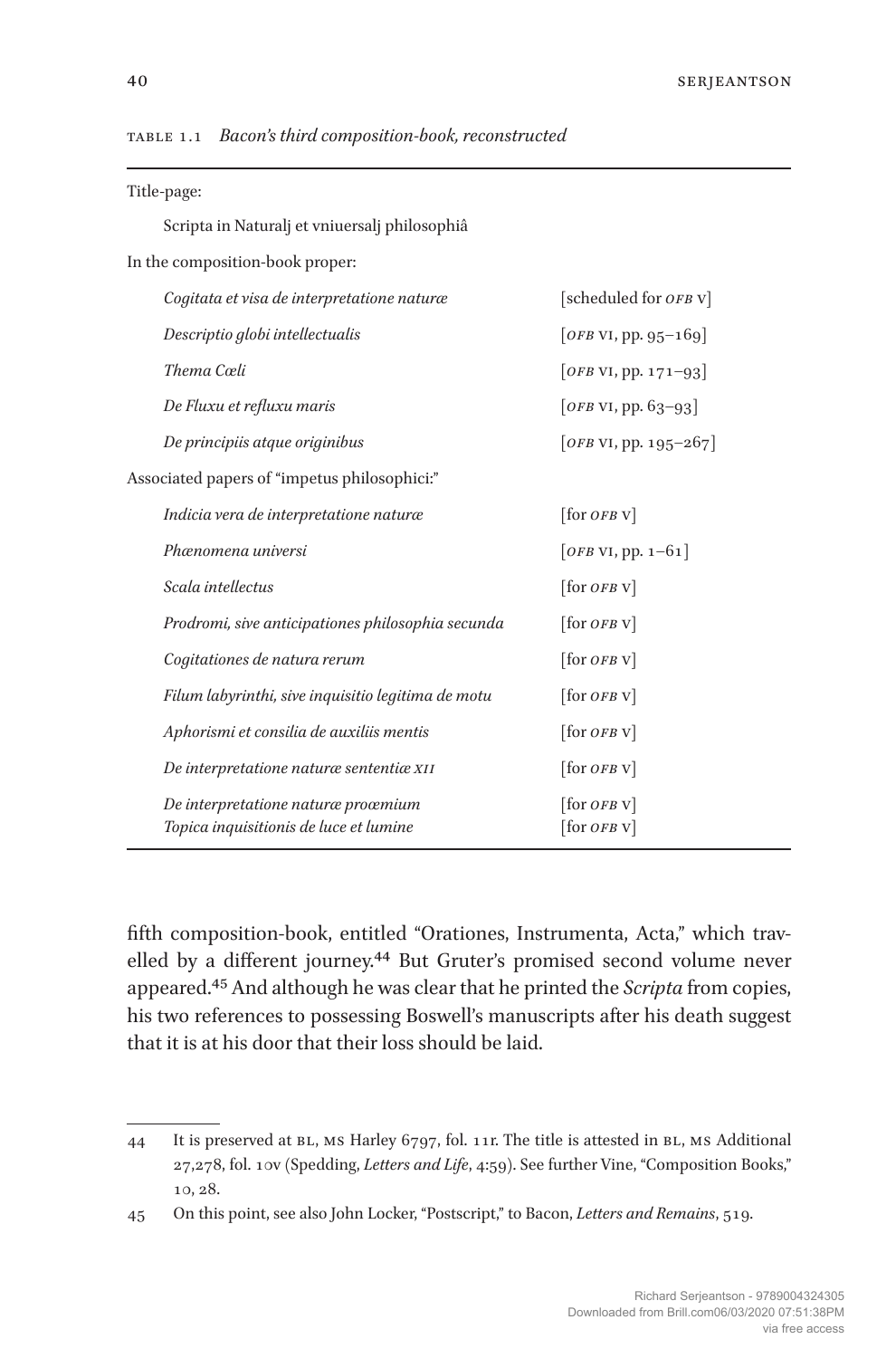Although Gruter says nothing about them, others thought that William Boswell owned further Bacon manuscripts still. In the latter part of 1655 the intelligencer Samuel Hartlib noted that John Aubrey (1626–1697) was "writing the life of Verulam." At the same time he recorded that "Mr Schlez*e*r mentioned to have heard of a MS. of his [*sc*. Bacon's] De Arthritide."46 Hartlib expanded on this note in a letter that he wrote to John Worthington, the Master of Jesus College, Cambridge, in December of that year. Noting his pleasure that Jesus "had the honour to have so famous a gentleman" as Sir William Boswell as one of their fellows, he went on to ask whether, amongst a bequest of books to his old college, Boswell might have given "a MS of my Lord Verulam's de Arthritide a most elaborate tract." He has been assured (Hartlib writes), "that S*i*r W*illiam* Boswell had it in his keeping, but hitherto it cannot be found." Hartlib's searches for Bacon's "elaborate" treatise on gout, like those of Bacon's modern editors, were fruitless.47

According to one contemporary testimony, probably reporting the judgment of William Rawley, Sir William Boswell "got the best" of Bacon's *Nachlass*.48 This being so, it is fortunate that Gruter printed part of it in the *Scripta*, thereby giving Bacon's growing readership in the Low Countries, England, the Empire, and elsewhere, access to some of his earliest surviving studies in natural philosophy. But all the evidence suggests that the texts Gruter printed in the *Scripta* were only a moiety of what Boswell possessed.

Hence the story of Boswell's Bacon manuscripts, as indeed of his manuscript collections as a whole, is ultimately a tragic one. Boswell was a remarkably well-connected figure, and he had put together an unusually choice selection of manuscript treatises. Samuel Hartlib noted precisely this in 1639: Boswell, he wrote, "hase a World of little Tr*eatises* very Excellent ones in several kindes w*hi*ch hee hase beene a gathering these many y*ears*. These hee causes now to bee bound vp together that they bee not lost."<sup>49</sup> Vanity!

<sup>46</sup> SUL, HP 29/5/54B (Ephemerides, 1655). "Mr Schlezer" is Friedrich Schlezer, "a pupil of [Joachim] Jungius" and a "godly and learned young man," who visited Hartlib in London in the 1650s. (Stephen Clucas, "Samuel Hartlib's Ephemerides, 1635–59, and the Pursuit of Scientific and Philosophical Manuscripts: The Religious Ethos of an Intelligencer," *Seventeenth Century,* 6 (1991): 47–8).

<sup>47</sup> *The Diary and Correspondence of John Worthington*, ed. James Crossley (Manchester: Chetham Society, 1847–55), 1:66–8 (Hartlib to Worthington, 12 Dec. 1655).

<sup>48</sup> *Hartlib Papers*, Ephemerides, 1639 (SUL, HP 30/4/4B). Hartlib's intermediary source was John Sparrow, on whom see below, at n. 65.

<sup>49</sup> *Hartlib Papers*, Ephemerides, 1639 (SUL, HP 30/4/20B), headed "Libri select*i* S*ir* W*illiam* B*oswell*."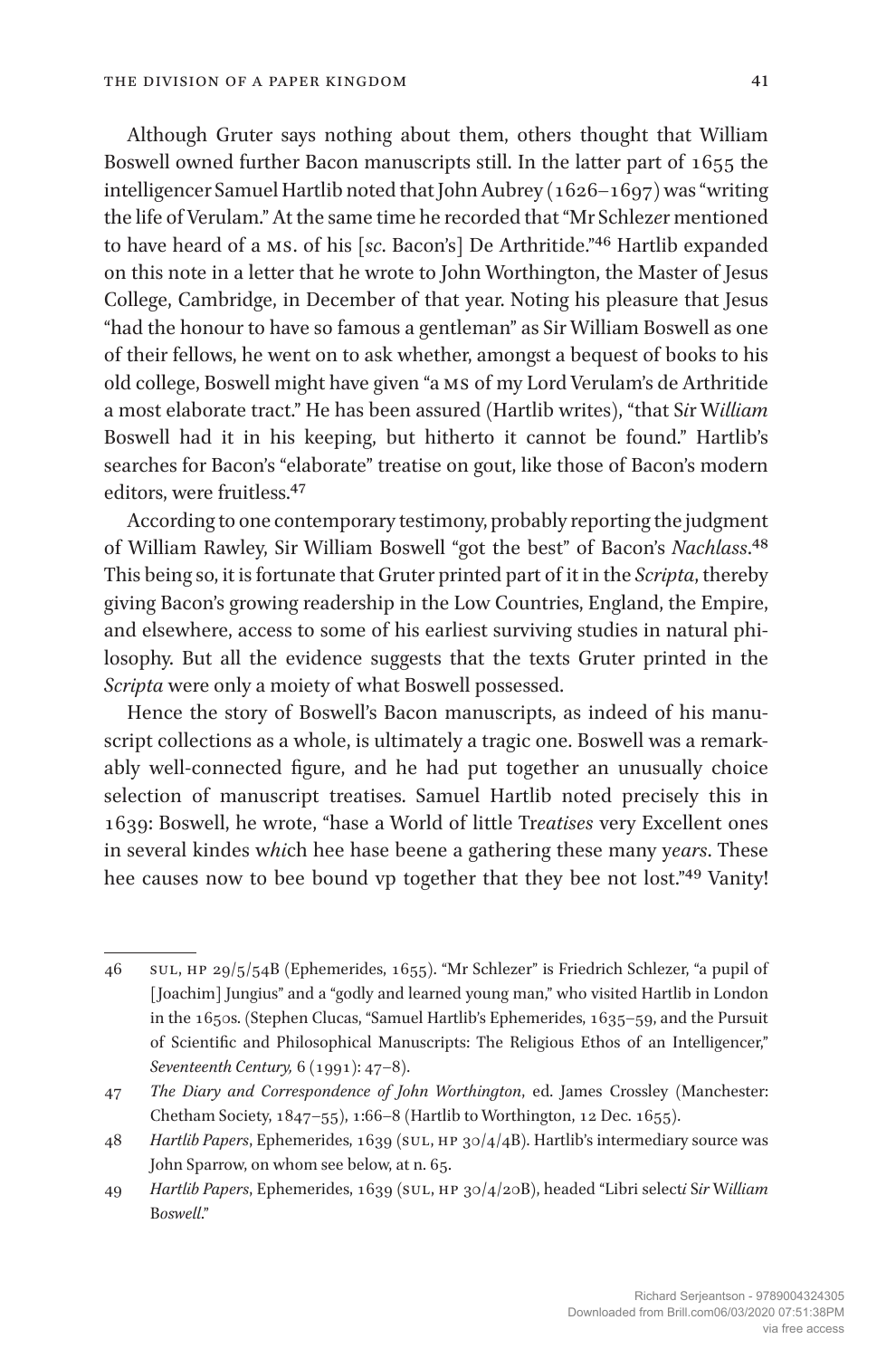No manuscript from Boswell's collection, whether by Bacon or anyone else, is now known to survive.

### **3.2** *The Rawley Portion*

If Sir William Boswell and Isaac Gruter were less than wholly faithful stewards of Bacon's textual legacy, the next recipient of a portion of his archive was not. William Rawley entered Bacon's household in 1618 as the first of the chaplains that Bacon's newly ennobled status entitled him to maintain, and remained with him when all the rest had left.<sup>50</sup> As Rawley had served Bacon in life, so he continued to serve him in death—as he himself put it.<sup>51</sup> Presumably with Boswell's consent, Rawley came into the possession of a significant quantity of Bacon's posthumous manuscripts.52 Certain indications suggest, however, that the portion he received may have been regarded as the least significant part of the archive. Nonetheless, over the next thirty years, Rawley would make himself the most important editor of Bacon's posthumous works, publishing at least five, and (as we shall see) possibly six different volumes of Baconian *Nachlass*. As Graham Rees and Pete Langman have emphasised, our knowledge of Bacon and his writings owes a great deal to Rawley's intermediation.<sup>53</sup> He both enlarged Bacon's posthumous canon and carefully defined it against the perceived threat of apocrypha and unauthorised editions.

Rawley already had experience of editing Bacon's writings, for it was in that capacity that he had written the brief preface to the folio edition of the *De augmentis scientiarum* in 1623.54 The first posthumous work that Rawley

<sup>50</sup> Bacon's will mentions "Mr Peterson my late Chapline," in connection with his funeral sermon (TNA, PROB 1/33/1). On Rawley, see further Rees, "Introduction," to *OFB* XIII, LXXIII-LXXIX; Angus Vine, "His Lordships First, and Last, Chapleine:' William Rawley and Francis Bacon," in *Chaplains in Early Modern England: Patronage, literature and religion*, ed. Hugh Adlington, Tom Lockwood, and Gillian Wright (Manchester: Manchester University Press, 2013), 123–140.

<sup>51</sup> Cf. Tenison, *Baconiana*, 214–15 (Rawley to Elie Diodati, 9 Mar. 1633): "… Cui [*sc*. Bacon] olim inservisse, atq*ue* etiamnum inservire …."

<sup>52</sup> On this point, see also Michael Kiernan, "Introduction," to Francis Bacon, *The Historie of the Raigne of King Henry the Seventh and Other Works of the 1620s*, The Oxford Francis Bacon VIII (Oxford: Clarendon Press, 2011), cxix–cxx.

<sup>53</sup> Rees, "Introduction," to *OFB* XIII, LXXVIII–LXXXIII, assesses the respective editorial merits of Gruter and Rawley; see also A. P. Langman, " 'Beyond the Old World and the New': Authority and Knowledge in the Works of Francis Bacon, with Special Reference to the *New Atlantis*" (Ph.D. diss., University of London, 2006).

<sup>54</sup> William Rawley, "Lectori S*alutem*," in Francis Bacon, *De Dignitate & Augmentis Scientiarum* (London, 1623), sig. ¶2r–v. (This preface appears never to have been translated into English.)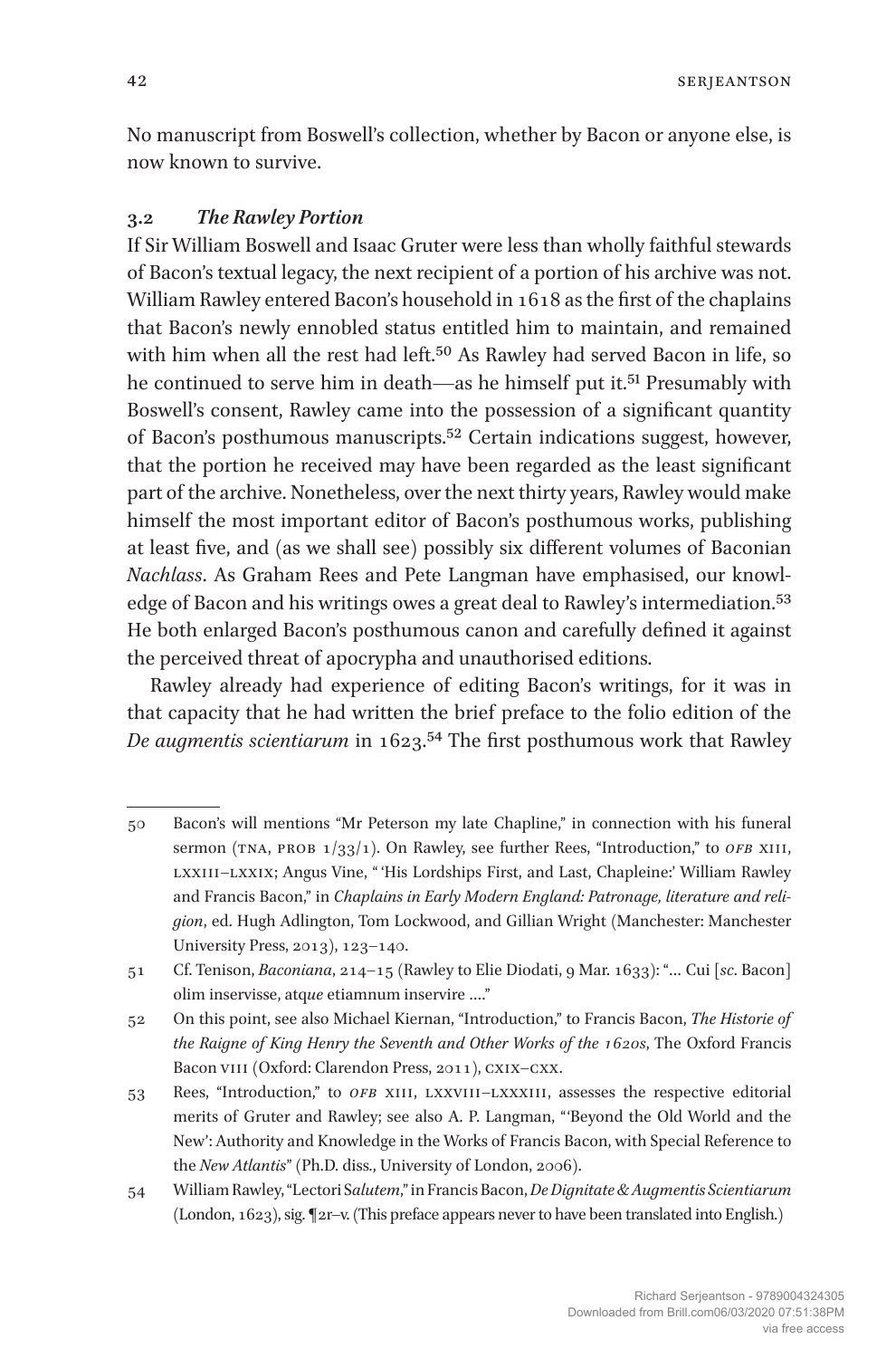published from Baconian manuscripts was the folio volume containing the *Sylva Sylvarum* and *New Atlantis* in 1626/7.55 Rawley's dedication of this book to Charles I presented himself as "one that was trusted with his *Lordships Writings*, euen to the last."56 Yet in discharging this trust by printing the *Sylva*, its manuscript was destroyed. Only a few fragments related it now survive.<sup>57</sup> Not for the last time, the appearance in print of a work by Bacon led to the destruction of its manuscript.

The next work of Bacon's that Rawley was responsible for printing was the collection of items that appeared in the *Certaine Miscellany Works* of 1629. Again, none of the manuscripts that contributed to make up that volume now appear to survive.58 And in 1638 Rawley's next Baconian publication appeared, in the form of a volume of *Moral and Civil Works*. This imposing folio constitutes an important document in the canon of Bacon's writings, for according to the claim on the title-page the principal works in it were "given their Latinity (for the most part) by their honorable author himself."<sup>59</sup> If so, then we must suppose that Rawley also possessed the manuscripts containing Bacon's deathless Latin, before they, too, perished by virtue of having been printed.

Certain copies of this capacious folio of 1638 also include sheets of the *Novum organum* which had been printed eighteen years earlier, in 1620, lacking however the famous engraved frontispiece. These sheets had presumably

<sup>55</sup> See further David Colclough, " 'The Materialls for the Building': Reuniting Francis Bacon's *Sylva Sylvarum* and *New Atlantis*," *Intellectual History Review* 20 (2010): 181–200.

<sup>56</sup> Francis Bacon, *Sylva Sylvarum* (London, 1626), sig. ¶1v.

<sup>57</sup> See n. 108, below.

<sup>58</sup> Francis Bacon, *Certaine Miscellany Works*, ed. William Rawley (London, 1629). This volume contains copies of "Considerations Touching a War with Spain" (written 1624); "An Advertisement Touching an Holy Warre" (written 1622); the "Offer ... of a Digest ... of the Laws of England" (made to James I in 1622); and the fragmentary introduction of the "History of the Reigne of King Henry the Eighth" (written 1623). The relations of surviving manuscripts to some of the printed texts are analysed in Kiernan, "Introduction," to *OFB* VIII, cviii and cix–cxv.

<sup>59</sup> Francis Bacon, *Operum moralium et civilium tomus*, ed. William Rawley (London, 1638), title-page: "Ab ipso Honoratissimo Auctore, præterquam in paucis, Latinitate donatus." (Referring to the Latin versions of the *History of Henry VII*; *Essays*; *De sapientia veterum*; *Holy War*; and *New Atlantis*.) The 1648 Amsterdam reprint of the *Novus Atlantis* similarly claims that it was "written in Latin by that distinguished man, Francis Bacon" (*Latine conscriptum, ab illustri viro Francisco Bacone*). But we also have Aubrey's testimony that Thomas Hobbes translated "severall of his Essayes into Latin" (John Aubrey, *Brief Lives*, ed. Andrew Clark (Oxford: Clarendon Press, 1898), 1:331).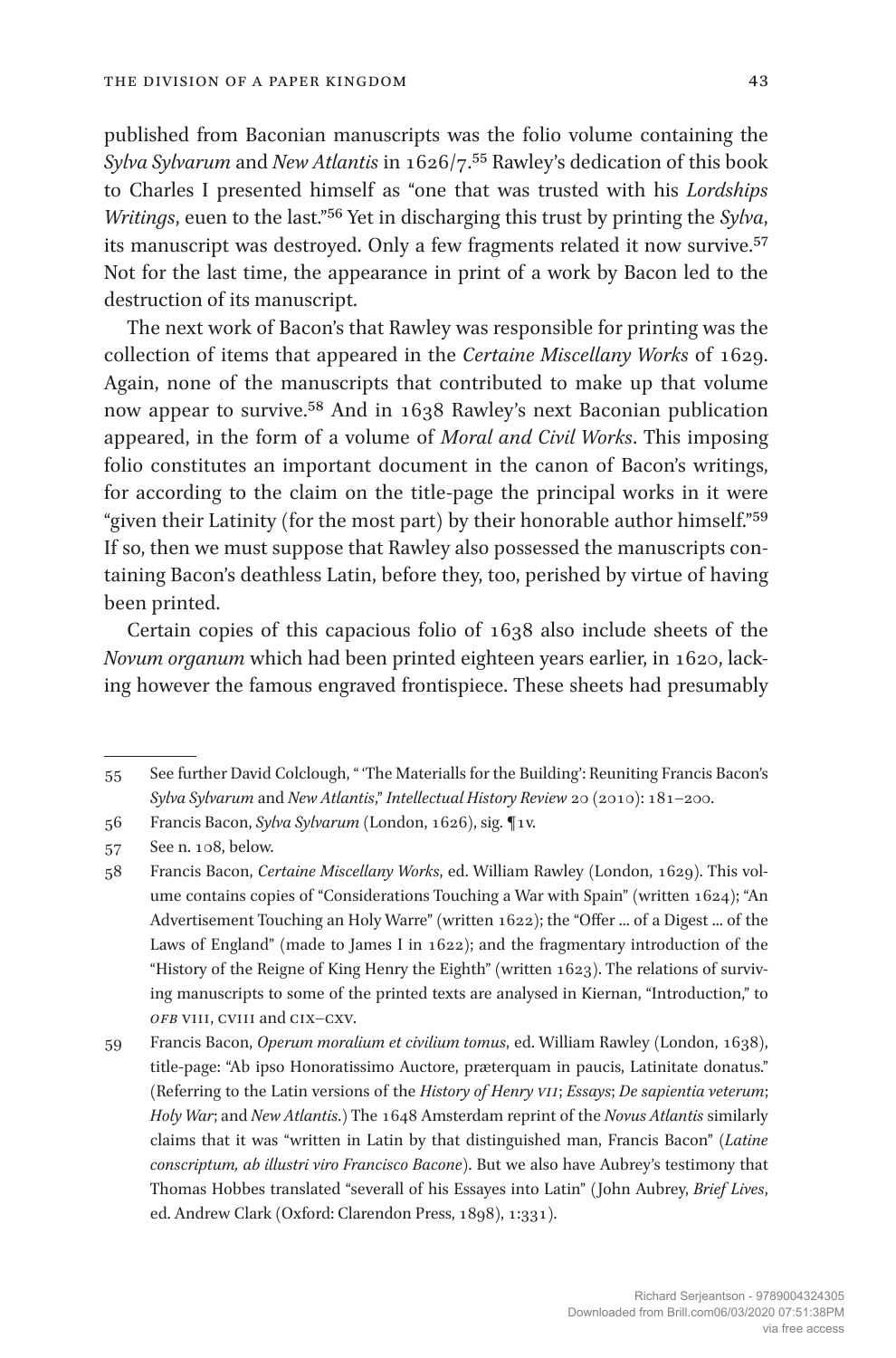44 SERJEANTSON

remained unsold or otherwise undistributed after 1620 and had travelled with Bacon's papers, probably in Rawley's possession, before being put to use in 1638.60 Hence although this book did not draw upon any unpublished manuscripts, it too—or at least, those copies of it which contain the *Novum organum*—should be regarded as an integral part of Bacon's archival afterlife. An archive may, after all, include copies of an author's unsold books, as well as his manuscripts.

Rawley's possession of unpublished material from Bacon's archive aroused the interest of others. The French pastor Elie Diodati wrote to him from London in 1633, noting that he "eagerly awaited" the edition of Bacon's "works" that Rawley promised.61 William Rawley even lent his Bacon manuscripts to certain inquirers. One of these was the Oxford scholar Gilbert Watts  $(d. 1657)$ .<sup>62</sup> Watts played an important role in the posthumous dissemination of Bacon's writings by virtue of the lavish edition he published in 1640 of his fine translation back into English of Bacon's *De augmentis scientiarum*. But Watts did not use any unpublished materials for this volume, which was made from a copy of the 1623 folio. Nor did he ever publish the apology for Bacon's philosophy or the English translation of the *Novum organum* that he advertised in that translation.<sup>63</sup> But Watts evidently maintained his interest in Bacon's writings, because in 1655 Samuel Hartlib recorded that "Dr Rawlins [*i.e.* William Rawley] hath a very thick Book ... (w*hi*ch will make a fol*io*) of L*or*d Verul*a*m containing Miscellany Speeches w*hi*ch hee keepes vnpublished." Hartlib's note continues: "Dr Wats had it for some times in his keeping but hee was called vpon by the s*ai*d Dr and restored the same."64

<sup>60</sup> Rees, "Introduction," to *OFB* XIII, lxxvii; Graham Rees, "Introduction," to *The Instauratio magna Part II: Novum organum and Associated Texts*, The Oxford Francis Bacon XI (Oxford: Clarendon Press, 2004), xcix; Graham Rees and Maria Wakely, *Publishing, Politics, and Culture: The King's Printers in the Reign of James I and VI* (Oxford: Oxford University Press, 2009), 116 n. 99.

<sup>61</sup> Tenison, *Baconiana*, 217–18 (Diodati to Rawley, London, 4 Apr. 1633): "Promptam ejus Operum Editionem, quam polliceris, tam avidè expecto."

<sup>62</sup> See further Hugh de Quehen, "Watts, Gilbert (*d*. 1657)," *ODNB*.

<sup>63</sup> Francis Bacon, *Of the Advancement and Proficience of Learning; or the Partitions of the Sciences. Nine books*, trans. Gilbert Watts (Oxford, 1640). Watts mentions his "*Justification*" of Bacon at sig. ¶4r, and the translation of the *Novum organum* at sig. 2¶1v.

<sup>64</sup> *Hartlib Papers*, Ephemerides, 1655 (SUL, HP 29/5/57A). Hartlib also mentions here that "Dr Wats hath translated the 1. Book of [his *deleted*] Novum Organon Verul*amii*."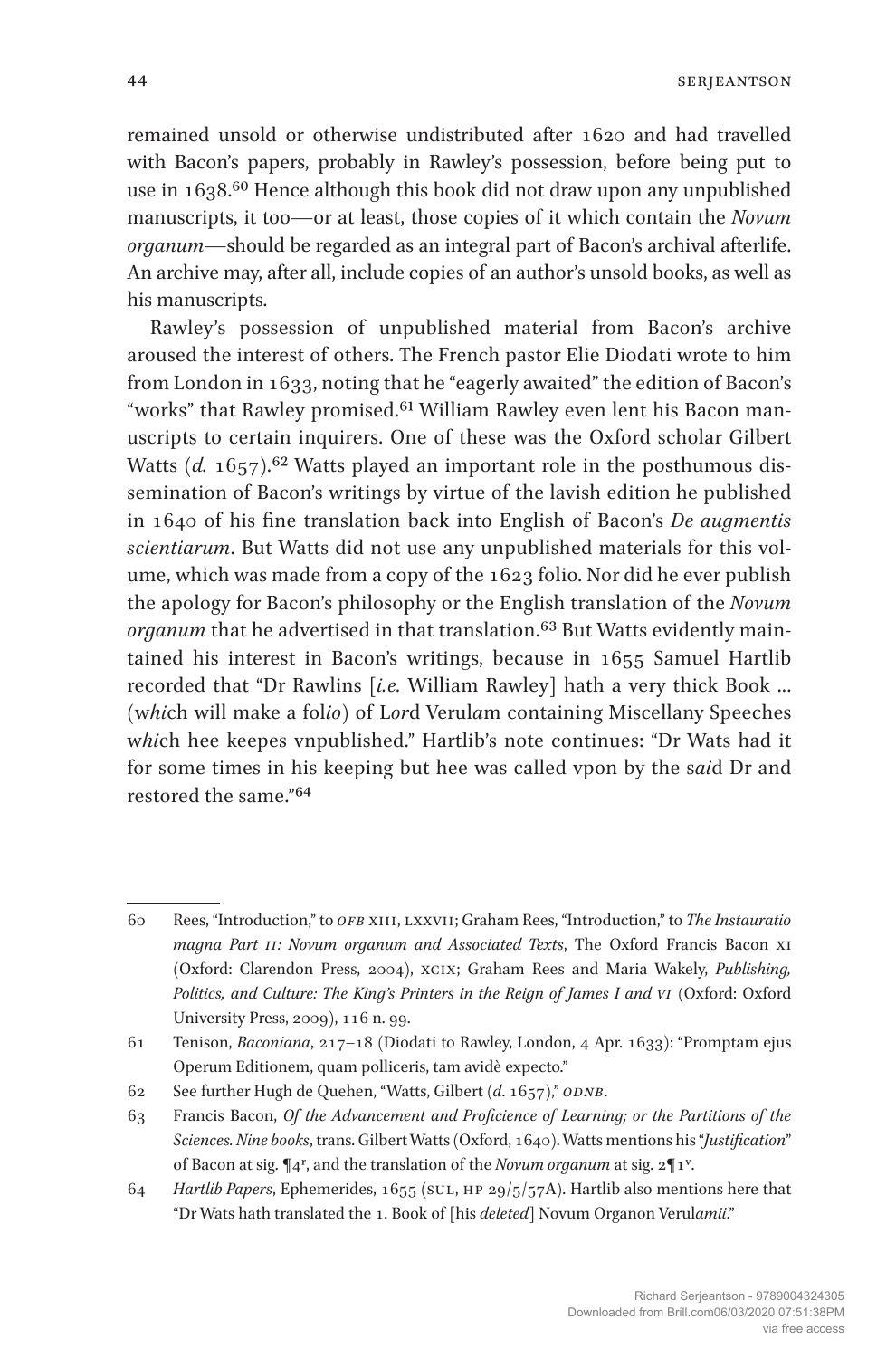Furthermore, prior to England's troubles of the 1640s, a young barrister and graduate of Trinity College, Cambridge, called John Sparrow made "A Catalogue of the extant Manuscripts of Bacon, L*or*d Verulam viscount St Alban" from documents then in the possession of William Rawley.65 Rawley himself also made a further and fuller list of Baconian manuscripts. A copy of this list, together with Sparrow's shorter one, survives among the papers of a physician, also from Trinity College, called Daniel Foote.66 Samuel Hartlib sent copies of the first list to interested inquirers, including Justinian Isham and Lord Robartes.67 Rawley seems to have been putting his Baconian manuscripts in order in preparation for the next set of editions he would publish.

It is generally supposed that there was then a twenty-year hiatus between Rawley's volume of Bacon's *Opera* in 1638 and his next Baconian publication in 1657.68 But in 1651 there appeared an otherwise anonymous manual of prayers and meditations entitled *Gleanings of Refreshment in Gods Vineyard*, which contains four items ascribed to Bacon. Bacon's former servant Thomas Bushell later asserted that the "worthy and faithfull" Dr Rawley had published this little book.69 It is notable for containing the only known text of a tiny treatise attributed to Bacon entitled "The Summe of the Bible." In 1639 Justinian Isham saw a manuscript of it that was owned by Sir Christopher Hatton, and was not impressed: "The Abridgement of *th*e Bible, w*hi*ch I made such Account to see was nothing to that I expected, not aboue 30 lines &

- 65 Sparrow's list survives in two copies: one, made by Samuel Hartlib in his Ephemerides in 1639 (*Hartlib Papers*, SUL, HP 30/4/5A); the other, undated and in an unidentified hand, is among the papers of Daniel Foote (BL, MS Sloane 429, fol. 243r). Hartlib's copy is edited in Clucas, "Hartlib's Ephemerides," 50–51. On Sparrow, see K. Grudzien Baston, 'Sparrow, John (1615–1670)', *ODNB*.
- 66 BL, MS Sloane 629, fols. 244r–245v. This list is identifiable as Rawley's by its reference to Bacon's Latin discourse *In felicem Memoriam Elizabethæ* "turned into English by my selfe, since my Lords death" (245v): Rawley's translation was published in his *Resuscitatio* (n. 72, below). On Foote, see David Thorley, "Daniel Foote, M.D., of Cambridge: The Evidence in Print and from the Sloane Collection," *eBLJ* art. 15 (2013): 1–30. It seems that Hartlib also saw a copy of this longer list: see *Hartlib Papers*, Ephemerides, 1639 (SUL, HP 30/4/27B): "Sparrow imparted a full Catal*ogue* of Verul*ams* MS. w*hi*ch Dr Raleigh hase."
- 67 See the Appendix, below.
- 68 For instance by Rees, "Introduction," to *OFB* XIII, lxxviii.

<sup>69</sup> Thomas Bushell, *An Extract by Mr. Bushell of his Late Abridgement of the Lord Chancellor Bacons Philosophical Theory in Mineral Prosecutions* (London, 1660), sig. H1r. On Bushell, see George C. Boon, "Bushell, Thomas (*b*. before 1600, *d*. 1674)," *ODNB*.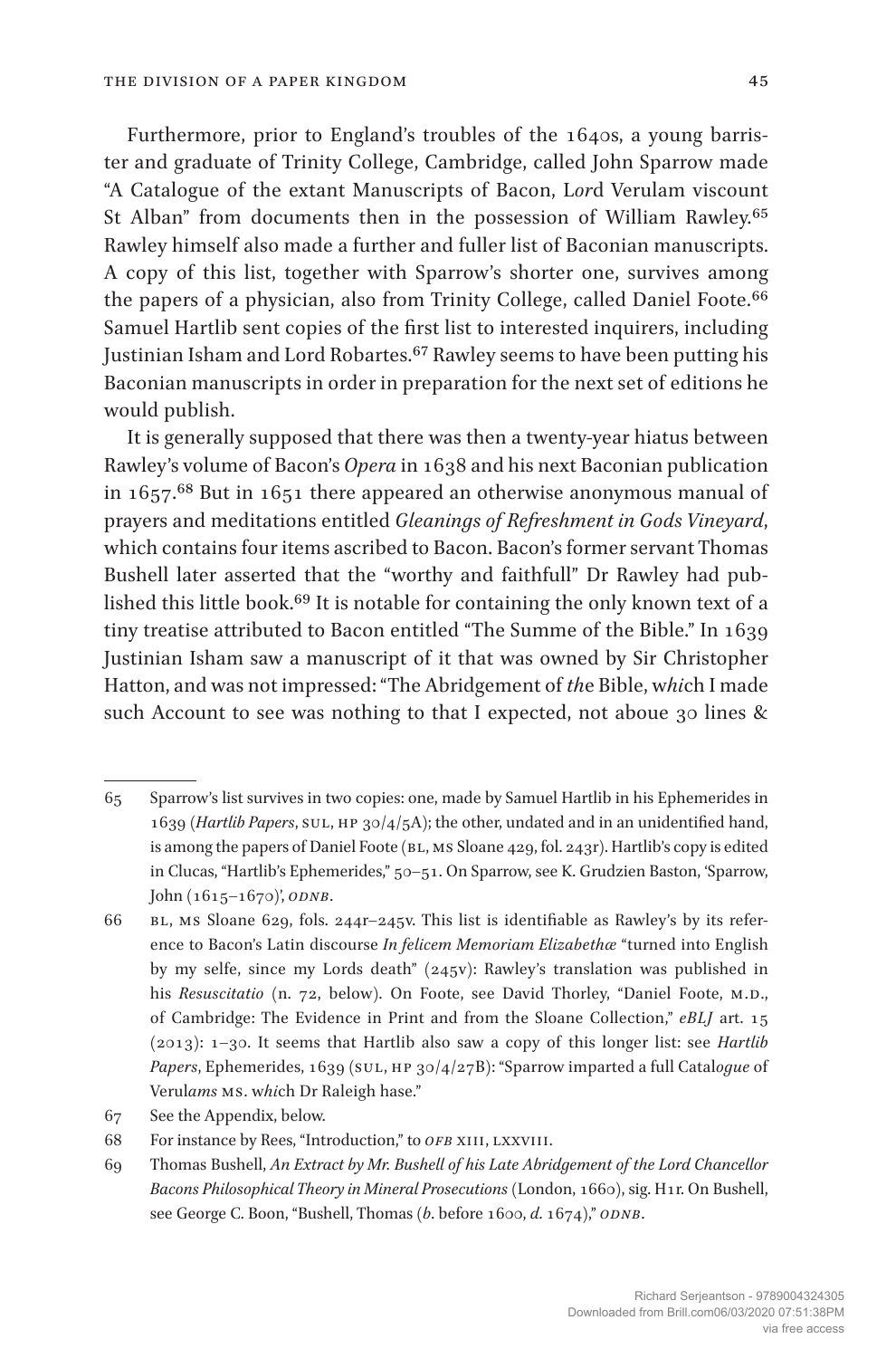46 SERJEANTSON

whither writt by Verula*m* tis doubtfull; there is nothing neere that, in it, as in *th*e Preface to most Bibles."70 "The Summe" does not appear on either of the surviving lists of Rawley's Baconian manuscripts, but it is not completely out of the question that it constitutes a new addition to the canon of Bacon's writings.71

In 1657 Rawley finally disburdened himself of an extensive edition of many of the unpublished English writings by Bacon that he had in his possession in the volume he entitled *Resuscitatio*.72 As copy for most of the letters in this volume he used the "Register Book" of his correspondence that Bacon had prepared towards the end of his life.73 Lastly, in 1658, Rawley completed his debt to Bacon's memory by editing a smaller volume of Latin *Opuscula*, mostly containing unpublished natural philosophical material.74 It has been suggested that the implication of Rawley waiting until Boswell was dead before he published these works implies that he was conscious that he possessed their manuscripts illicitly. But this does not quite square with the testimony of Samuel Hartlib in 1639, that Boswell had promised to give Rawley his own manuscripts in order to publish them.<sup>75</sup> It seems more likely that these books finally appeared, as Rawley indeed says, because of his growing consciousness of his own mortality. Rawley knew, after all, his master's own thoughts on the matter, which Bacon had expressed to John Williams at the end of his life, and which Rawley articulated in the preface to the *Resuscitatio*. Almost certainly alluding to the two "Register-Bookes," Rawley noted that Bacon had aimed not "at the *Publication* of them, but at the Preservation onely; And *Prohibiting* them from *Perishing*." But the events to which the letters and speeches related were now

72 Francis Bacon, *Resuscitatio, or, bringing into publick light severall pieces of the works, civil, historical, philosophical, & theological, hitherto sleeping*, ed. William Rawley (London, 1657).

- 73 See above, at n. 19. Rawley refers to his use of "his Lordships Register-Book, of Letters" in *Resuscitatio*, sig. 3M1r.
- 74 Francis Bacon, *Opuscula*, ed. William Rawley (London, 1658).
- 75 See n. 98, below.

<sup>70</sup> *The Hartlib Papers*, Isham to Hartlib, 2 Sept. 1639 (YALE/16, *i.e.* Beinecke Library, Yale University, Osborn Collection, MS File 16792). Isham had previously heard it was "a MS. of Verulam containing an Epitome of the Histories of the Bibel." *Hartlib Papers*, Ephemerides, 1639 (SUL, HP 30/4/12B).

<sup>71</sup> *Gleanings of refreshment in Gods vineyard. ... With a confession of faith and a sum of the Bible, by the right honorable Francis L. Verulam, Viscount S. Alban* (London, 1651), sigs. B4v–B5r. See further Richard Serjeantson, "Francis Bacon and 'The Summe of the Bible'," *Notes and Queries* 64 (June 2017), 318–21.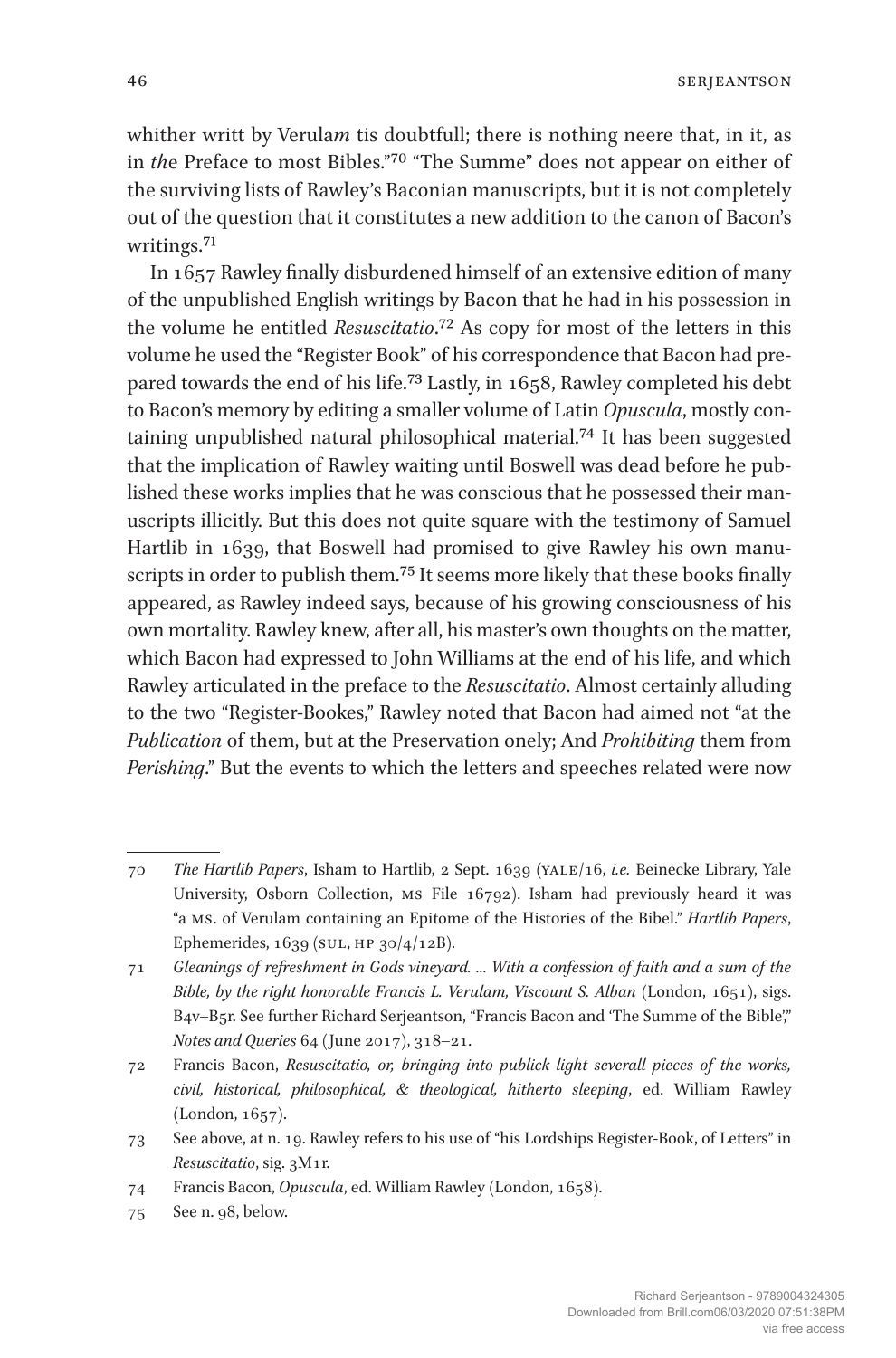sufficiently distant that Rawley felt he would no longer be treading "too near, upon the *Heels* of *Truth*" by publishing them.76

Between them, Rawley's two volumes of *Resuscitatio* and *Opuscula* contain many of the works that appear on the lists he and Sparrow had previously made. But they do not contain everything. One such item is entitled "Historia*m* Generatio*n*is H*omi*nis" (the history of human reproduction). Rawley describes this as "Some of the Exp*er*im*en*ts … reserved out of the Natural History"—that is, left out of the *Sylva Sylvarum*—"bec*ause* they were not fit to bee published in English;"77 Hartlib confirmed that "p*ro*pter obscenitatem" (on account of their indecency) they "will hardly bee published except it bee in Latine."78 But in the event these papers were never published, even in the decent obscurity of a learned language, and are now, alas, entirely lost. Hence we may never know the ins and outs of Bacon's experiments into that touchy subject.

Less morally demanding was a different natural history, the *Historia densi et rari.* In a letter of 1652, Isaac Gruter had mentioned to William Rawley that among the copies he had made from Boswell's manuscripts was an incomplete version of Bacon's *Historia densi et rari*.79 Rawley had evidently previously told Gruter that he possessed a fuller and later version of that work.<sup>80</sup> Gruter had hoped to print the *Historia densi* among the other treatises in the 1653 *Scripta*, but in the event he did not do so. Mostly likely Rawley had replied to tell him that he planned to print it himself, which he duly did in the *Opuscula*. A consequence, however, is that not only Rawley's manuscript, but also Gruter's copy, are now lost.81

By the time William Rawley died in 1667, he had therefore published many—though not all—of the Bacon manuscripts that had been in his possession. As with the Boswell manuscripts, the fact of being printing was fatal for the original documents themselves. But not everything was printed. There

<sup>76</sup> Bacon to John Williams [early 1626?] (FBCP, bcn0796), in Tenison, *Baconiana*, 195. William Rawley, "To the Reader," in Bacon, *Resuscitatio*, sig. (a)4r–v.

<sup>77</sup> *Hartlib Papers*, Ephemerides, 1639 (SUL, HP 30/4/5A). This description is not found in the equivalent list in the Foote papers, BL, MS Sloane 429, fol. 243r.

<sup>78</sup> *Hartlib Papers*, Ephemerides, 1639 (SUL, HP 30/4/4B).

<sup>79</sup> Tenison, *Baconiana*, 223 (Gruter to Rawley, 29 May 1652): "In apographis meis ... reperies historiam *Densi & Rari*, sed imperfectam, opusculo licet longiusculè producto."

<sup>80</sup> Tenison, *Baconiana*, 223 (Gruter to Rawley, 29 May 1652).

<sup>81</sup> There is a further manuscript of an early draft of the *Historia densi* in the Bibliothèque nationale de France, coll. Dupuy, nº 5, fols. 7r–23v in the hand of Nicolas Rigault (*CELM*, BcF 295.5; Rees, "Introduction," to *OFB* XIII, LIX-LXVIII); it does not correspond to Gruter's description of the copy he saw.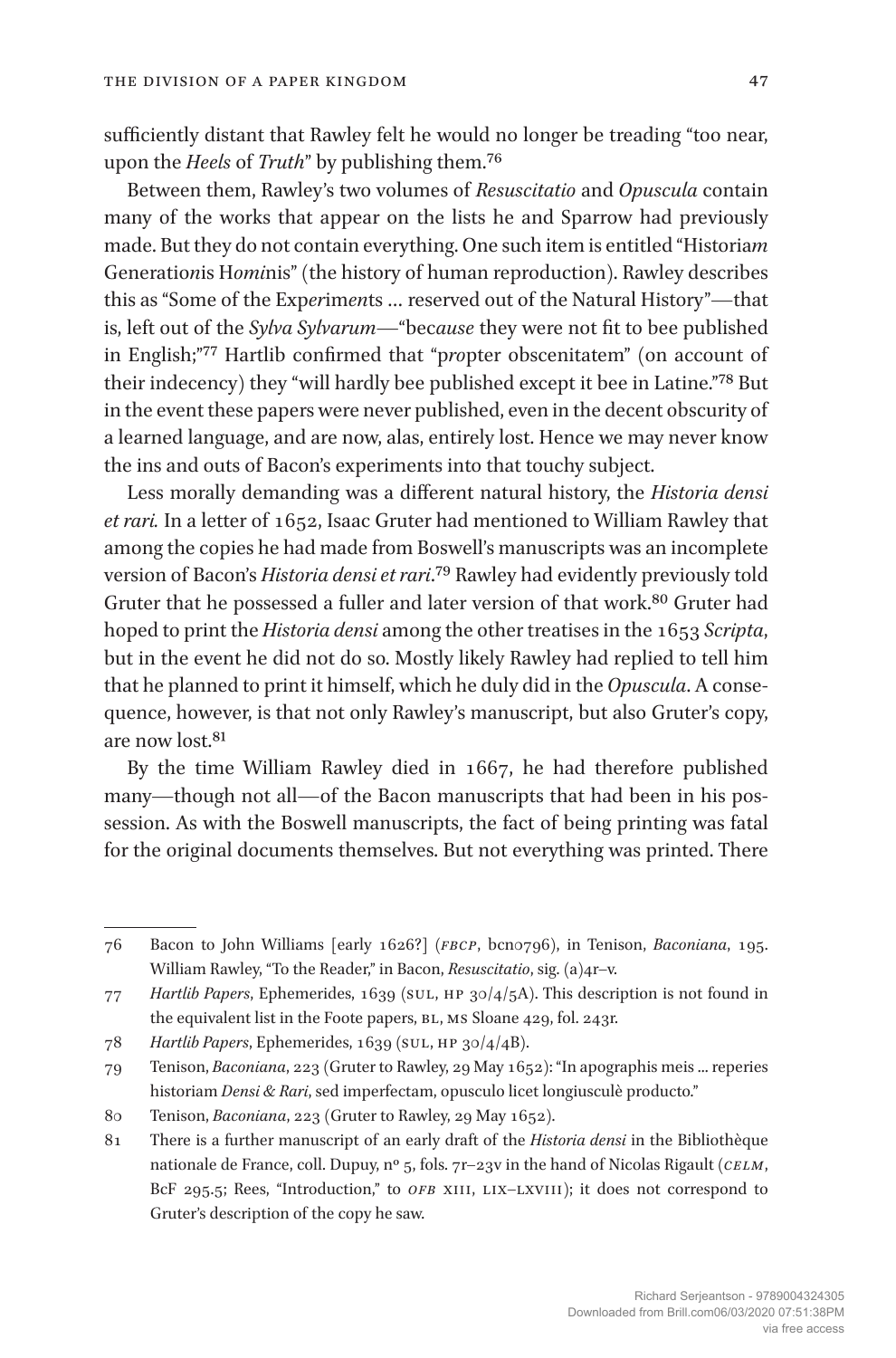48 SERJEANTSON

is one particularly important collection of manuscripts that appears to derive from Rawley's portion. These are those documents contained within the larger and more miscellaneous volume that is now Harleian MS 6797, which Angus Vine, in a miraculous feat of codicological reconstruction, has identified as containing the contents of Bacon's fifth Composition Book, consisting of his speeches, proclamations, and reports, as it stood in about 1609.<sup>82</sup> All of the items in this Composition Book appear in the *Resuscitatio*. And their texts are close to, though not always identical with, those in the *Resuscitatio*.83 How then did the manuscripts survive? They bear no marks of an encounter with the print-shop.

The answer may lie with the "Register Book" of his speeches that Bacon prepared at the end of his life, alongside that of his letters. This Register Book must have been made directly from the Composition Book whose contents now survive in the Harleian collection, but which Bacon, and also Rawley, then took to be superseded. If, as seems likely, Rawley possessed this second Register Book and used it to print the *Resuscitatio*, this would account for the survival of the fifth Composition Book: its contents would merely have constituted superseded duplicates. The irony is that, by virtue of being contemporary documents containing Bacon's own revisions, the surviving manuscripts are of much greater scholarly interest than any fair copy would have been. But it is not often that the cards fall in one's favour in this way.

#### **3.3** *The Meautys Portion*

If Rawley, by his loving editorial labours, plays the role of Cordelia to Bacon's Lear, then that of heartless Regan is filled by the third of the three men who divided Bacon's archive between them: Thomas Meautys. Here we have a new story to tell. It has long been evident that both Boswell and Rawley possessed portions of Bacon's *Nachlass*, and indeed they have commonly been regarded as its only two inheritors. But as will now become clear, not only Boswell and Rawley, but also Thomas Meautys, took possession of a most important portion of his former master's archive.

Since Stephen Clucas first brought it to light, scholars have known of Samuel Hartlib's testimony about the fortunes of Bacon's posthumous manuscripts.

<sup>82</sup> Vine, "Composition Books," esp. 8–19.

<sup>83</sup> Bacon's "Certaine Considerations Touching the Plantation in Ireland," BL, MS Harley 9796, fol. 122r, is misdated, in his own hand, to 1606. This erroneous date is repeated in *Resuscitatio*, 2K4r, whose text must therefore ultimately derive from that manuscript, but probably (as is suggested here) via an intermediate "Register Book" copy.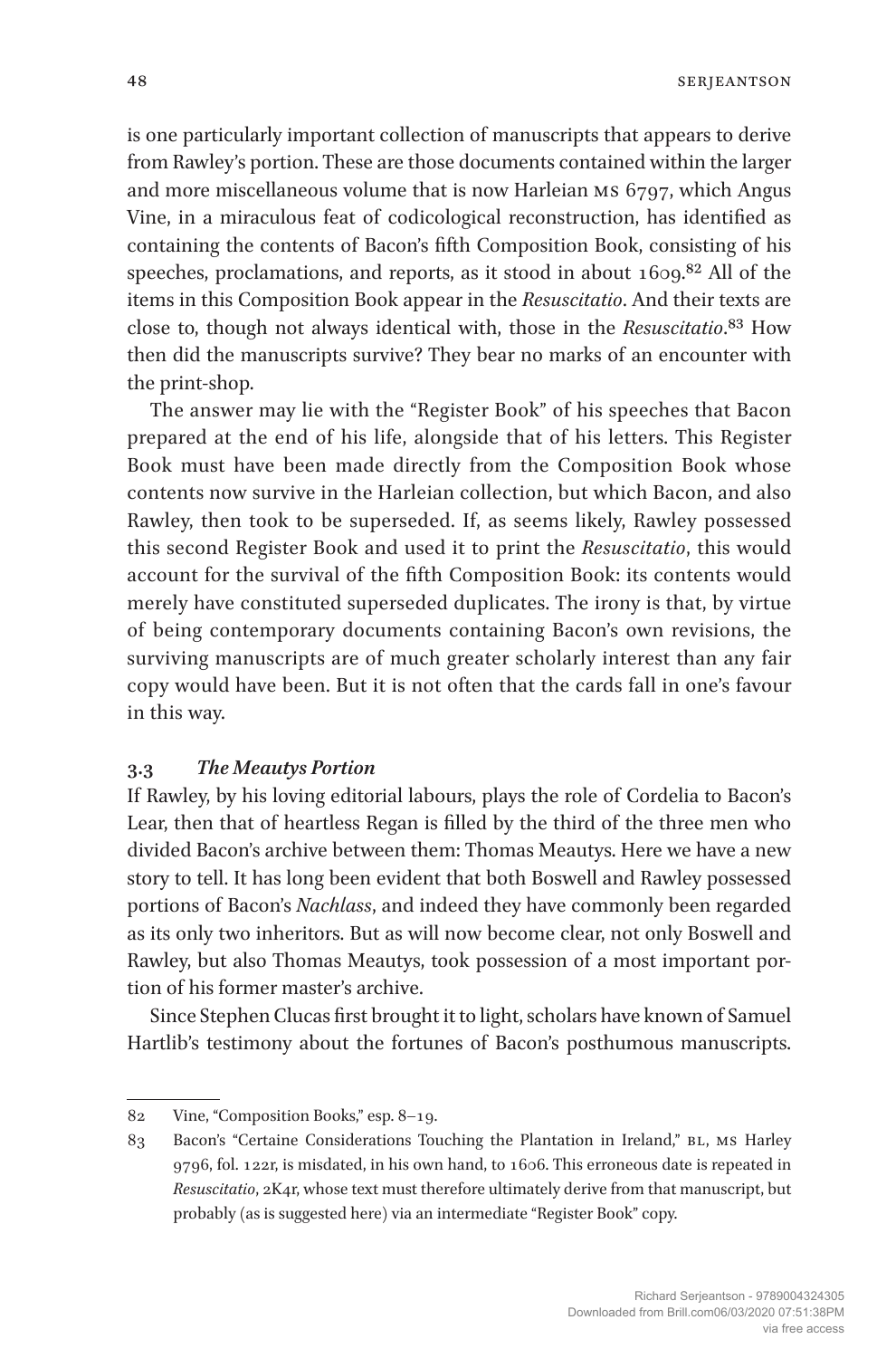Reporting what he had been told by John Sparrow, Hartlib wrote in his Ephemerides for 1639 that Bacon's manuscripts "were divided amongst his Chapl*ain* Raleigh, Sir W. Boswell who got the best and Mutis one of his Servants who remained longest with him, whom hee also made Executor."84 Hartlib repeated this statement later on in the same year: "Mr Mutis, Sir W. B*oswell* and Dr Raleigh haue them all."85 Graham Rees circumspectly suspended judgment on the accuracy of Hartlib's testimony: "Meautys may in fact have possessed some Bacon manuscripts but we only have Samuel Hartlib's hearsay evidence for this."86 Yet other evidence proves that Hartlib's information was indeed quite correct.87

This evidence confirms that, until his death in 1649, Meautys possessed a box of manuscripts containing several very important pieces of writing by Bacon of which we would otherwise be entirely ignorant. They include some of his earliest surviving philosophical writings. Among them is the slim quarto volume containing the revealing early English version of Bacon's philosophical system, the *Valerius Terminus*, together with part of the Latin *Temporis Partus Masculus*.88 Meautys' box also contained the English *Filum Labyrinthi*—a version of the Latin *Cogitata et visa*, of which Boswell had Bacon's copy. Confusingly, this document, like several others deriving from Meautys' portion, is now bound up in Harley 6797, alongside documents that came from Rawley.89 And Meautys also had another English work with a Latin title, the *Sequela cartarum sive Inquisitio Legitima de calore et frigore*, written, unusually, entirely in Bacon's own hand.90 The political writings preserved in the Meautys box included the important political treatise *Of the True Greatnes of the Kingdome of Brittaine*, which Bacon would later set aside in order to transform it into the less nationally-specific essay of 1612 entitled "Of the True Greatness of Kingdoms."91 Meautys also possessed the sole known draft of the speculative Proclamation that Bacon drew up upon the accession of James I, but which was never published at

<sup>84</sup> *Hartlib Papers*, Ephemerides, 1639 (SUL, HP 30/4/4B). Clucas, "Hartlib's Ephemerides," 41.

<sup>85</sup> *Hartlib Papers*, Ephemerides, 1639 (SUL, HP 30/4/27B).

<sup>86</sup> Rees, "Introduction," to *OFB* VI, LXXIII n. 20.

<sup>87</sup> This evidence takes the form of an inventory made by the discoverer of Meautys' collection in 1682, and of letters reporting its discovery; see  $\S_4(II)$ , below, and esp. n. 113.

<sup>88</sup> BL, Harley MS 6463, pp. 1–70, 70–73 (*CELM*, BcF \*285 and BcF 307).

<sup>89</sup> BL, MS Harley 6797, fols. 139r–146v (*CELM*, BcF \*214).

<sup>90</sup> BL, MS Harley 6855, fols. 52r–60r (*CELM*, \*BcF 111).

<sup>91</sup> BL, MS Harley 7021, fols. 25–42 (*CELM*, \*BcF 232)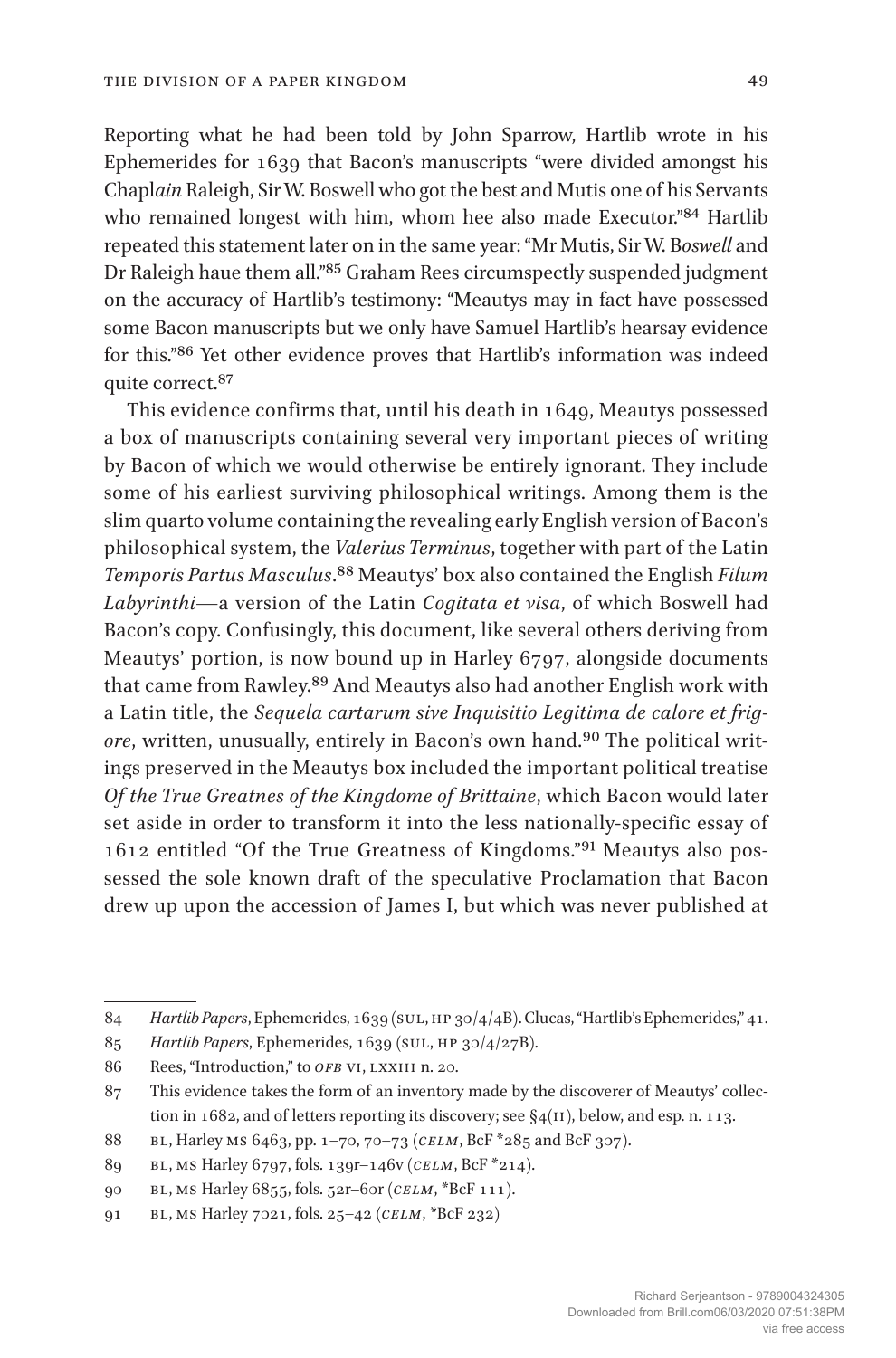50 SERJEANTSON

the time;92 and various fugitive documents relating to the Mint and to the Court of Wards.93

No less importantly, Meautys' box also contained numerous copies of letters sent by Bacon (some in Bacon's own hand, others in the hands of various of his scribes, including Meautys himself), which now constitute the single most important surviving volume of Bacon's letters, MS 936 in Lambeth Palace Library.94 It is from this collection, for instance, that we know of Bacon's letter to Isaac Casaubon; of his correspondence with Gondomar; and of Toby Matthew's letter to Bacon enclosing a copy of a letter by Galileo.<sup>95</sup>

Taken as a whole, Thomas Meautys' chest of manuscripts constitutes a collection of extraordinary richness. Without it, our understanding both of Bacon's intellectual development and of his political life would be greatly diminished. One may well imagine the excitement of someone interested in such things upon coming across it. Moreover, unlike both the Boswell and Rawley collections, the contents of this box of manuscripts were never printed in the seventeenth century. By escaping the press then, the documents themselves survived. Yet by the time they were first printed, in the eighteenth century, their association with Meautys had been entirely lost. From then until now, the provenance of the documents in his box has been obscure. Yet the implications are clear: the great majority of surviving Bacon manuscripts do not derive from the diligent William Rawley, but rather from the cautious Sir Thomas Meautys.96

\*

<sup>92</sup> BL, MS Harley 6797, fols. 13r–14v (not in *CELM*).

<sup>93</sup> BL, MS Harley 7020, fols. 156–166 (not in *CELM*).

<sup>94</sup> Lambeth Palace Library (hereafter LPL), MS 936. A catalogue of this volume may be found at lambethpalacelibrary.org.uk, and see also the listing in *FBCP*.

<sup>95</sup> LPL, MS 936, items 272 (Casaubon), 168, 184C, 248, 282 (Gondomar), 31 (Matthew). The enclosed copy-letter of Galileo, which is listed in Henry J. Todd, *A Catalogue of the Archiepiscopal Manuscripts in the Library at Lambeth Palace* (London, 1812), 215, is now missing (a point I owe to Mordechai Feingold).

<sup>96</sup> A loose end remains. In early 1653, Samuel Hartlib recorded in his Ephemerides that "My Lady Mitton is said to have the remainder of all Verul*ams* MS. w*hi*ch Aubrey will labor to get from her" (*Hartlib Papers*, SUL, HP 28/2/49B); see also Kelsey Jackson Williams, "Training the Virtuoso: John Aubrey's Education and Early Life," *Seventeenth Century* 27 (2012): 167. I have not been able to identify this person. Is it possible that "Mitton" is a corruption of "Meautys," and hence that the entry refers to Sir Thomas Meautys' widow, Anne? Yet in 1651 Lady Anne Meautys had married Sir Harbottle Grimston, and should thereafter have been known as Lady Anne Grimston.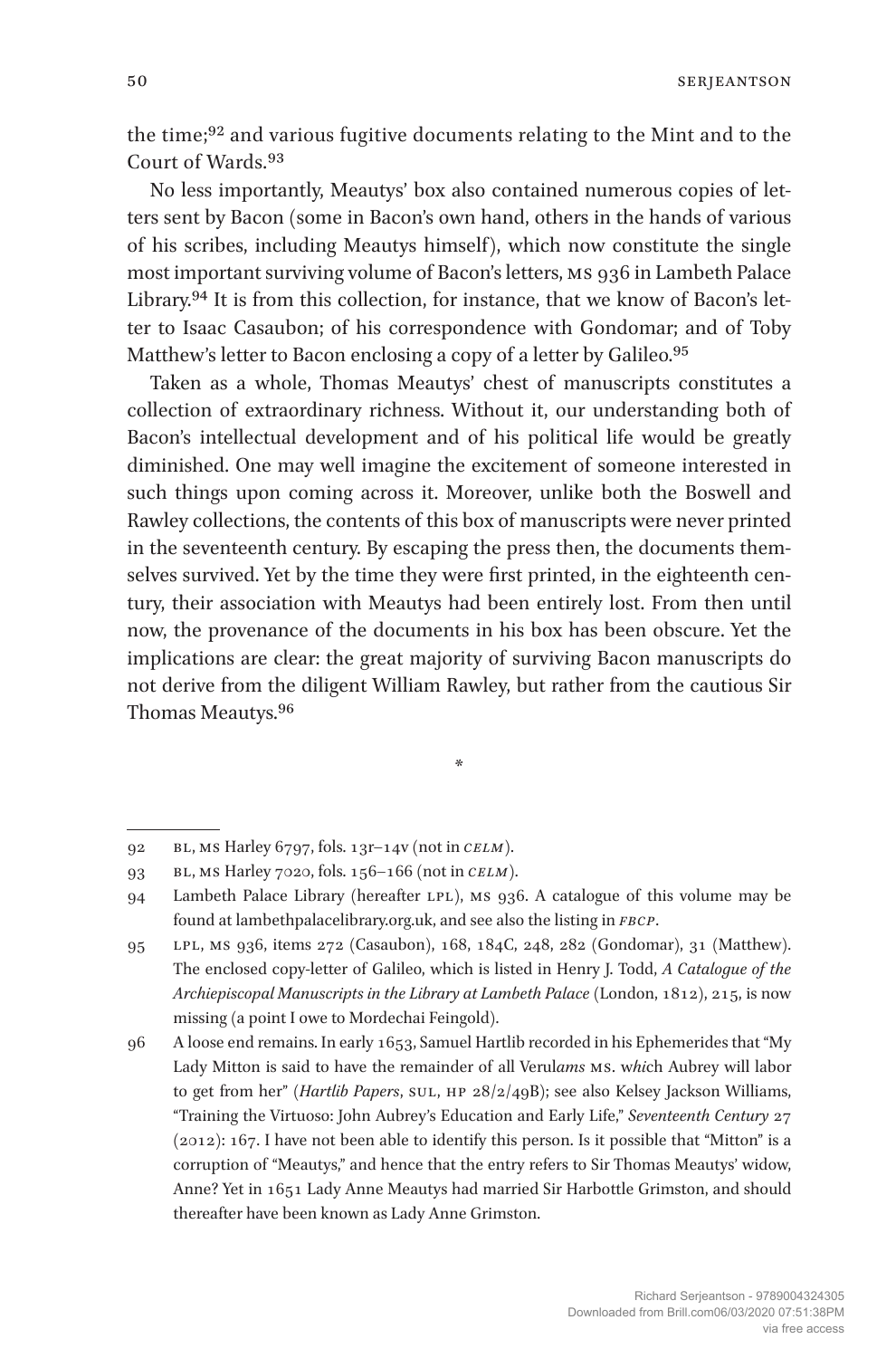We are therefore now in a position to put uncertainty about the posthumous fortunes of Bacon's manuscripts to rest. Hartlib's information was good unsurprisingly, since it derived from William Rawley himself. Bacon's *Nachlass* was indeed divided between three different men.

William Boswell, whom Bacon had specifically named in his will as the person best suited to determine the fate of his manuscripts, "got the best." Thanks to Isaac Gruter, Bacon's composition-book of "natural and universal philosophy" was eventually printed; but the other composition-book, containing "writings in politics and morals," perished.

Thomas Meautys, who sometimes copied Bacon's letters for him during the 1620s, and who as a creditor had acquired legal responsibility for disposing of Bacon's estate, obtained the majority of Bacon's draft letters, as well as various other manuscripts in both natural philosophy and politics. It is possible, indeed, that his portion consisted of the manuscripts which Bacon had left in his chambers at Gray's Inn, which Meautys took possession of following Bacon's death.97 But although he, and his heirs, preserved them in a dedicated box, they did nothing with them.

William Rawley, finally, acquired the residue of Bacon's archive. Though the documents he possessed may have been ones that had been rejected by the other two men, there is some evidence that they recognised Rawley's willingness, and his ability, to have Bacon's *opera posthuma* printed; in 1639 Samuel Hartlib recorded that "Sir W. Bosw*ell* and Mutis have p*ro*mised to Raleigh to give him all w*ha*t they have to publish them."98 In the event, however, neither seems to have done so. But it is likely that Rawley did obtain possession of the two Register Books of Bacon's letters and speeches that he had left to Bishop Williams and Sir Humphrey May, and that he used them in printing the *Resuscitatio*, alongside the many other works by Bacon that he conferred to the world with the authority of his close personal connection to the deceased Lord Chancellor.

Indeed, by virtue of Rawley's energy and care in enlarging Bacon's canon of printed works, it became possible by 1670 for the stationer Charles Molloy to suppose that it was Rawley who had obtained custody of "all" of Bacon's manuscripts.<sup>99</sup> Rawley's diligent publications might indeed give this impression, but

<sup>97</sup> This suggestion is owing to A. Chambers Bunten, *Sir Thomas Meautys, Secretary to Lord Bacon, and his Friends* (London: Page & Thomas, 1918), 38, whose reasoning on this point is not obviously contaminated by his unsubstantiated views regarding the authorship of the plays of Shakespeare.

<sup>98</sup> *Hartlib Papers*, Ephemerides, 1639 (SUL, HP 30/4/4B).

<sup>99</sup> Charles Molloy, "To the Reader," in *The Second Part of the Resuscitatio or a Collection of several pieces of the works of ... Francis Bacon* (London, 1670), sig. *A*4r.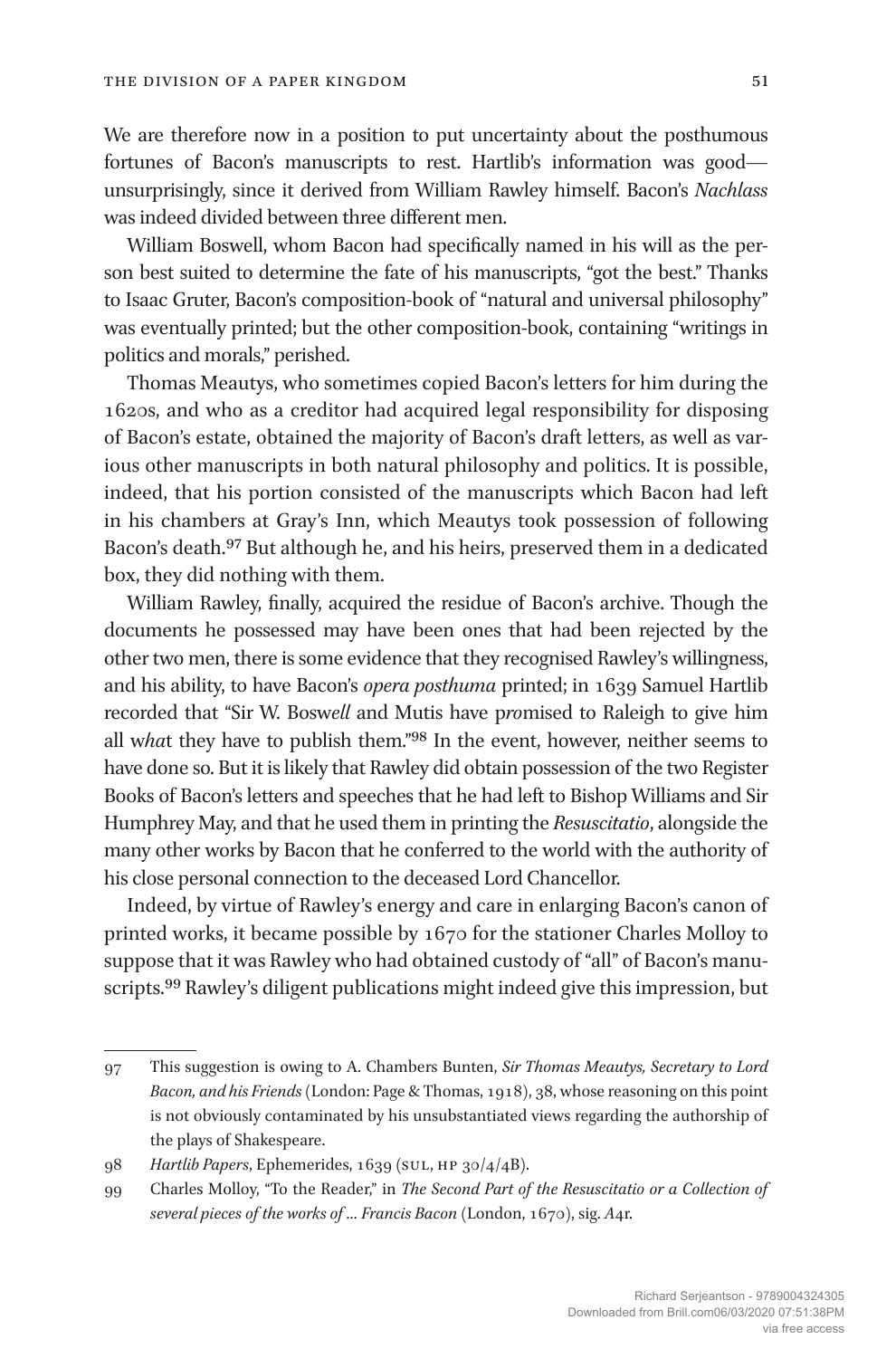it was not correct. Yet the misapprehension is understandable. Boswell's portion was lost in the Low Countries. And the box containing Thomas Meautys' portion of the Bacon manuscripts was still waiting to be found.

#### **4 Thomas Tenison, Consolidator**

Following the death of William Rawley in 1667, an important new figure enters the convoluted story of Francis Bacon's archival afterlife; a collector and editor who, though he destroyed as much as he preserved, nonetheless helped ensure the survival of those portions of Bacon's archive that still remain. This person was the scholar, cleric, and future Archbishop of Canterbury, Thomas Tenison  $(1636 - 1715)$ . In the river of time down which Bacon's manuscripts flowed, Tenison forms an important, though a temporary, confluence.

#### **4.1** *The Rawley Manuscripts and Baconiana (1679)*

In the course of his time as a fellow of Corpus Christi College, Cambridge in the mid-1660s, Thomas Tenison had become a friend of William Rawley's younger son (also William), who was also a fellow there until his early death, a year before his father, in the plague-year of 1666. By the later 1670s, this connection had given Tenison access to, and probably ultimately ownership of, William Rawley's portion of Bacon's manuscripts.100 In 1679 Tenison published from these documents the collection he entitled *Baconiana.* His stated criteria for publication turned upon the status of a document's handwriting. "Nothing here is offered," wrote Tenison in his lengthy introduction,

which was not written either by his [i.e. Bacon's] own Hand, or in Copies transcrib'd by the most faithful Pen of his Domestic *Chaplain*, Dr. *William Rawley*: A Person whom his Lordship chiefly us'd in his Life-time, in Writing down, Transcribing, Digesting, and Publishing his Composures.101

On this basis Tenison filled his *Baconiana* with editions of a number of manuscript items that Rawley had declined to print (and a few other items that did not derive directly from the Rawley collection), divided into the

<sup>100</sup> Tenison, "An Account," 79, 89–90; Thomas Birch, "Preface," to Francis Bacon, *Letters, Speeches, Charges, Advices, &c.* (London, 1763), sig. A6r–v; Spedding, "Preface to the Physiological and Medical Remains," in Bacon, *Works*, 3:797.

<sup>101</sup> Tenison, "An Account," 79.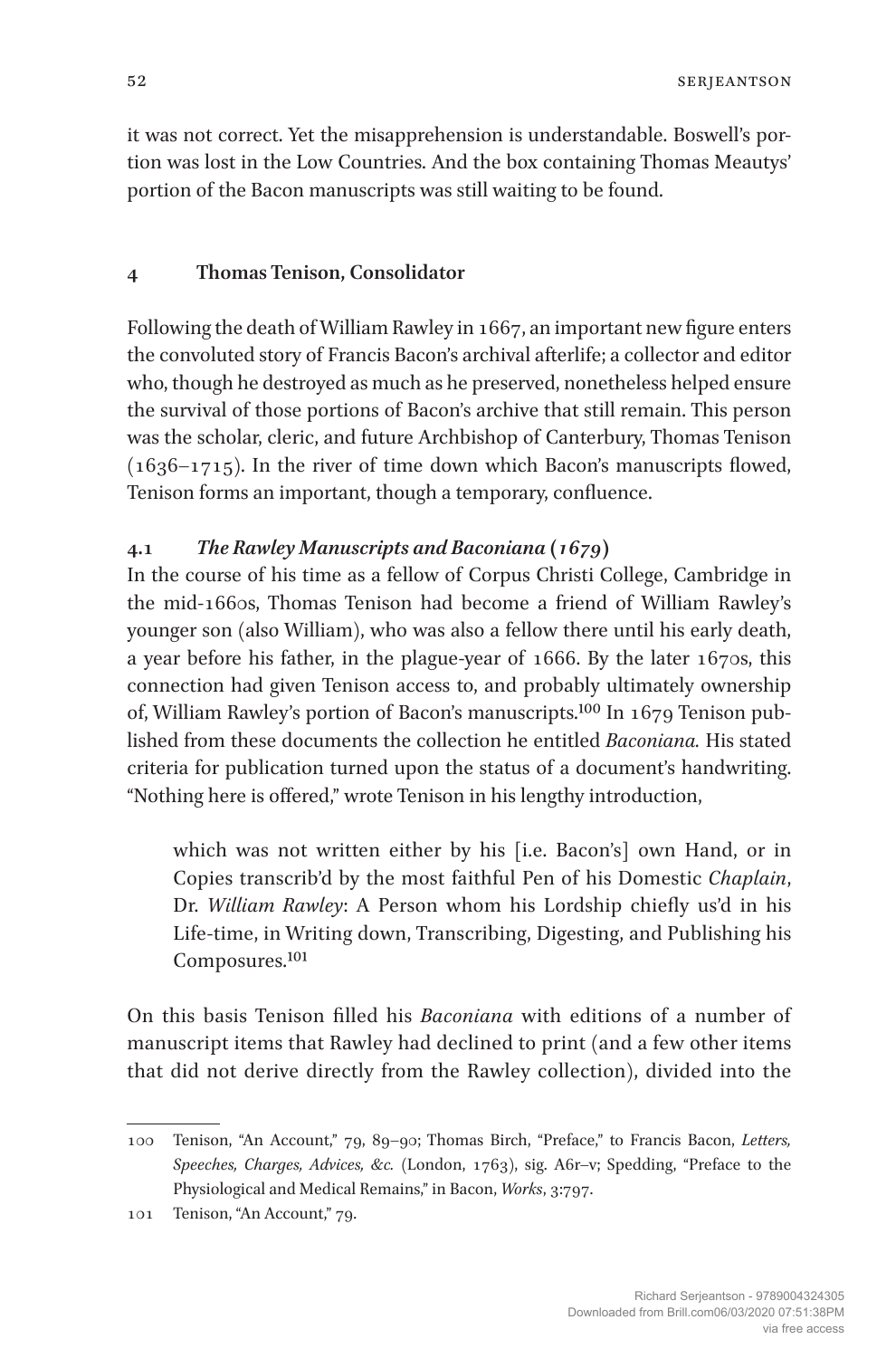categories of "Politico-moralia," "Physiologica" (i.e. natural philosophy), "Medica," "Theologica," and "Bibliographica." It is to this volume that we owe unique copies of some rather miscellaneous writings on natural philosophical and medical subjects, and also an early draft of the *Abecedarium novum naturæ*.102

Some of the items that Tenison published appear to have existed in more than one manuscript. In particular, Tenison wrote of Bacon's *Articles of Questions, touching Minerals* that "having by me three Copies, I publish them by that one on which his Lordship had endorsed with his own Hand, *This is the clean Copy*."103 Again, however, none of the manuscripts that he drew upon to print the volume survive. (Nor do either of the two other copies of the *Articles ... touching minerals*.) Tenison also printed in the *Baconiana* a number of interesting letters, some of them addressed to William Rawley rather than to Bacon himself. The manuscripts of these letters, too, have perished. Even in the hands of so keen a collector as Tenison, then, the fact of a work's being printed still constituted a death-sentence to original documents. It is not just that the act of printing led to the destruction of the manuscript that was sent to the print-shop: it is that the existence of a printed version meant that not just the "clean Copy" of a work, but also any others, were no longer fit to be kept.

Tenison was, by definition, printing manuscripts that Rawley had declined to publish, a ticklish point that he faced squarely in his preface. But even Tenison did not print everything he had found. In particular, he speaks of "Some few imperfect Papers, about his Lordship's private Affairs, or of very little moment in Philosophy" being "still kept where they ought to be, in private Hands." It is clear from this, as well as from certain surviving documents, that already in 1679 Tenison knew of certain papers that he had chosen to hold back from the press.104

The most remarkable of these is Bacon's private memorandum book of July 1608, the "Commentarius Solutus." It likely (though not absolutely certain) that Rawley had inherited this as part of his portion, but what is clear is that at some point in his life it came into Tenison's possession, and this allusion suggests that it was indeed from Rawley that Tenison acquired it. Tenison's discretion regarding its contents, however, had a curious consequence. In the course of Tenison's lifetime the "Commentarius Solutus" became separated

<sup>102</sup> See Rees, "Introduction," to *OFB* VI, lxxiii.

<sup>103</sup> Tenison, "An Account," 96.

<sup>104</sup> Tenison, "An Account," 80–82 (quotation at 82).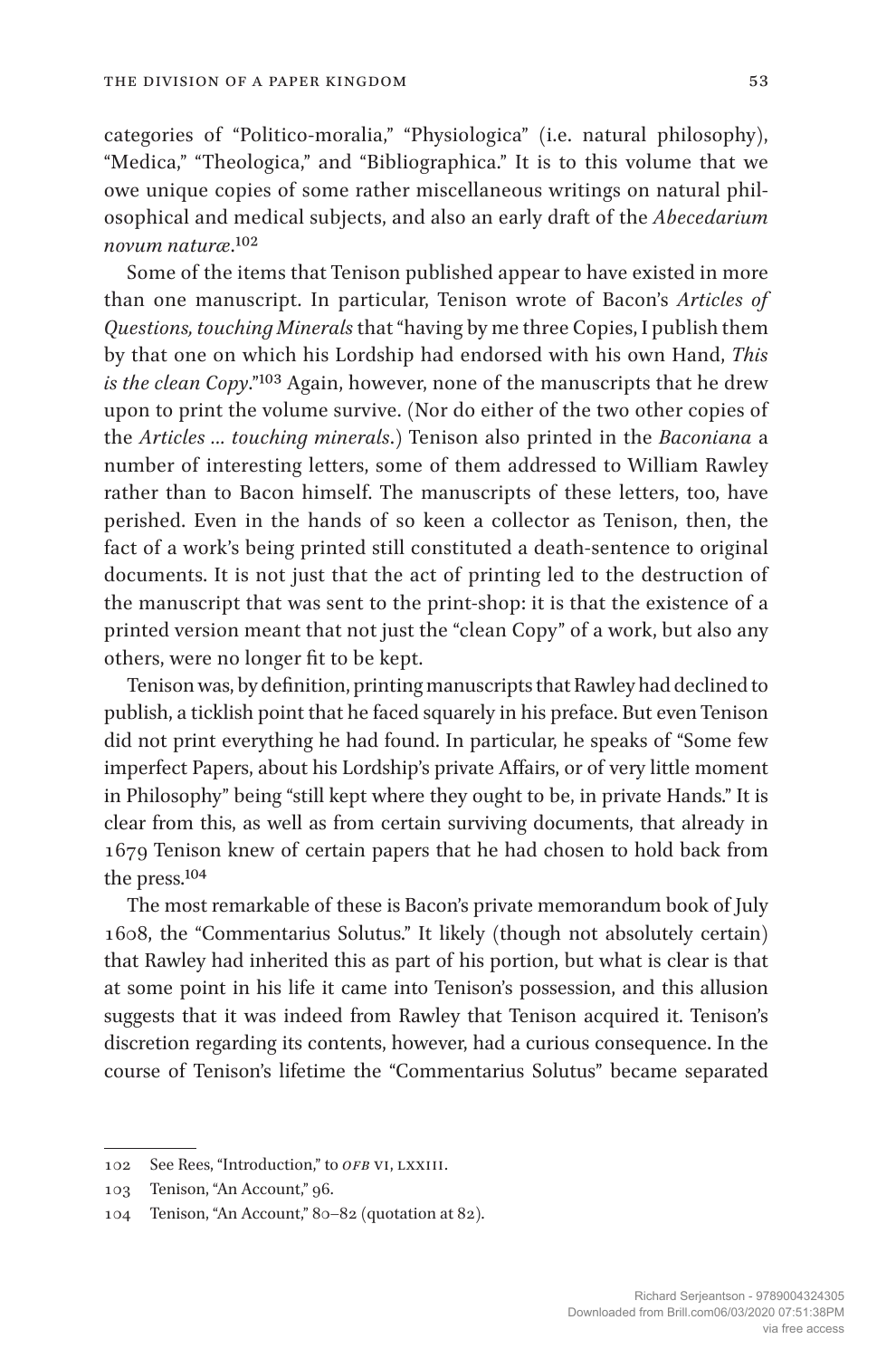54 Serjeantson

from his other Bacon manuscripts, and made its way into the public library that Tenison established for the use of his parish of St Martin-in-the-Fields in 1684.105 There it remained, probably unread and certainly unknown to Bacon's several editors, until the resourceful James Spedding "chanced upon it" (as he modestly put it—no manuscript is identified by chance) in March 1848.106 After the Tenison Library was wound up by Act of Parliament, and its contents auctioned off in 1861, the "Commentarius Solutus" was sold, and shortly afterwards made its way to the British Museum.107 On such slender threads hang the survival of the single most revealing document in Bacon's entire biography.

A similar path was taken by a three fragmentary manuscripts of writings by Bacon that are now to be found in a composite volume of Thomas Tenison's miscellaneous papers. These documents are presumably the last remnants of Rawley's miscellaneous collection of Baconian natural philosophy. They survived by escaping print in Tenison's *Baconiana* and then perhaps became misplaced in Tenison's public library. From there they made their way in the 1861 sale into the collection of Sir Thomas Phillipps  $(1792-1872)$ . The volume was sold again in a Phillipps family sale at Sotheby's in 1913, after which it passed into the Additional Manuscripts of the British Museum—the latest Bacon material (so far) to do so.108

- 105 W. Lee, "Archbishop Tenison's Library," *Notes and Queries*, 3rd ser., 8 (1865): 322–4; William O'Sullivan, "A Finding List of Sir James Ware's Manuscripts," *Proceedings of the Royal Irish Academy* 97C (1997): 73. A catalogue of manuscripts in this library was published by Edmund Gibson, *Librorum manuscriptorum in duabus insignibus Bibliothecis, altera Tenisoniana, Londini, altera Dugdaliana, Oxonii, Catalogus* (Oxford, 1692); it makes no reference to any manuscripts of Bacon. See also P. Hoare, "Archbishop Tenison's library at St Martin-in-the-Fields: the building and its history," *London Topographical Record*, 29 (2006), 127–50.
- 106 Spedding, *Letters and Life*, 4:8.
- 107 British Library, MS Add. 27278 (*CELM*, \*BcF 153); Vine, "Composition Books," 5. This manuscript also contains (fols. 17r–22v) a version in Bacon's hand of his *Inquisitio legitima de motu* (*CELM*, \*BcF 303). The catalogue of the library prior to sale was issued as the "Catalogue of the Valuable Library formed by Archbishop Tenison (Sotheby and Wilkinson)" (1861). It was auctioned 3–8 June 1861. A copy of this catalogue, anotated with prices obtained, at a sum total of £1410 7s, is at London Metropolitan Archives, ACC/2692/209.
- 108 British Library, MS Add. 38693, fols. 30r–48v, 50r–52v (notes relating to the *Sylva Sylvarum*), 29r–v (a portion of the *Inquisitio de magnete*), 49r (a fragment of the *Historia vitae* in Bacon's own hand): *CELM*, BcF 283, BcF 302, and \*BcF 297, respectively. See further Graham Rees, "An Unpublished Manuscript by Francis Bacon: *Sylva Sylvarum* Drafts and other Working Notes," *Annals of Science* 38 (1981): 377–412.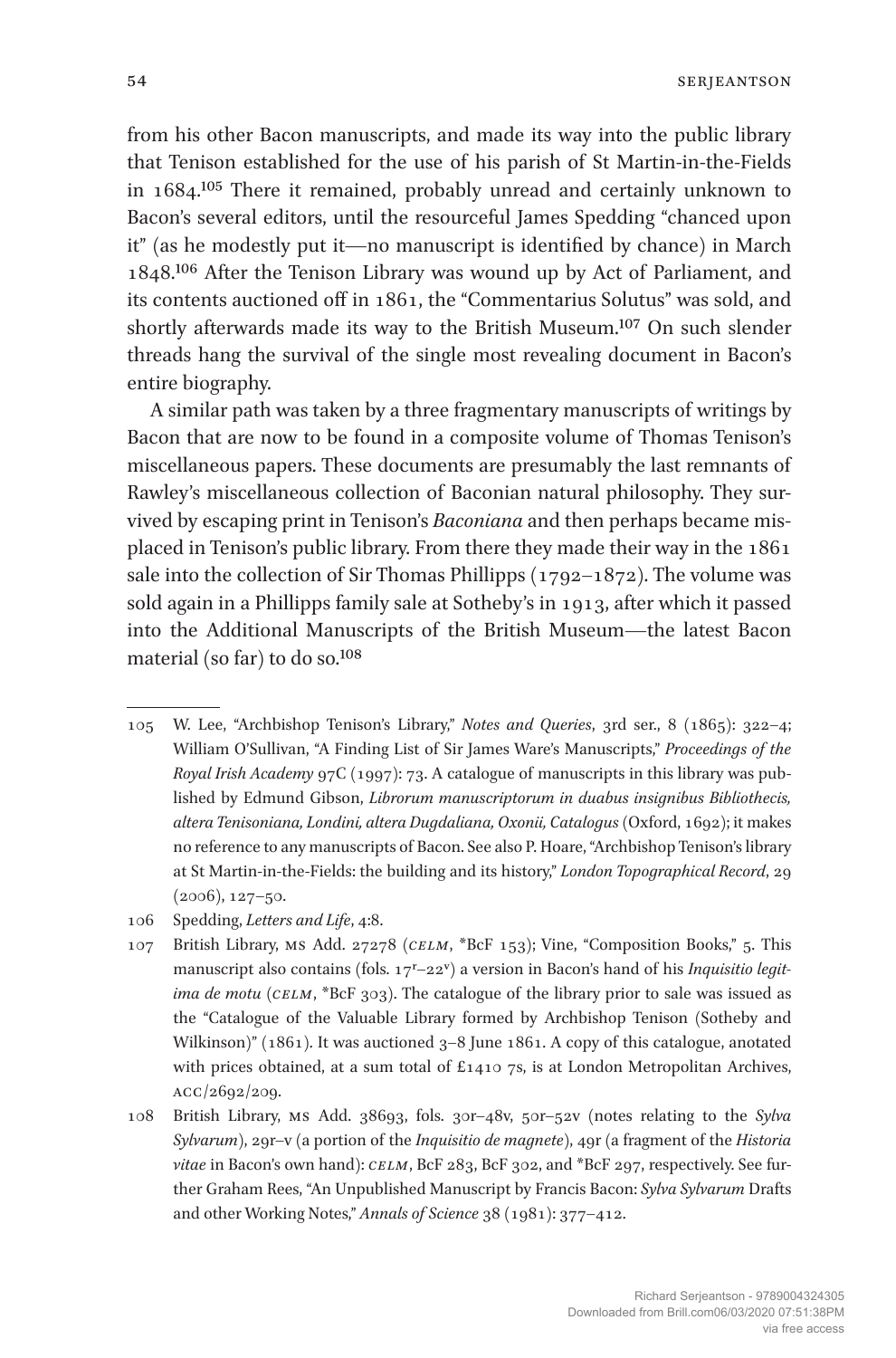These instances demonstrate that, at his death, Tenison definitely possessed certain Bacon manuscripts that had previously belonged to Rawley. Did he then also own the manuscripts that went into the *Baconiana*, or did they remain the property of William Rawley's heirs? Here the evidence is unclear. Tenison speaks of his "worthy Friend" John Rawley, William Rawley's elder son, as "the Executor of the said Reverend Doctor" and the person "by whose care most of these Papers have been preserved for the public Good." He goes on to note that he had received certain "Bundles" of manuscripts together with three catalogues that William Rawley had made of them.109 And, as we have seen, he speaks of manuscripts about Bacon's "private Affairs" remaining in "private Hands." Yet he does not state unequivocally that those hands are his.

On balance, however, it seems most likely that Tenison did come to possess the remains of the Rawley portion—including not only the items that went into *Baconiana*, but also the items from Bacon's fifth Composition Book that are now to be found in Harleian MS 6797, and also the "Commentarius Solutus." Of these, those in the first category were printed, and then perished, probably in the print-shop; the second survived to make their way into a further collection; and the last were hidden away in his own library, only to emerge again in the revolutionary year of 1848.

# **4.2** *The Rediscovery of Meautys' Box*

Remarkably, however, Rawley's cache of Bacon manuscripts was only the first such collection that came into Tenison's possession. For a few years after he had published the *Baconiana*, a further and in certain ways even richer collection of Baconian manuscripts found its way into Tenison's hands. He mentioned the discovery in a letter to the then Archbishop of Canterbury, William Sancroft, in December 1682. It is this letter that proves that, just as Hartlib had reported, Thomas Meautys did indeed possess a significant portion of Bacon's posthumous archive:

I did forgett, on Tuesday, to acquaint your Grace that I had (by a strange Providence) latelie found out, in this Town, a great many Originall Papers of the L*or*d Bacon. When I have look'd them over & sorted them I will be bold to p*re*sent y*ou*r Grace w*i*th a Catalogue of them. They came to

<sup>109</sup> Tenison, "An Account," 79–80, 89.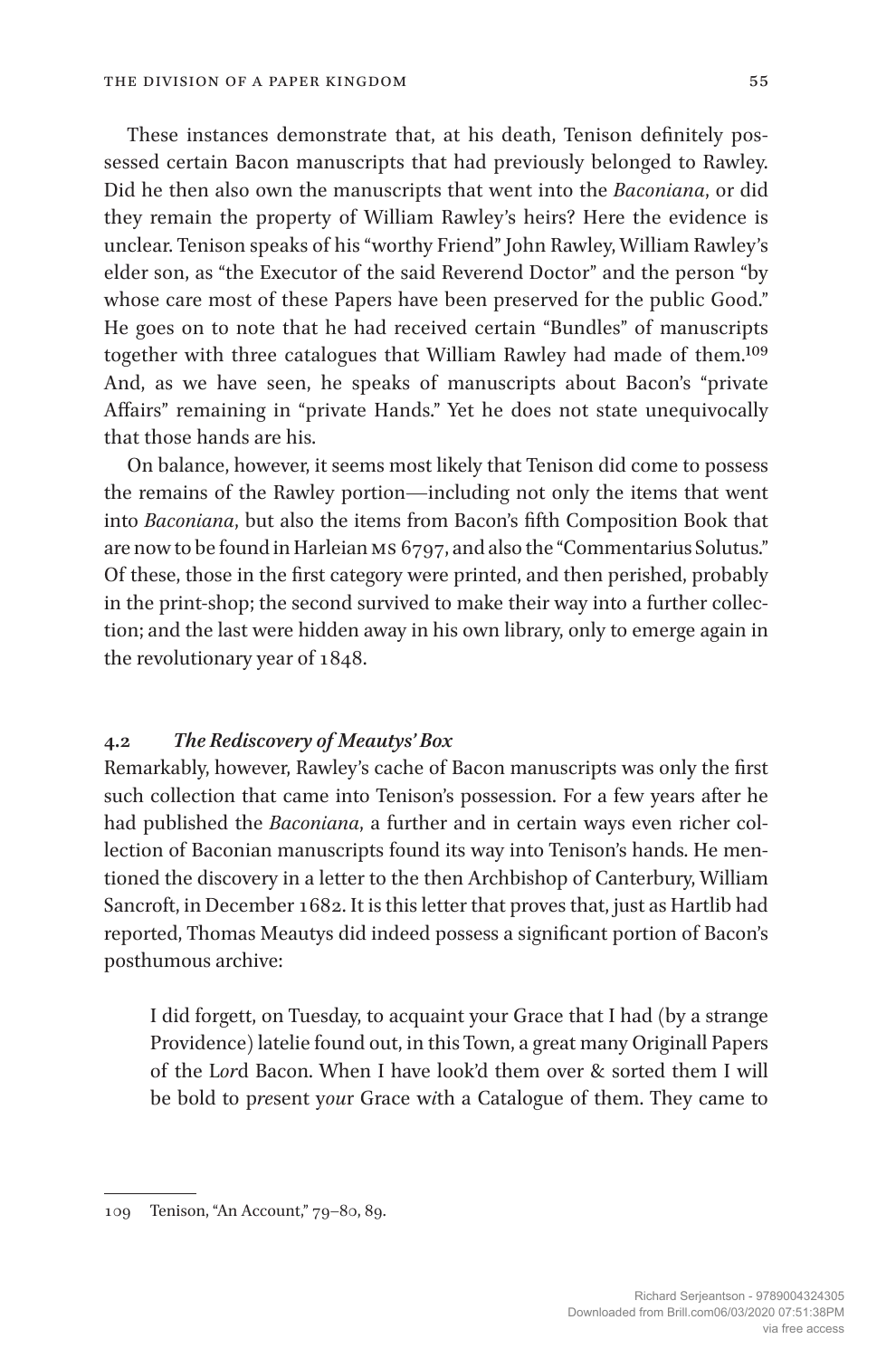me from *the Executor*<sup>110</sup> of *the Executor*<sup>111</sup> of *Sir T*. Meautys, who was his Lordships Executor.<sup>112</sup>

Fortunately, Tenison duly produced the catalogue he promised Sancroft, and it now survives alongside his original letter in Thomas Tanner's collections of ecclesiastical correspondence from the period. It is this catalogue that enables us to know what writings were contained in Thomas Meautys' box  $(Fig. 1.2).$ <sup>113</sup>

Tenison was clearly conscious that he had made an exciting discovery, for he immediately began to make plans with Richard Chiswell, the stationer who had published the *Baconiana*, to print a further volume of material drawn from collection that had belonged to Thomas Meautys:

I have now lookd over all *th*e books & Papers in *th*e box. In *th*e books there are Copies of Essaies, Maxims of Law &c. all printed alreadie. But they contain somethings fitt to be printed: & they & *th*e Letters will make a*n* handsome folio w*hi*ch I doubt not but will turn to Account. For *th*e L*ette*rs here are divers of S*i*r T. Meautys &c worth nothing. but there are more then 40 L*ette*rs to the d*uke* of Bucks. & some of *th*e d*uke* of Bucks to him. There are 8 or 10 to K*ing* James. they are 3 or 4 to Gondamor, & Gondamours Answer to one of them. There are 2 or 3 L*ette*rs to Bi*sho*p Williams, & 2 fro*m* him. There is L*or*d Bacon's L*ette*r to Casaubon, in Latine. There is 1 Essay nev*er* printed. All w*hi*ch will be well acco*m*pted.

<sup>110</sup> Richard Roberts, "a Surrey clergyman," was the executor of Henry Meautys' estate. See John P. Ferris and Rosemary Sgroi, "Meautys, Henry (*c*.1585–by 1663), of St. Julian's Hosp., St. Albans and Westmill, Herts.," *History of Parliament* (www.historyofparliamentonline.org).

<sup>111</sup> Probably Henry Meautys, who (after some delay) inherited his brother's estate. See S. A. Baron, "Meautys, Sir Thomas (*c*.1590–1649)," *ODNB.*

<sup>112</sup> OB, MS Tanner 35, fol. 147r (Thomas Tenison to William Sancroft, 18 Dec. 1682). After he had published his volume of Bacon's *Letters ... & c.* in 1763, Thomas Birch obtained a copy of this letter from Richard Rawlinson, which survives among his papers at BL, MS Add. 4259, fol. 134r. He printed it in the (posthumous) second edition of his edition, which forms part of *The Works of Francis Bacon*, vol. 6 (London, 1803), sig. B8r–v. Yet its implications have never been fully considered, neither by Spedding, who knew of it (see *Letters and Life*, 2:2–3), nor by Rees, who did not. See also Stewart, "Introduction," to *OFB* I, 3.

<sup>113</sup> OB, MS Tanner 35, fols. 145r, 146r. There is a copy of this list among Thomas Birch's papers at BL, MS Add. 4259, fols. 134v–135r.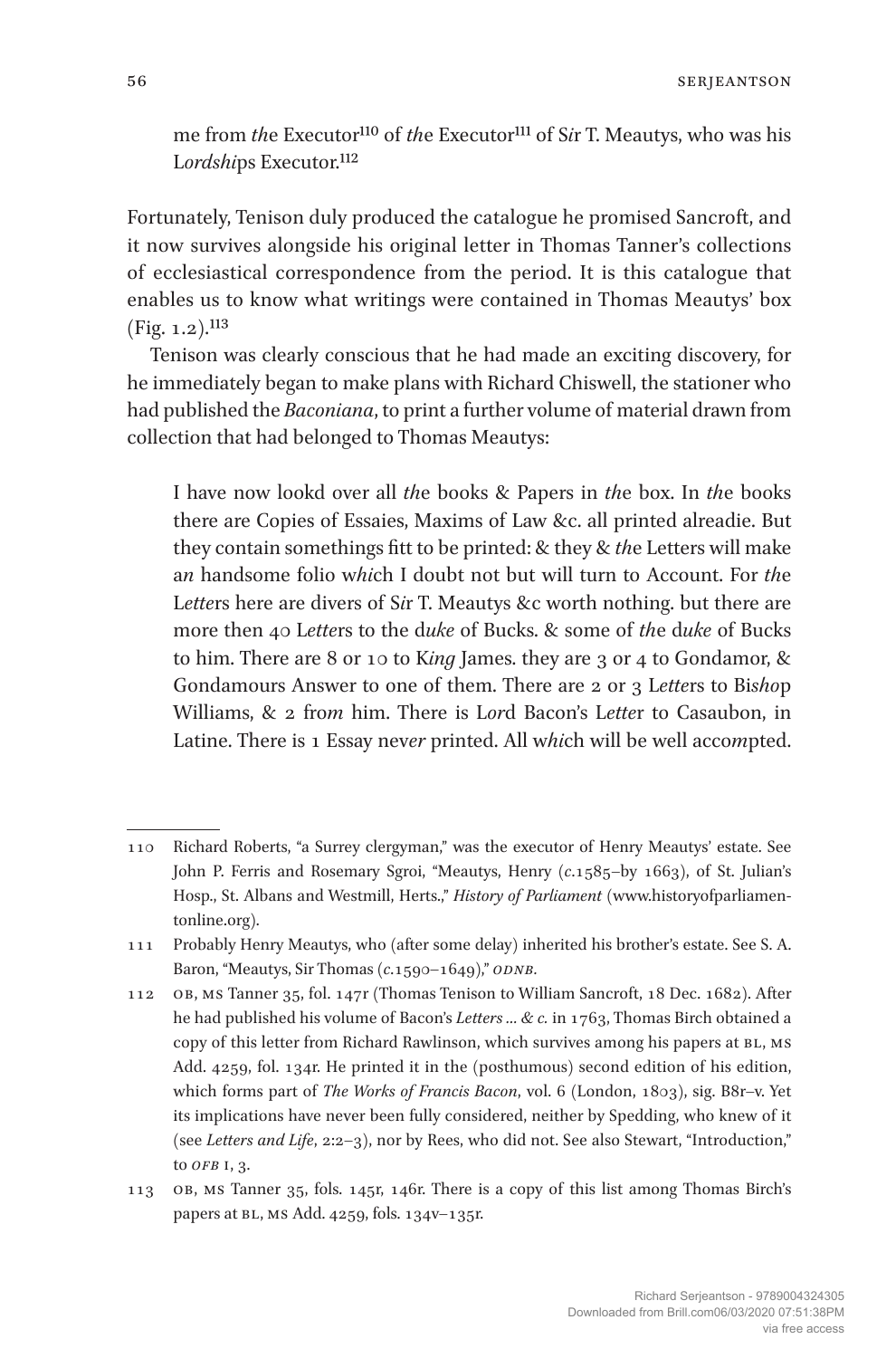A Collection of Tracks, Speeches,  $B \nmid U.B. 2.5. A.$  $150$ Frack Philopophical. 1. Tempor's Tarkey Mateulus. 4 (19. first 2. Philosophical moditations, vie part of his<br>Contata perfected in English & Limited. 3 . Inquisite legitima de Calone et figure. Engly 4. The Praise of knowledge on Essay. Fracks Political, etrus graduated Britain. 2. Aye Arrething ye grinden to of Spain. 3. Advice to K. James Low to keep Recorwhy for growing within de frequence 4. A Few Obenationy on Tacity 5. Memorials for K. James. S. Momon alg for K. James.<br>6. A drawfile of a Broclamation alge<br>7. Menon on 4 K. James, bandwife). T. Hlenohoms on & Prijects , bet not up).<br>7. Hlenohoms on & Prijects of V. Heplen Protor, relating to ye penalt can. g. directions for your of ye trans. 10.4 Argues 5 m Gars 2.2.1 og Andiens of 11. A Pyraration to ye union of laws. 12. Proceedings relating to ge land of Effere:

Figure 1.2 *Thomas Tenison's list of Thomas Meautys' Bacon manuscripts.* Bodleian Library, MS Tanner 35, fol. 145r.

After *th*e Holydays I will methodize all, & putt all L*ette*rs of *th*e same date together (for as yet they are in co*n*fusion) & then we will take further resolutions about them.114

This letter is revealing about the state of Meautys' Bacon archive as it then stood. It contained both "books"—that is, bound manuscript volumes—and loose "Papers." It also contained numerous letters, in a state of "confusion."

Tenison's plans to print a further volume of Baconiana from the Meautys portion came to nothing, however. Perhaps he lacked the energy to carry the work through. Yet this may be an uncharitable explanation, given that shortly

<sup>114</sup> BL, MS Add. 4259, fol. 136 (Tenison to Chiswell, Dec. 1682).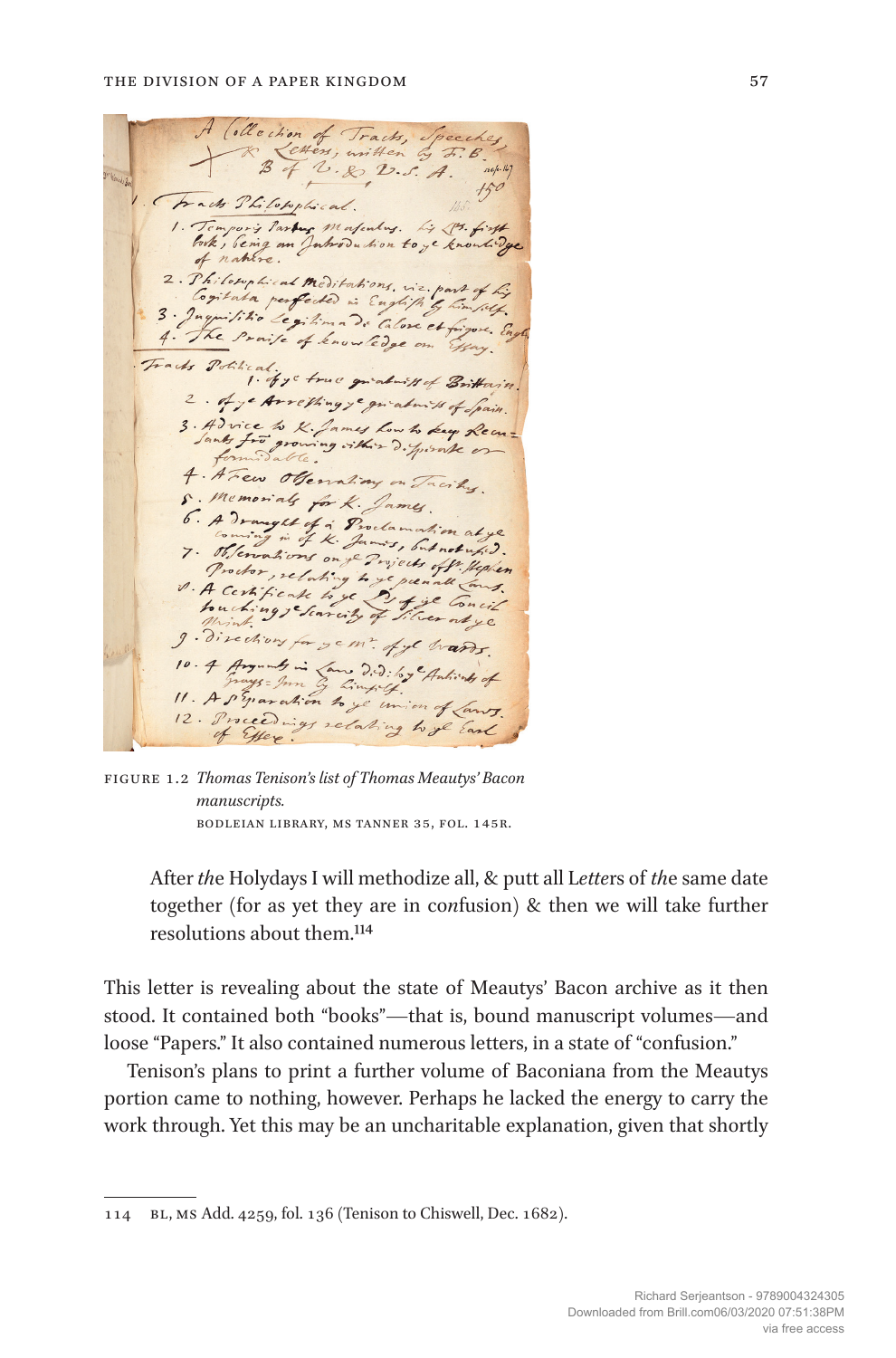58 Serjeantson

afterwards Tenison produced an edition of some unpublished manuscripts of Sir Thomas Browne. A different explanation is offered by Chiswell's publication of a "Second Edition" of Tenison's *Baconiana* in 1684. In fact, this volume merely consists of a new title-page fronting a reissue of sheets from the 1679 imprint. Perhaps the unpublished works of Francis Bacon were less vendible than Tenison had hoped, and the stationer could not see a market for the handsome folio that the scholar confidently envisaged.

Whatever the reason may be for the non-appearance of Tenison's planned book, it is perhaps fortunate that Tenison did not continue his editorial work on Bacon's manuscripts. For the evidence of the 1679 *Baconiana* is that the print-shop would again have been fatal to any manuscript that crossed its threshold. Instead, and in sharp contrast with the portions that had belonged to Boswell and to Rawley, most of the manuscripts that once sat undisturbed in Meautys' box still now survive.

## **5 The Dissolution of Tenison's Collection**

Archbishop Tenison lived just long enough to crown George I. But having brought together so many Bacon manuscripts in his lifetime, with his death in 1715 they again began to flow away from him in several different directions. The details of the transactions by which they did so are obscure; but the directions in which different portions went, at least, are clear.

By the time of his death Tenison had acquired a substantial collection of manuscripts, together with "a vast number" of books.115 (He had a particular liking for documents relating to Cambridge University.116) His dispositions for this collection in his will are elaborate, though unfortunately not very specific. In this document he requests his executors to ensure that some of his papers (unspecified) be "burnt and destroyed." He requests that other books and manuscript already deposited in the "Public Library" at Lambeth remain there. And other (also unspecified) documents again are to be deposited there by Edmund Gibson and his library-keeper Benjamin Ibbot, saving that "as many of them as are useless or otherwise unfit" were to be "immediately destroyed." Finally, Tenison gave the "rest and residue of my said Books and Manuscripts which shall be then left and remaining" to the beneficiaries of his will. These were

<sup>115</sup> *Letters of Humfrey Wanley: Palaeographer, Anglo-Saxonist, Librarian, 1672–1726*, ed. P. L. Heyworth (Oxford: Clarendon Press, 1989), 332.

<sup>116</sup> See, e.g., Sarah Knight, "Milton's Student Verses of 1629," *Notes and Queries* 57 (2010): 37–39.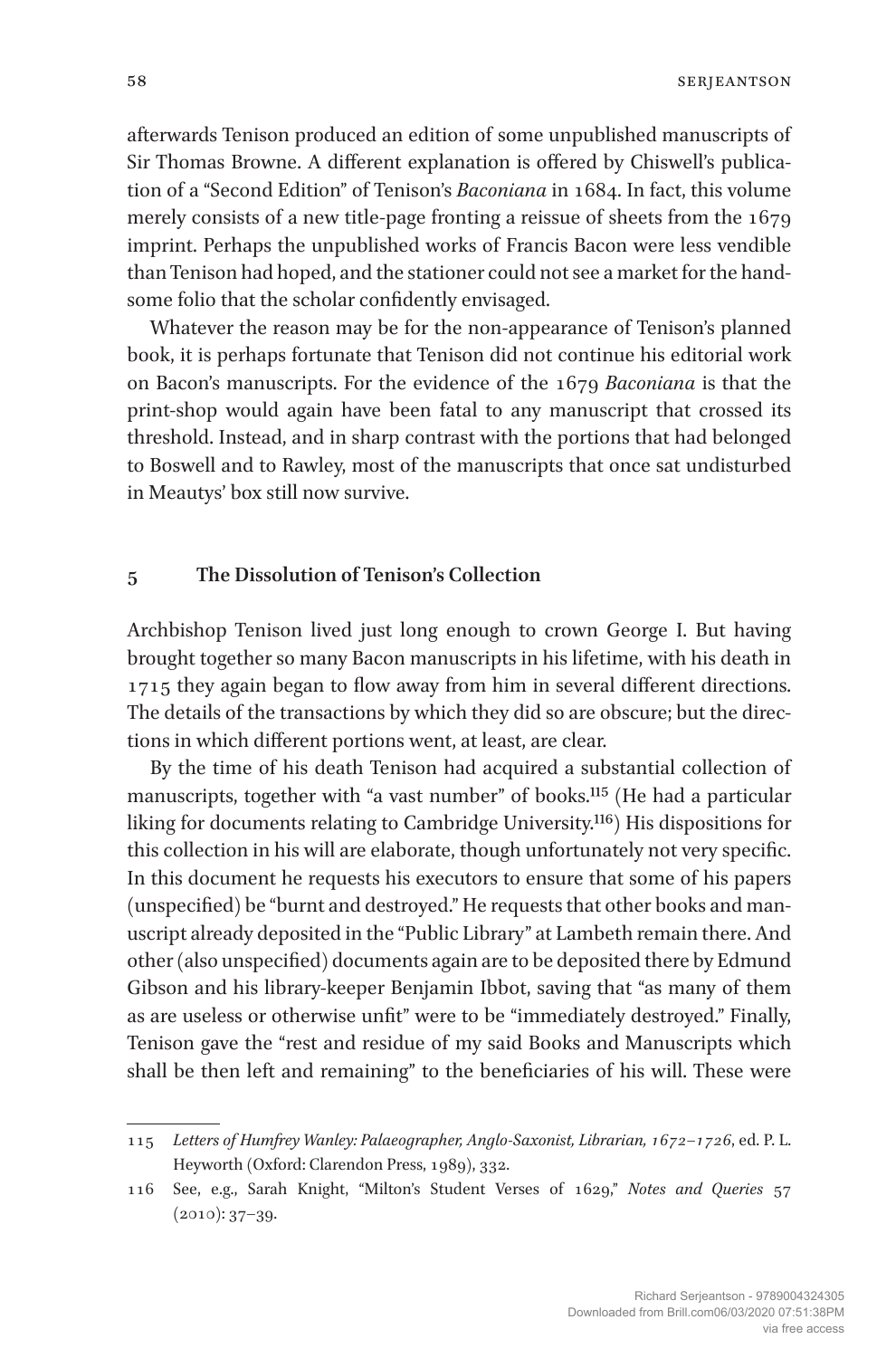Tenison's cousin, Edward Tenison (1673–1735); his kinsman, George Fage (*fl*. 1691–1728); and the religious controversialist, Thomas Herne (*d*. 1722).117 Tenison's printed and manuscript books were to be "equally divided" among them by three further people: "Dr Edmund Gibson, Mr Benjamin Ibbot and Mr Robert Clavering my domestick Chaplaynes or any two of them."118 Somewhere amidst this complex set of bequests there sat the many Bacon manuscripts that Tenison had acquired from the heirs of both William Rawley and Thomas Meautys.

## **5.1** *The Lambeth Manuscripts*

Tenison's stipulations go some way towards explaining the current restingplaces of Bacon's manuscripts, for a number are indeed now to be found in Lambeth Palace Library. They are found, above all, in Lambeth MS 936, a remarkably rich collection principally of Bacon's draft letters together with a few other papers, dating from between 1603 and his death, in the handwriting of Bacon himself and of various of his regular scribes, including Thomas Meautys. This volume contains many (though not all) of the letters that Tenison mentions in his letter to Chiswell, including the letters of Thomas Meautys, the letters to James I, the letters to Gondomar, the letters to and from John Williams, and the letter to Casaubon.<sup>119</sup> The contents of this volume, then, which has been central to the study of Bacon since some of its contents were first printed in 1763, derive from Thomas Meautys. But how did they get to Lambeth?120

MS 936 is part of collection that entered the archiepiscopal library in 1749 from the estate of Edmund Gibson, then the rector of Lambeth, who was charged by Tenison in his will with depositing certain of his manuscripts in the Lambeth library, and with distributing the remainder to Tenison's beneficiaries. These fourteen volumes came to be known as the *Codices Gibsoniani* or Gibson Papers.121 The first scholar to print any of them was Thomas Birch, in his 1763 edition of Bacon's *Letters and Papers*. His preface to that volume

<sup>117</sup> All of these men were alumni of Tenison's college, Corpus Christi, Cambridge. See further Robert Masters, *The History of the College of Corpus Christi and the B. Virgin Mary* (Cambridge, 1753), 19, 399, 400–3. Fage was prebendary of Tervin, 1709–1728, in succession to Edward Tenison (Joyce M. Horn, ed., *Fasti Ecclesiae Anglicanae 1541–1857*, vol. 10, *Coventry and Lichfield Diocese* (London: Institute of Historical Research, 2003), 64).

<sup>118</sup> TNA, PROB 11/550/123, fols. 22v–23r (will of Thomas Tenison, proved 23 Jan. 1716).

<sup>119</sup> See above, n. 114, and further the catalogue at archives.lambethpalacelibrary.org.uk.

<sup>120</sup> On this question, see also Stewart, in *OFB* I, 500–1.

<sup>121</sup> LPL, MSS 929–942.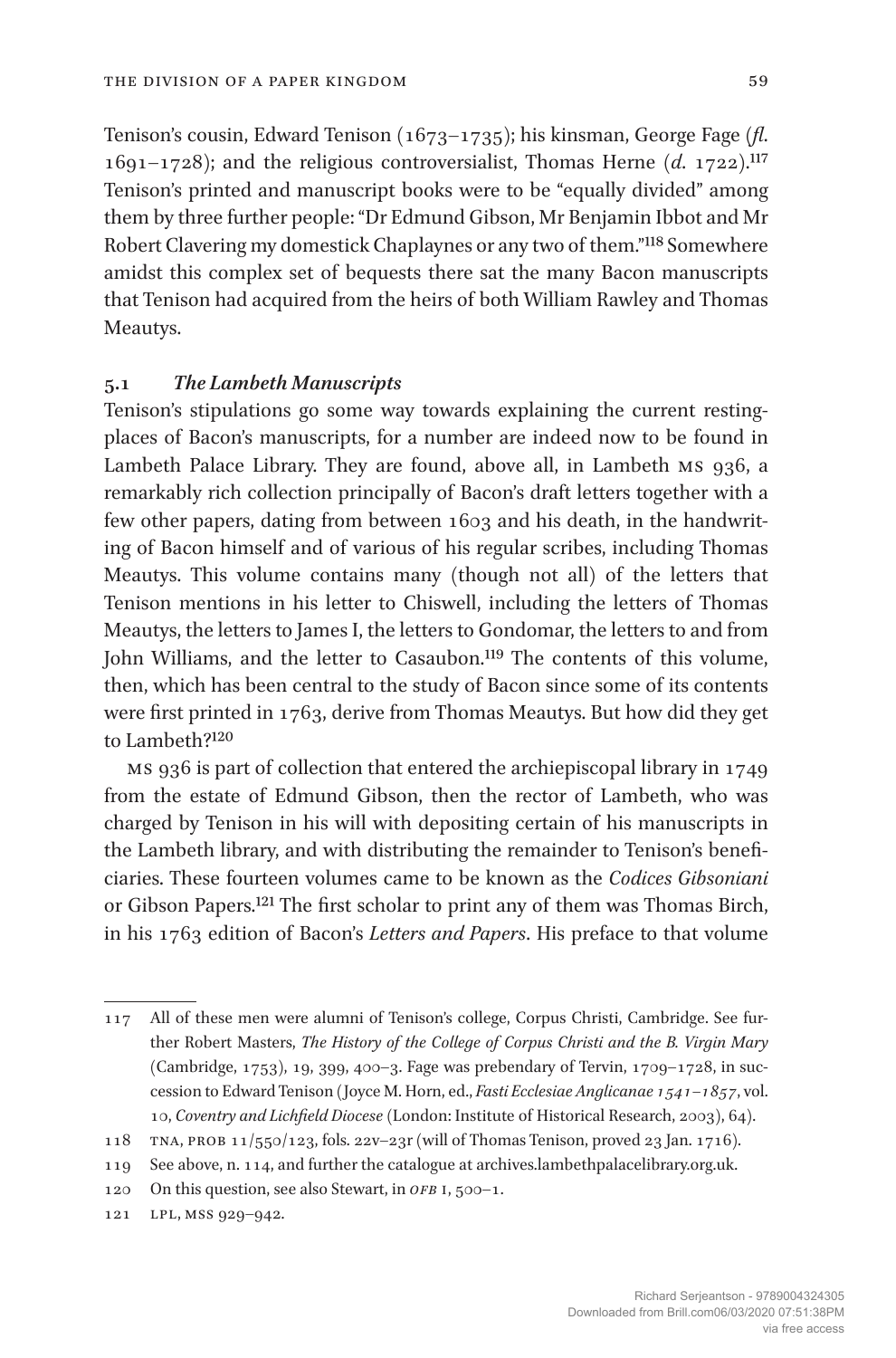offers a concise history of the collection, but does not mention its derivation from Meautys, of which Birch was at that time unaware. In it, he suggests that Tenison's Bacon papers, together with "the rest of his manuscripts, not already deposited in the library at Lambeth, were left by him ... to his chaplain, Dr. Edmund Gibson, ... and to Mr. (afterwards Dr.) Benjamin Ibbot."122 But as we have seen, this is not exactly what Tenison's will had stipulated: Gibson and Ibbot were charged to distribute Tenison's manuscripts, not to take possession of them.

In the case of the "Gibson Papers," however, that is precisely what happened. Gibson's motives for detaining the manuscripts are unknown, but he did at least remedy the irregularity. Following his death in 1748, Gibson's executors delivered them, according to his instructions, to the then Archbishop of Canterbury, Thomas Herring  $(1693-1757)$ . Birch goes on to describe their condition:

... as they lay undigested in bundles, and in that condition were neither convenient for use, nor secure from damage, his Grace the present Archbishop directed them to be methodized and bound up in volumes with proper indexes, which was done by his learned librarian, Andrew Coltee Ducarel.123

Henry John Todd, writing in 1812, fleshes this account out with a little more detail, noting that following their deposit in 1747 the Gibson papers "continued in a confused state till June 1758," when the newly appointed archbishop, Thomas Secker, "directed them to be methodized by Dr. Ducarel ... and they were bound in fourteen volumes, as they now appear."<sup>124</sup> It was perhaps this process that led to a few miscellaneous Francis Bacon letters finding their way into volumes of the Gibson papers in Lambeth Palace other than MS  $936$ .<sup>125</sup>

<sup>122</sup> Birch, "Preface," sig. A7r.

<sup>123</sup> Birch, "Preface," sig. A7r–v.

<sup>124</sup> Henry J. Todd, *A Catalogue of the Archiepiscopal Manuscripts in the Library at Lambeth Palace* (London, 1812), iii. See further *OFB* I, 1012.

<sup>125</sup> For instance, LPL, MS 941, item 58, consists of an incomplete autograph letter by Bacon to James I; it is completed by LPL, MS 936, item 145, from which it has evidently at some point become separated. The sixteen volumes of Anthony Bacon papers also held in Lambeth Palace Library (MSS 647–662) appear to have arrived independently from those of his brother Francis, having been "purchas'd, at the expence of ... archbishop Tenison, by Dr. White Kennett" (Thomas Birch, *Memoirs of the Reign of Queen Elizabeth*, vol. 1 (London: A. Millar, 1754), 2).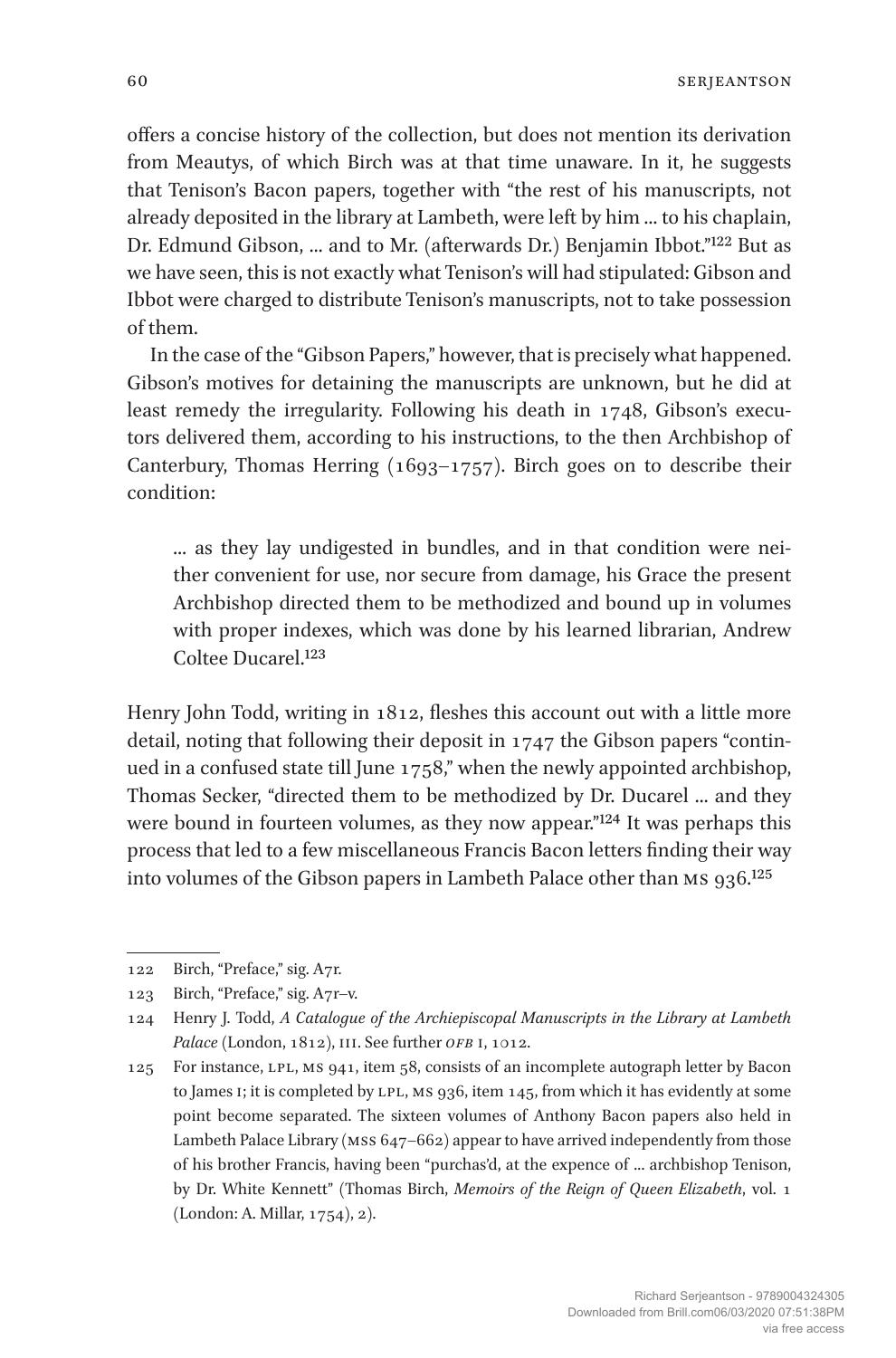It is therefore the case that fewer of the manuscripts now reposing in safety in the bowels of the Church of England derive from William Rawley than has previously been thought. One at least, may indeed owe its presence there to Tenison's friendship with Rawley's family: William Rawley's notebook, containing anecdotes, recipes, proverbs—and a list of Bacon's published writings.126 But the key Bacon letters in the Lambeth collection in fact derive not from Dr William Rawley, but from Sir Thomas Meautys.

## **5.2** *The Harleian Acquisition*

The story of the transmission of Bacon's archive is drawing to a close, but one last crucial (though still somewhat obscure) chapter remains to be told. The Lambeth manuscripts constitute an important portion of Francis Bacon's archive. But it is a portion that is essentially limited to copies that Bacon himself kept of his outgoing letters. It does not include the many different speeches, legal writings, and philosophical works that also flowed into Thomas Tenison's hands from both William Rawley and Thomas Meautys.

Fortunately, these documents do also survive largely entire. They do so in a single collection: that of Robert Harley, first earl of Oxford (1661–1724), and his son, Edward  $(1689-1741)$ , the second earl. But because these manuscripts are dispersed throughout numerous different volumes of the Harleys' collections, their association first with Meautys, and then with Tenison, has hitherto been lost. The various manuscripts containing Bacon's holograph are conspicuous by their absence from Cyril Ernest Wright's authoritative account of the sources of the Harleian collection, *Fontes Harleiani* (1972).127 Yet it is now clear that the great majority of Baconian holograph material now in the Harleian collection ultimately derives from the collections of archbishop Tenison.

What is not clear is precisely how Tenison's manuscripts made their way into Harley's collection. A characteristically parsimonious hint appears in a letter from the Harleys' librarian, Humfrey Wanley, to Edward Harley in January 1716: "as to the late A.Bishop's books I will still endeavor to gett them

<sup>126</sup> LPL, MS 2086. On this document, see Angus Vine, *In Defiance of Time: Antiquarian Writing in Early Modern England* (Oxford: Oxford University Press, 2010), 122–24. A reproduction is available via *Scriptorium: Medieval and Early Modern Manuscripts Online*, gen. ed. Andrew Zurcher (scriptorium.english.cam.ac.uk).

<sup>127</sup> Cyril Ernest Wright, *Fontes Harleiani: A Study of the Sources of the Harleian Collection of Manuscripts Preserved in the Department of Manuscripts in the British Museum* (London: British Museum, 1972).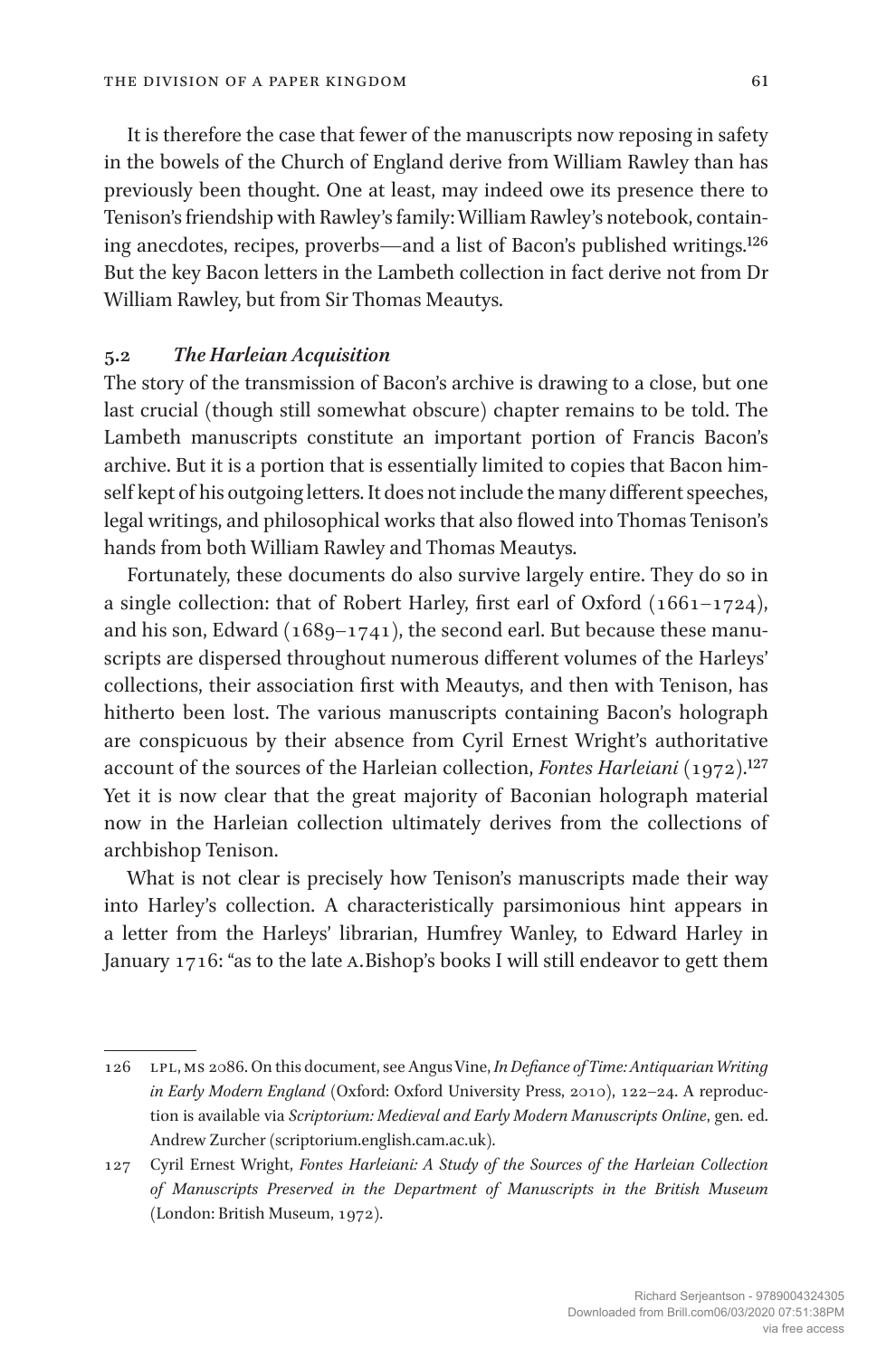62 SERJEANTSON

cheaper for you; & yet you shall have the choise of the whole."128 Was this when Tenison's manuscripts also entered the Harleian collection? Or was it from Gibson, the detainer of Bacon's letters? Or did they come from one of Tenison's three legatees, who were supposed to receive the residue of his manuscripts: Edward Tenison, George Fage, or Thomas Herne?

The question remains open.129 What is clear is that none of the Tenison manuscripts in the Harleian collection bear Humfrey Wanley's punctilious inscriptions. For instance, as we have seen, it seems clear that a fair number of the documents now bound into codex Harley 9797 were formerly in the possession of William Rawley; that others again formerly belonged to Thomas Meautys; and that Tenison consolidated them. These items are silent about their provenance. But a few *further* items in the volume evidently arrived in it by different routes again. One of these is the copy of a composite work (containing Bacon's *Preparation for the Union of the Laws*), in a scribal hand unconnected with Bacon's secretariat, which was given by the Irish antiquary Thomas O'Sullivan and inscribed by Wanley "2 March 1722/3."130 Another is the workmanlike professional copy of Bacon's "Humble Submission" to the Lords (a very widely-copied piece), which opens the volume, and which Wanley has inscribed: "Bought of Mr. G. Pauls Landlady."131

The first datable testimony to Harley's possession of the Bacon manuscripts that were formerly in the possession of Thomas Tenison occurs in the preface to a book that appeared in 1734 entitled *Letters and Remains of the Lord Chancellor Bacon.*<sup>132</sup> This work was begun by Robert Stephens (1665-1732), historiographer royal, and according to Humfrey Wanley "a Relation" of Lord Harley.133 Stephens' preface, written at some point between the publication of John Blackbourne's edition of Bacon's *Opera omnia* in 1730 and Stephens' own

<sup>128</sup> Wanley, *Letters*, 333 (Wanley to Edward Harley, 26 Jan. 1716). The context suggests this promise relates specifically to printed books from Tenison's collection.

<sup>129</sup> I do not find it answered in *The Diary of Humfrey Wanley*, ed. C.E. Wright and Ruth C. Wright, 2 vols (London: Bibliographical Society, 1966).

<sup>130</sup> BL, MS Harley 6797, fols. 54–78 (at 54r); mentioned in *Diary of Wanley*, 1:192, but erroneously identified by the editors as MS Harley 6688 (1:192 n. 8 and 2:514).

<sup>131</sup> BL, MS Harley 6797, fols. 1–10 (at 10v).

<sup>132</sup> This volume was shortly afterwards reissued with a new title-page as *Letters, Memoirs, Parliamentary Affairs, State Papers, &c. With some Curious Pieces in Law and Philosophy. Publish'd from the originals of the Lord Chancellor Bacon* (London, 1736).

<sup>133</sup> *Diary of Wanley*, 1:224. Stephens presented the first earl with what is now MS Harley 1251, a collection of later-medieval devotions and images of saints. Much earlier, Stephens had published a collection of *Letters of Sir Francis Bacon* (London, 1702), which were taken from a collection "preserved by the care of a very worthy *Gentleman*" (sig. A4r),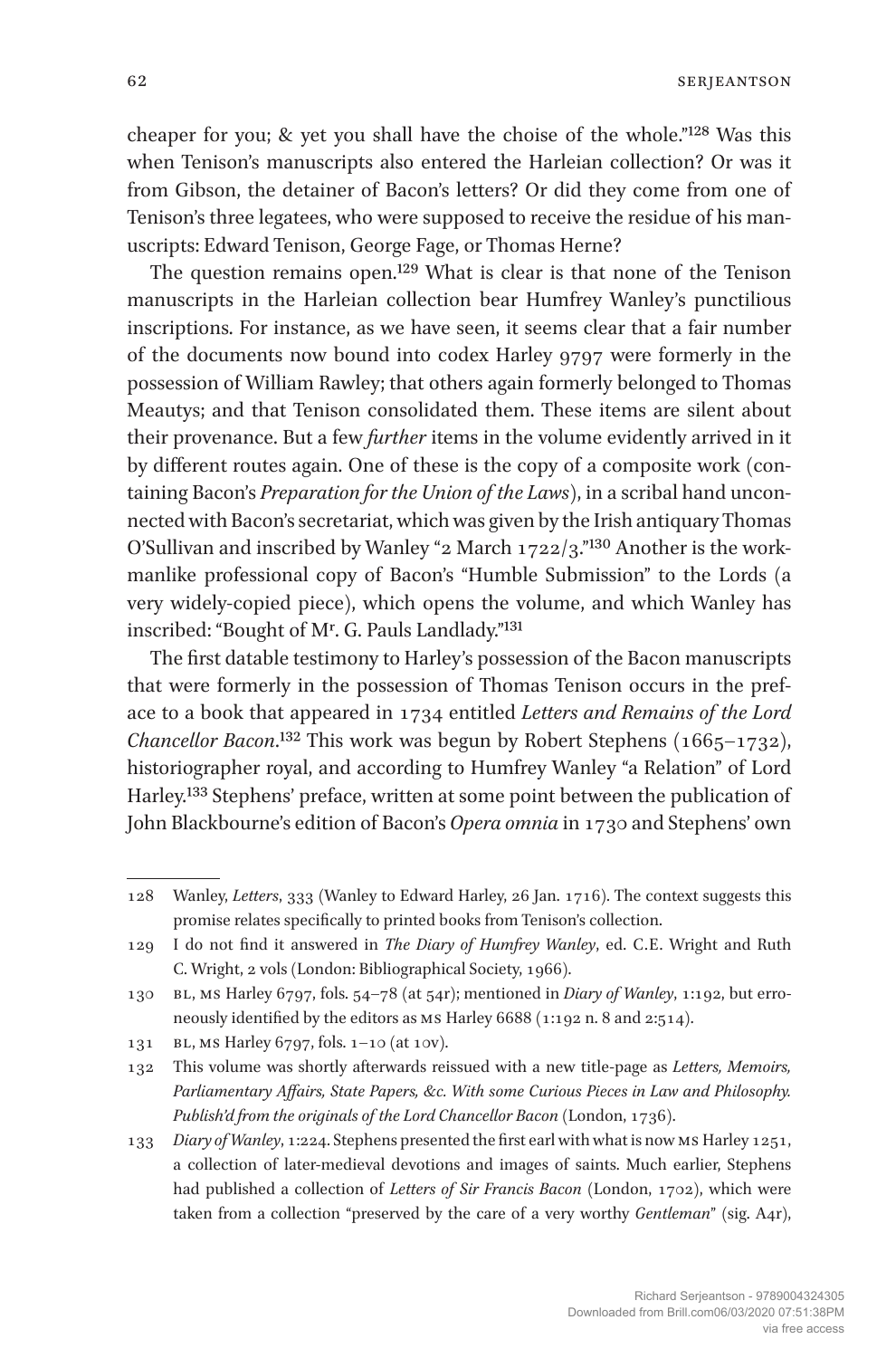death in November 1732, offers some sort of explanation for how he came to undertake the volume:

the Right Honourable the Earl of *Oxford*134 was pleased to put into my hands, some neglected manuscripts and loose papers, to see whether any of the Lord *Bacon*'s compositions lay concealed there, that were fit to be published. Upon the perusal, I found some of them written, and others amended with his Lordship's own hand, and believed that all of them had been in the possession of Dr. *Rawley*, his Lordship's Chaplain, and faithful Editor of many of his Works. I found, that several of the Treatises had been published by him, and that others, certainly genuine, which had not, were fit to be transcribed, and so preserved, if not divulged.<sup>135</sup>

In fact, as we have seen, none of the physical documents that Rawley had sent to the press do seem to survive in the Harleian collection. But there are a sufficient number of duplicated items in Harley 6797 that one can see how Stephens might have come to such a conclusion. However, in one crucial respect, Stephens' conclusion regarding the provenance of the manuscripts he had identified was wrong. They had not "all" been in the possession of William Rawley; in fact, the majority had come from Thomas Meautys. Moreover, we observe that by this point Tenison's role as the source of the documents has either been forgotten, or is being suppressed.

Stephens died in 1732, by which time he had seen through the press about half of the volume that eventually appeared. What he had edited were mostly letters, apparently copied from exemplars in the same collection from which he had printed an earlier 1702 volume of Bacon *Letters*, and which are described as being "transcribed from a fragment of his Lordship's Register."136 He also printed just a few non-epistolary items from the Harleian collection: the unfinished treatise *Of the True Greatness of* 

who remains unidentified. This volume opened the door to the much later one. Of the letters in this volume that Stephens scrupulously indicated had been printed "from the original" (all but one being from Bacon to to George Villiers) I have traced the surviving manuscript of only one: Huntington Library, MS FBL 4 (Bacon to Villiers, 22 Sept. 1617; holograph, signed, sealed). On Stephens, see further Patricia Brewerton, "Stephens, Robert (1665–1732)," *ODNB*.

<sup>134</sup> That is, Edward Harley, the second earl.

<sup>135</sup> Stephens, "Preface," III.

<sup>136</sup> See Stephens, "Preface," iii, and Bacon, *Letters and Remains*, sig. c3r (contents-page). This fragment has not been identified, if indeed it still exists.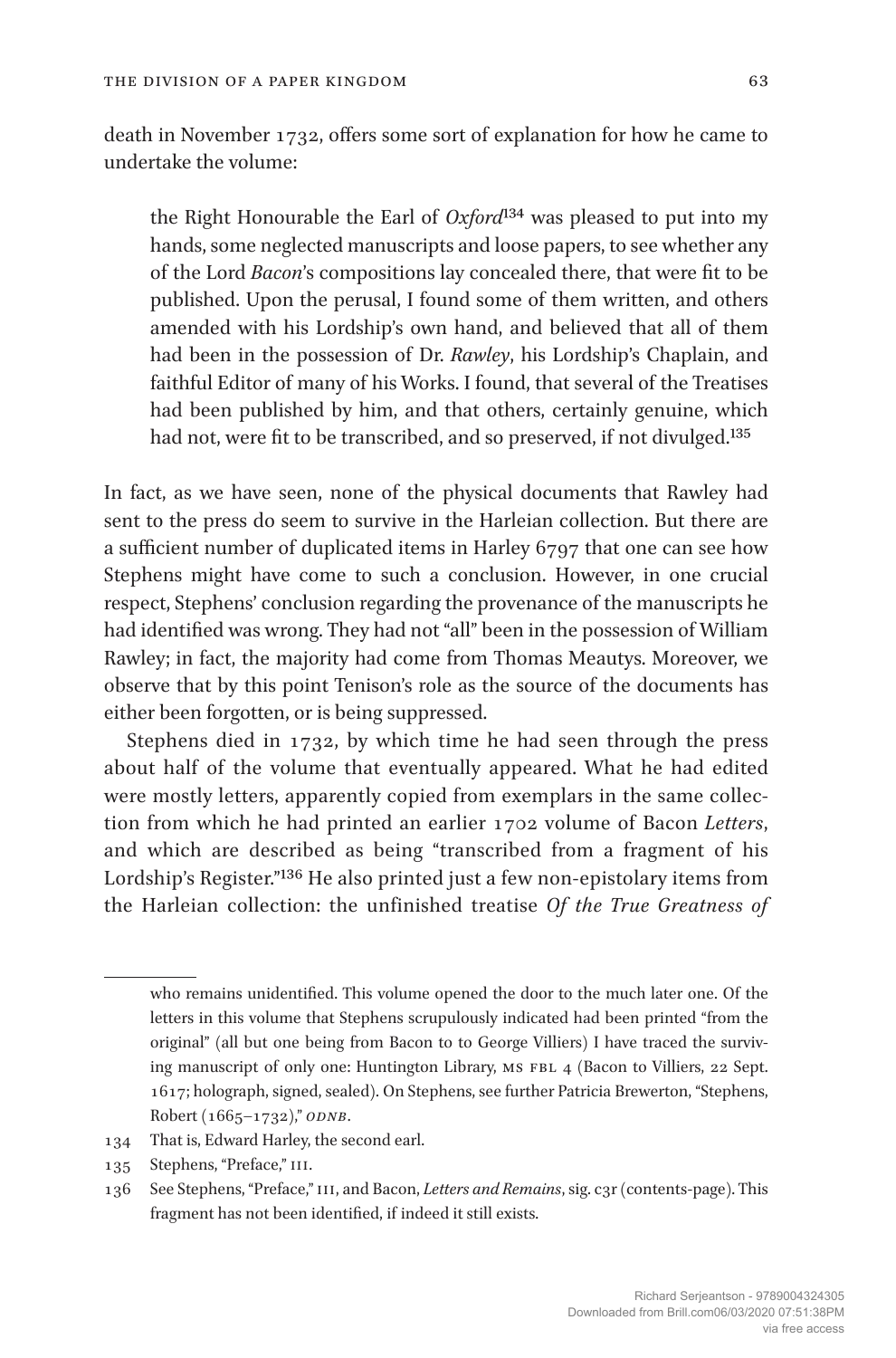64 SERJEANTSON

*Britain*;137 Bacon's *Speech at the arraignment of Lord Sanquhar*;138 and the text docketed by Bacon himself "Notes of a Speach touching the Warr" (with Spain).139 Only one manuscript he printed, the *Charge against the Countess of Shrewsbury*, cannot now be located.140

As a consequence of Stephens' untimely death, the bulk of the many important non-epistolary items in the volume were therefore edited by a different person. This was John Locker (1693–1760), who appears to have been commissioned to complete the work following Stephens' death by his widow, Mary Stephens, the author of its dedication to George II.<sup>141</sup> Locker did his work well. He may have benefited from transcriptions made by Stephens, but it is clear from his comments and also from his editions themselves that he edited the remaining items in the volume directly from "Originals" in Harley's library.142 The brief postscript that Locker wrote for a volume published under Stephens' name, but for which he did at least half the work, offers an interesting and plausible account of the fortunes of Bacon's manuscripts, drawing attention to the loss of the register-books, and to the destruction of the papers committed to Sir William Boswell. Nonetheless, Locker goes on, "is not impossible, that many of the genuine copies are yet in being," and adds that he himself had recently "met with a fair copy of the Discourse on *Ireland*, which corrects all others either manuscript or printed."143 He concludes by offering his services as an editor of any further manuscripts that might come to light, and indeed his subsequent work on Bacon's manuscripts laid the foundations for Thomas Birch's collected edition of Bacon's *Works* in 1765*.*144

<sup>137</sup> Bacon, *Letters and Remains*, sigs. 2C1r–2E4v.

<sup>138</sup> Bacon, *Letters and Remains*, sigs. 2F1r–2F3r, printing BL, MS Harley 6854, fols. 99r–100v (not in *CELM*).

<sup>139</sup> Bacon, *Letters and Remains*, sigs. 2G1r–2G4r, printing BL, MS Harley 7021, fols. 181r– 188v (not in *CELM*).

<sup>140</sup> Bacon, *Letters and Remains*, sigs. 2F3r–2G1r.

<sup>141</sup> See Patricia Brewerton, "Locker, John (1693–1760)," *ODNB*.

<sup>142</sup> See Bacon, *Letters and Remains*, 232, for a note by Locker recording the point at which Stephens' work on the volume ceased, and his own began.

<sup>143</sup> Two contemporary presentation manuscripts that might meet this description are known to survive. One is now in the Huntington Library, MS EL 1721 (*CELM*, BcF 132), which Locker would have had to have seen in the collection of the earls of Bridgewater, where it then was. The other, National Library of Ireland, MS 2582 (*CELM*, BcF 134), entered that collection in May 1954 from W. Corran, of 137 Cavehill Road, Belfast; its life before then is unknown to me.

<sup>144</sup> John Locker, "Postscript," to *Letters and Remains*, 518; [Thomas Birch?], "Advertisement," to *The Works of Francis Bacon*, 5 vols (London, 1765), sig. π3r.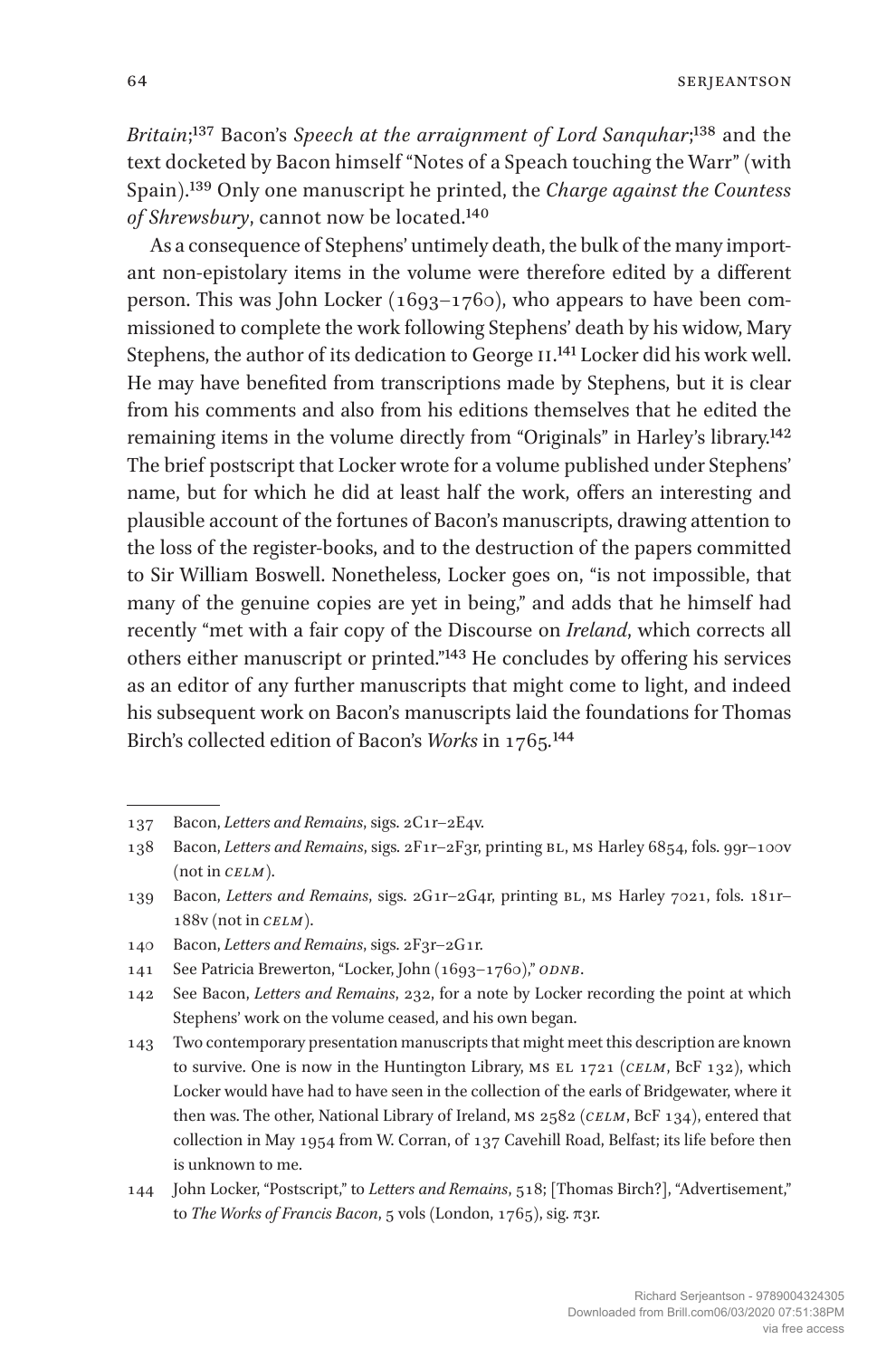By this point, however, the only substantial cache of Bacon's manuscripts that remained unpublished was the volume of letters that is now Lambeth MS 936. It was left to the capable Thomas Birch at last to print these, in 1763, in his volume of *Letters, Speeches, Charges, Remains*. This volume derived from the access that Birch had been granted to the Gibson manuscripts by Archbishop Thomas Secker through the intermediation of Viscount Royston.145 With certain exceptions, Birch admitted into this volume no manuscript that had been published before.146 Once his edition had been published, no really significant document that survived from Bacon's own posthumous archive remained to be printed. The next major contribution to the study of Baconian manuscripts was made in the midnineteenth century by the indefatigable James Spedding, who would make his way through incalculable quantities of then-uncatalogued State Papers in the Rolls Office at Chancery Lane, looking for documents containing Bacon's name or handwriting—in which endeavour he was conspicuously successful.147

Thus with Stephens' and Locker's publication of most of the treatises from the Meautys portion, and with Birch's publication of most of its letters, the three separate streams of Bacon's archival afterlife had run their course. They had all either seen their way to the press, or perished, or both. Of the Boswell portion, some had been printed, and all had perished; of the Rawley portion much had been printed, and most had perished; whereas the Meautys portion had mostly been printed, and yet had mostly survived (Fig. 1.1).

## **6 Conclusions**

The drama of Francis Bacon's archival afterlife is therefore not entirely tragic. Though the majority of his posthumous manuscripts are lost, the loss of most of them came in the course of reaching print. Their texts, therefore, if not the original documents that contained the texts, survive. Hence one important conclusion of this inquiry is that while there are a few attested works that have

<sup>145</sup> Thomas Birch, "To the Honourable Charles Yorke," in Bacon, *Letters, Speeches, Charges, Advices*, sig. A2v.

<sup>146</sup> Birch, "Preface," sig. A7v.

<sup>147</sup> Lisa Jardine and Alan Stewart, "Editing a Hero of Modern Science," in *Books and the Science in History*, ed. Marina Frasca-Spada and Nick Jardine (Cambridge: Cambridge University Press, 1996), 345–68, offer an account of Spedding's editorial labours.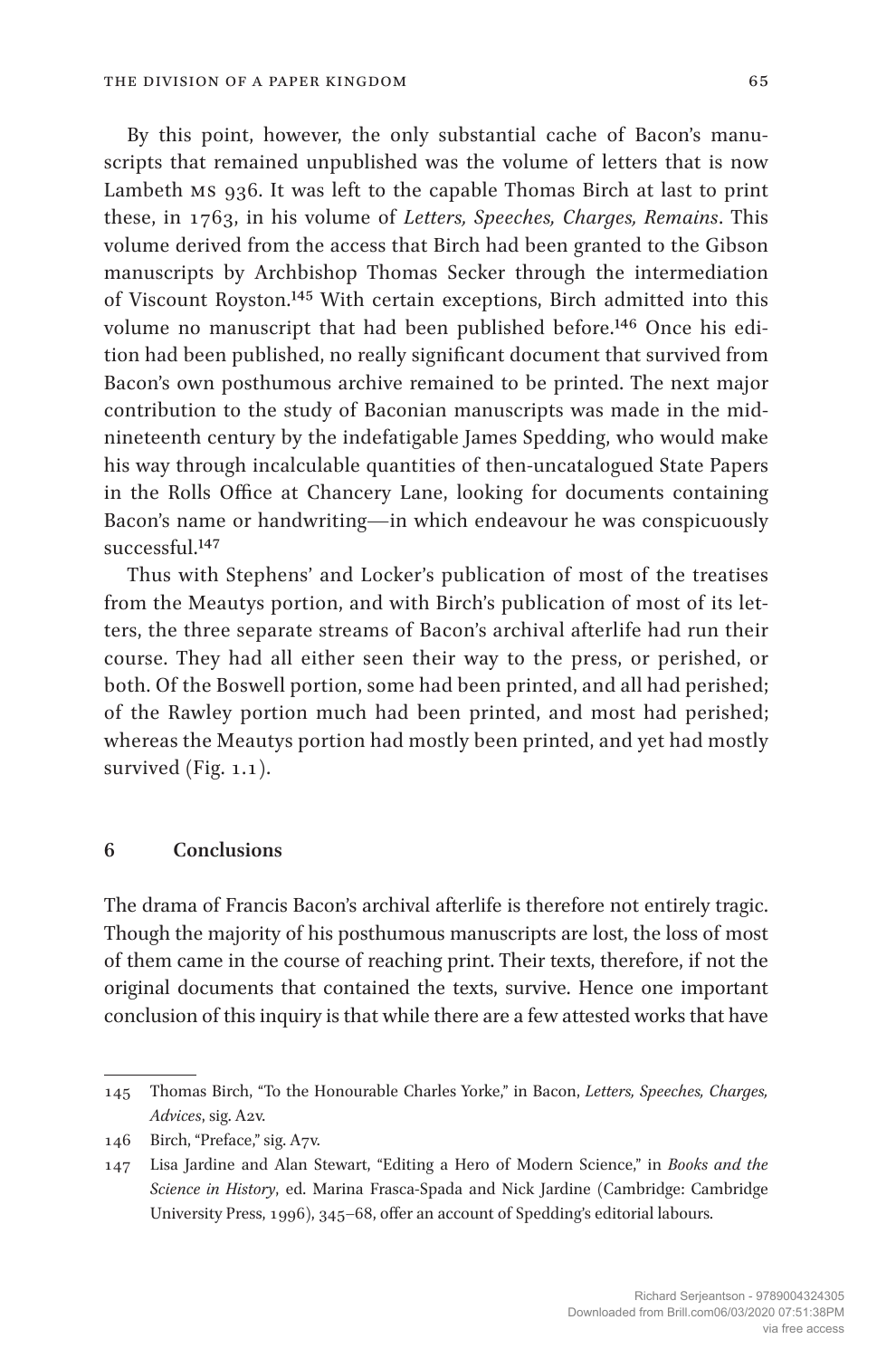66 Serjeantson

disappeared completely, the great majority of his unpublished manuscript writings that Bacon had retained to his death does seem to have been preserved in one form or another.<sup>148</sup>

The significance of Bacon's archival afterlife is therefore both representative and exceptional at the same time. It is representative insofar as it tells an unusually clearly-defined story about the changing value accorded across our period to the manuscripts of a modern author. Until the turn of the seventeenth century, the print-shop meant destruction for holograph manuscripts. Thereafter, however, the emergence of the large-scale collector—in this case the Harleys—who valued manuscripts for their authorial associations as well as for their content, meant that an autograph document could be published without perishing. In Bacon's case, that tipping-point occurred across the period between two volumes published in  $1679$  and  $1734$ . In the fifty years between Tenison's *Baconiana* (1679) and Stephens' *Letters and Remains*  $(1734)$ , a new respect for the manuscript as a document of interest in its own right had demonstrably come into being. When printing manuscripts from the noble collections of the earls of Oxford, or of his Grace the Lord Archbishop of Canterbury, it was no longer appropriate to destroy them in the process.

But the story of Bacon's archival afterlife is also exceptional. It is exceptional for the intensity with which his manuscripts were sought after; for the effort that went into publishing them; and for the size of the readership that made collections of his remains marketable. Following his death, Bacon relatively quickly became a modern classic—a writer, in Thomas Birch's words, "equal to the most valuable of the ancients."149 It was this reputation, above all, that animated the interest of archbishops and future archbishops, and which facilitated the preservation and the publication of his manuscripts.

But why was the seventeenth-century print-shop so destructive? A number of reasons suggest themselves. At a practical level, the print-shop destroyed manuscripts by virtue of being cast-off, composed, and used for correction. The notoriously low proportion of surviving manuscripts that bear witness to these processes demonstrate that printers were not in the habit of returning

<sup>148</sup> Among the attested but unlocated manuscript works by Bacon are his "De arthritide" (n. 47, above); his "Ornamenta Rationalia" (n. 150, below); and an early treatise entitled "Of Active Knowledge," discussed in Richard Serjeantson, "Francis Bacon's *Valerius Terminus* and the Voyage to the *Great Instauration*," *Journal of the History of Ideas* 78 (2017), 341–68.

<sup>149</sup> Birch, "Preface," sig. A8r.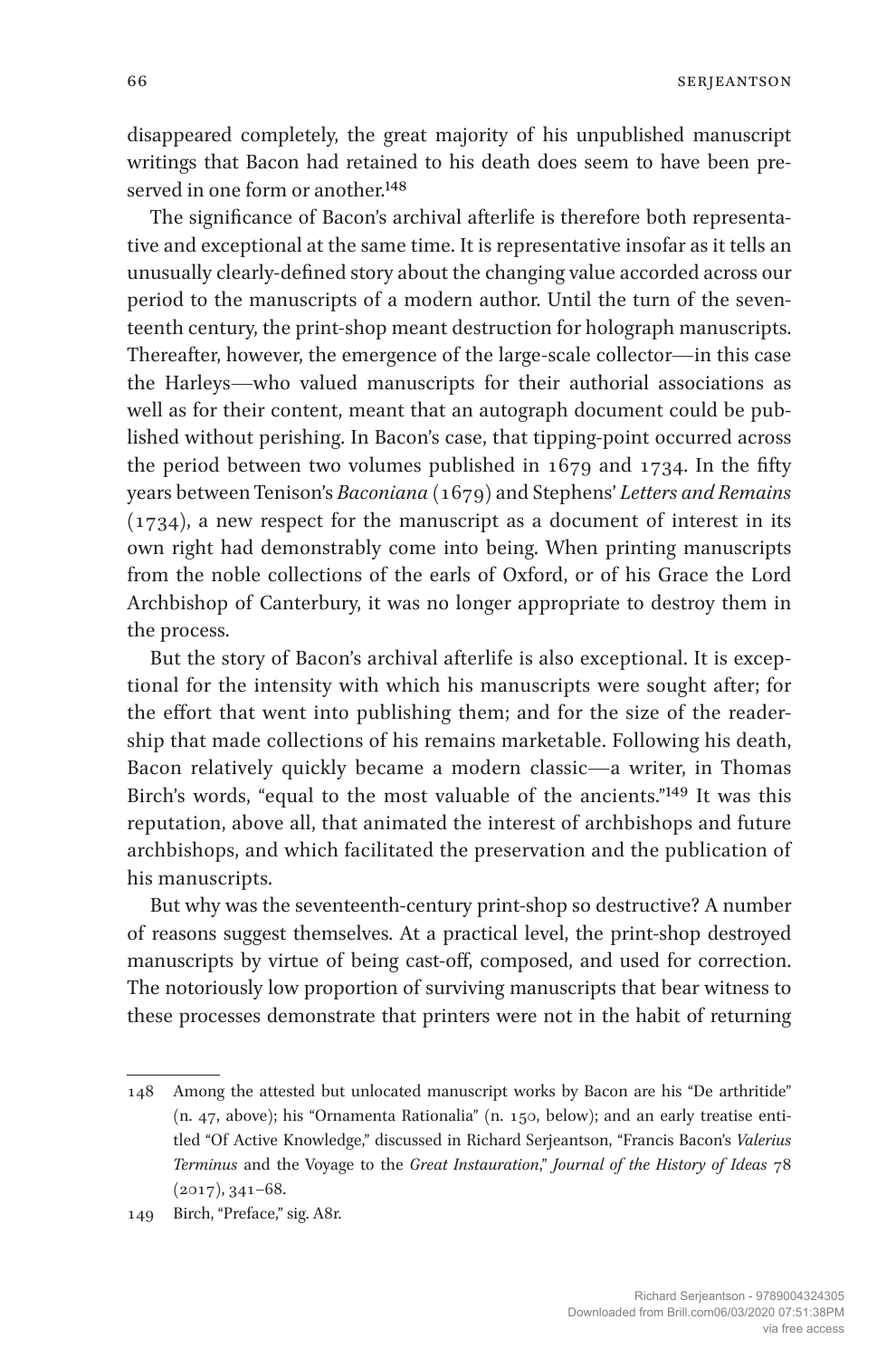copy to its authors or editors.150 Given this, however, we must also assume that editors of posthumous works did not expect to have the manuscript they submitted to the print-shop returned to them. Yet the loss, without exception, of the documents that were published by Rawley and Tenison strongly implies that they sent originals, and not copies, to the press. Tenison bitterly laments the loss of the manuscript of Bacon's *Ornamenta Rationalia*, yet one infers that had he found it, and printed it, the document itself would have been freely discarded.151 Hence, for these seventeenth-century editors, it appears that the value of a manuscript lay in the contents of its text, and that once that text was published, it superseded any specific interest the document itself possessed. Tenison valued the presence of Bacon's handwriting, but only insofar as it bore witness to the authenticity of the text it offered.

The matter of authenticity is therefore also crucial to the story of Bacon's archival afterlife. Every one of his posthumous editors provided a preface asserting the authoritative source of the documents they are printing. Gruter's first sentence stated that what he had to offer derived from copies made "from manuscript volumes which the author had accurately reviewed and variously altered."152 In the *Resuscitatio* Rawley reminded the reader of his own role as Bacon's amanuensis, and spoke of setting forth his "true, and Genuine, writings themselves."153 With the publication of the *Opuscula* a year later he noted that no more of Bacon's writings remained in his hands.154 Tenison insisted that he was publishing nothing in his *Baconiana* that was not in either Bacon's or Rawley's handwriting. Again, therefore, the presence of an author's hand guaranteed authenticity; but it was an authenticity of the text rather than of the document. In no case did an editor before 1734 feel the need to verify their own good faith by appealing to the availability of documents; Tenison, rather, referred anyone "who doubteth of my Veracity in this matter" to a person: his "worthy Friend Mr. *John Rawley*," William's executor and son.155

<sup>150</sup> Some such documents which do survive are accounted for in J. K. Moore, *Primary Materials Relating to Copy and Print in English Books of the Sixteenth and Seventeenth Centuries* (Oxford: Oxford Bibliographical Society, 1992).

<sup>151</sup> Tenison, "An Account," 89–90. This document does indeed appear to be lost.

<sup>152</sup> Gruter, "Lectori," sig. \*5r: "ex Manuscriptis Codicibus, quos accurate recensuerat & varie emendarat author."

<sup>153</sup> William Rawley, "To the Reader," sig. (a)4r–v.

<sup>154</sup> Rawley, "Lectori S*alutem*," in Bacon, *Opuscula*, sig. \*2r: "neque plura mihi in manibus esse."

<sup>155</sup> Tenison, "An Account," 79.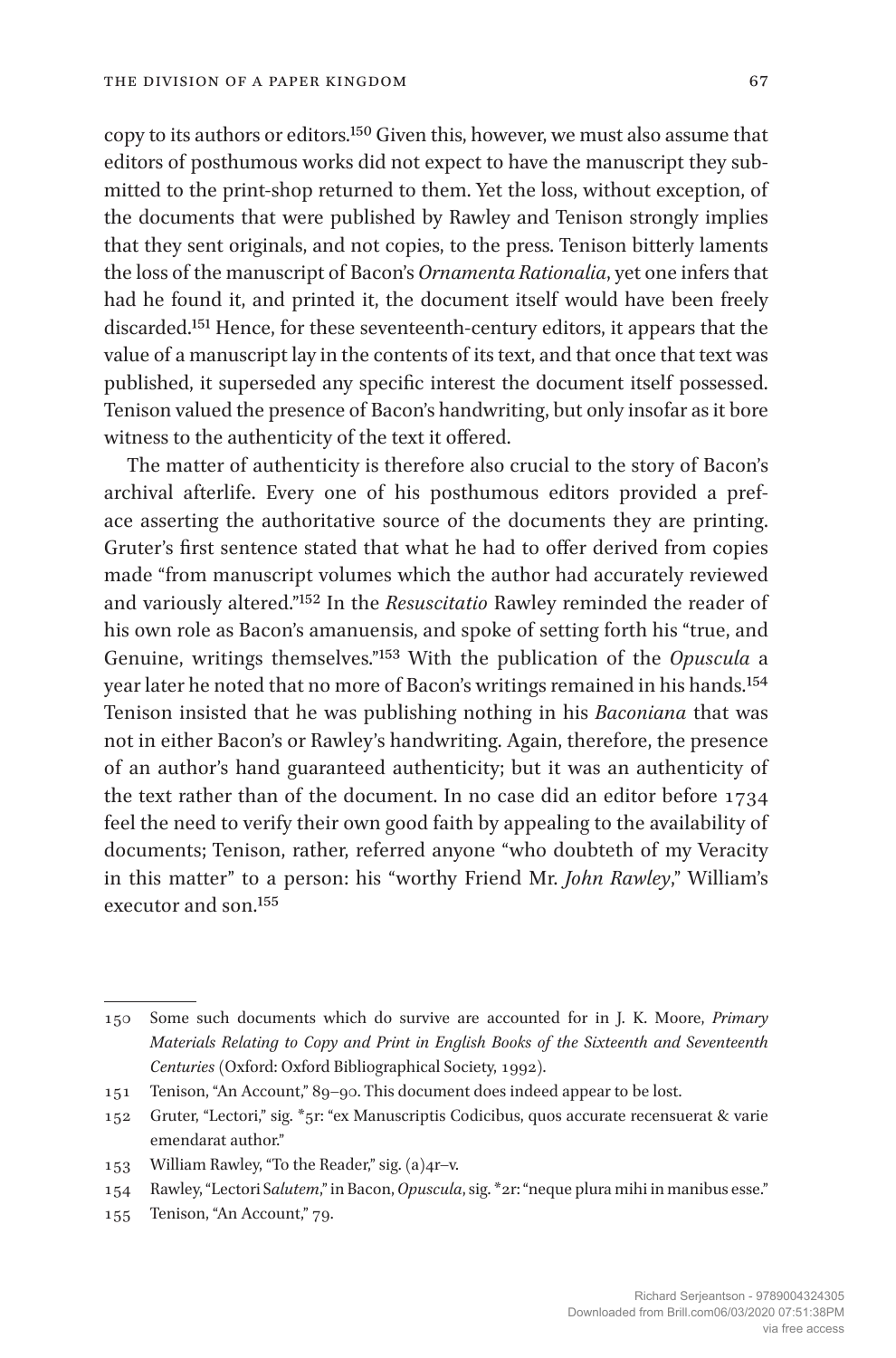68 SERJEANTSON

One reason why early editors of letters, in particular, might have been coy about the location of original documents, was the persistent suspicion that the publishing of an individual's private correspondence was, as Robert Stephens put it in 1702, a "great … violation of the secrecy that is due to them."156 It was precisely "Cabalistick mysteries of State," after all, that was the attraction of printing the circulating volumes of manuscript letters that appeared in Bacon's *Remaines* (1648), and in the *Cabala* (1663).157 In 1763, by contrast, Thomas Birch was confident that in his own time "the rights of historical truth" ought not to be prejudiced by a misplaced "delicacy."158 In a parallel development, Birch now also begins his edition by seeking to establish the provenance of the manuscripts he is printing.159

But the most far-reaching development that this story exposes is the changing character of manuscript collections across the seventeenth century. Bacon (*d.* 1626), had a substantial archive; but it was divided among heirs he had not chosen, and its contents are now largely lost. Boswell (*d.* 1650), had a notable manuscript collection for his time; but it was lost following his death by someone—Isaac Gruter (*d*. 1680)—who should have appreciated it. Thomas Meautys' (*d.* 1649) box survived only by a "strange providence." Thomas Tenison (*d*. 1715), by contrast, was a serious clerical collector, who went so far as to found his own parochial library, and whose interests and energies united the surviving Bacon manuscripts along with many other documents. Yet he deliberately divided his own collection at his death; and the existence of both his own library at St Martins-in-the-Fields, and that of the archbishops of Canterbury at Lambeth, was not enough to prevent his choicest Baconian documents from passing, silently, into the endlessly receptive and guinea-laden hands of Robert (1661–  $1724$ ) or Edward  $(1689-1741)$  Harley. It was only once Bacon's manuscripts arrived in their collection that their travels finally ended. Moreover, their permanent safety was only really assured when a growing sense of national patrimony, together with a growing national wealth, allowed that extraordinary collection to be purchased for the nation in 1753 and placed

<sup>156</sup> Stephens, "The Preface," to Bacon, *Letters* (1702), sig. A3r. In his later "Preface" to Bacon, *Letters and Remains*, v, Stephens is similarly concerned "for his Lordship's honour."

<sup>157</sup> G. Bedell and T. Collins, "The Stationers to the Reader," in *Cabala, sive Scrinia Sacra, Mysteries of State and Government: in Letters of Illustrious Persons and Great Ministers of State* (London, 1663), sigs. A3v–A4v.

<sup>158</sup> Birch, "Preface," sig. A6v.

<sup>159</sup> Birch, "Preface," sigs. A6v–A7v.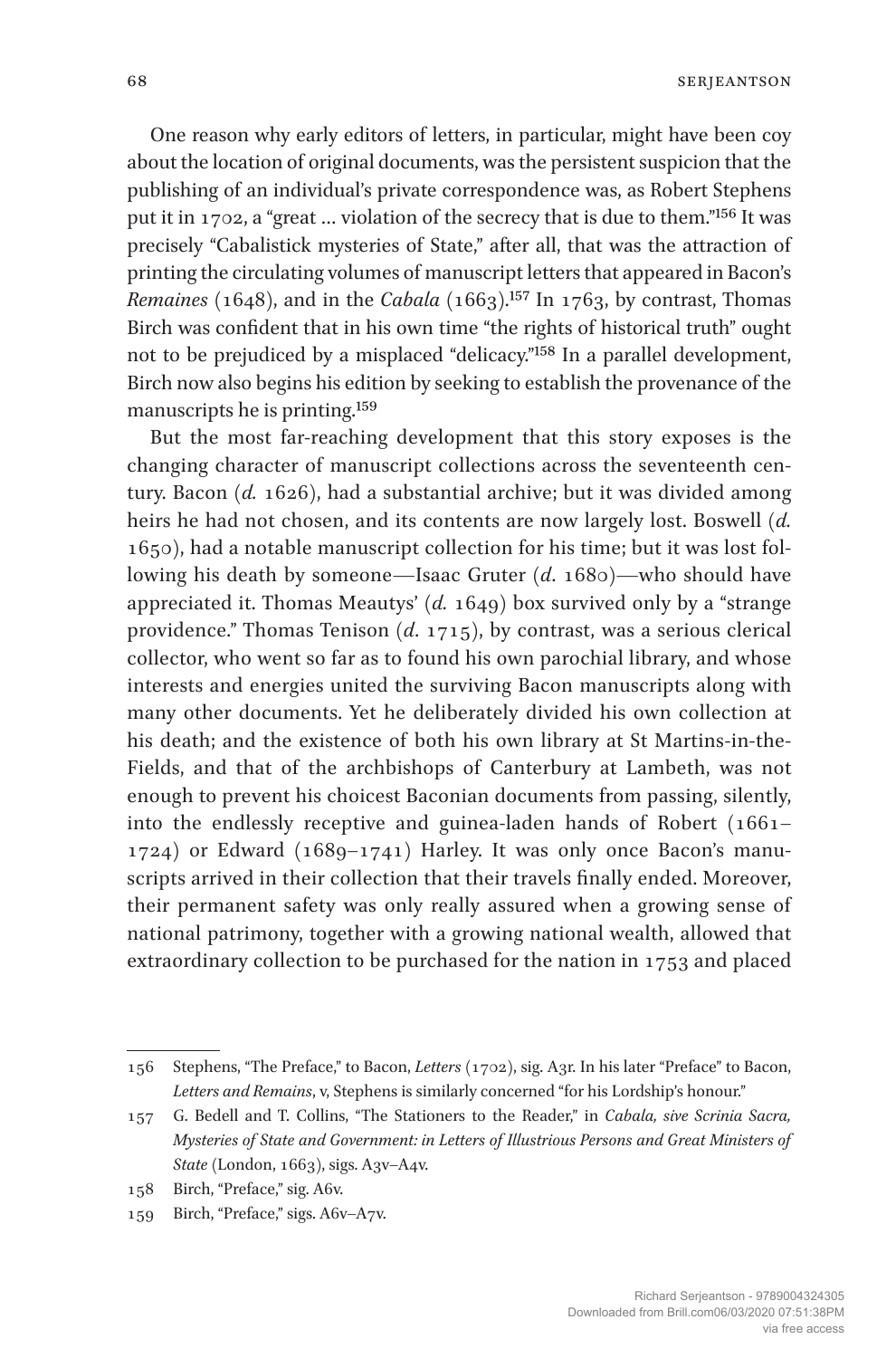in the newly-founded British Museum "to be consulted by the curious, and for public Use to all Posterity."160 So far, at least, that noble goal remains intact.

This story illustrates, finally, that two kinds of person, in particular, tend to make lists of an author's writings: biographers, such as John Aubrey; and editors, such as Rawley or Tenison. Seventeenth-century editors used lists to master a multiplicity of writings which, in the case of Francis Bacon, are uniquely numerous, various, and complicated. The catalogues they created have a general historical interest for what they tell us about attitudes to manuscripts and their circulation. But for any modern editor of Bacon's writings these lists now also have a specific functional necessity: they help establish what papers once existed; from what sources texts were printed; and where to look for any documents that might still exist to be discovered.

But the early-modern manuscript-list is not ultimately a merely banausic document. For there was also a further kind of person who made and collected such catalogues in the seventeenth century. These were the intelligencers, the collectors, the readers, and the thinkers, who were excited (and sometimes also disappointed) by the manuscripts they found, and who laid plans to use them.<sup>161</sup> For these people, the manuscript-list was a cousin to the *desiderata* or wish-list—a genre that Francis Bacon helped bequeath to the modern world.162 For figures such as John Sparrow, Justinian Isham, or Samuel Hartlib, manuscript-lists served as tantalising promises of knowledge yet to be acquired. Even now, they retain something of that quality.163

<sup>160</sup> The words are those of the Act authorizing the sale, quoted in *A Catalogue of the Harleian Manuscripts in the British Museum* (London, 1808), 1:1.

<sup>161</sup> See e.g. Justinian Isham to Samuel Hartlib, 20 Jan. 1640 (*Hartlib Papers*, SUL, HP 44/2/ 9A): "I doubt not but to obtaine *th*e Lord Veru*lams* MS. againe, to compare w*i*th that you shall send."

<sup>162</sup> Vera Keller, *Knowledge and the Public Interest, 1575–1725* (Cambridge: Cambridge University Press, 2016), 127–66.

<sup>163</sup> I am grateful to Angus Vine for the expertise that he has contributed to this study; to Noel Malcolm for remarks that helped stimulate its conclusions; and to the editors and anonymous referee of this volume for their judicious advice. The research leading to these results has received funding from the European Research Council under the European Union's Seventh Framework Programme (FP7/2007–2013)/ERC grant agreement no. 617391.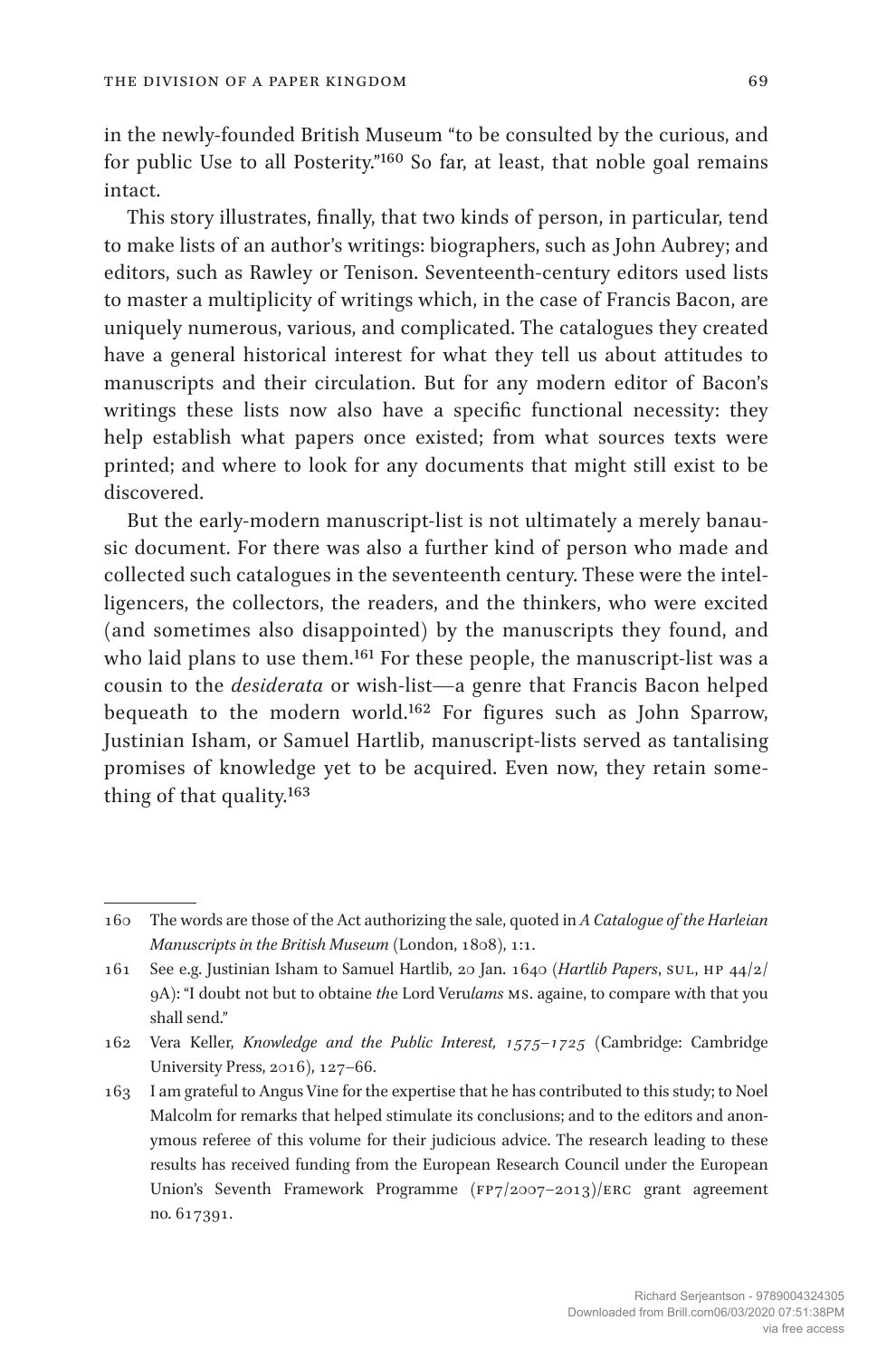# **Appendix**

#### *Some Seventeenth-Century Lists of Bacon's Writings*

| 1625         | FRANCIS BACON, "Epistola ad Fulgentium." An account of his own                   |
|--------------|----------------------------------------------------------------------------------|
|              | printed writings. <sup>164</sup>                                                 |
| after $1626$ | WILLIAM RAWLEY, "Lord St Albans works printed."165                               |
| by $1639$    | WILLIAM RAWLEY/JOHN SPARROW, "A Catalogue of the extant                          |
|              | Manuscripts of Bacon, Lord Verulam viscount St Alban."166                        |
| by $1639$    | WILLIAM RAWLEY, "a full Catalogue of Verulams MS. which Dr Raleigh               |
|              | hase. $"167$                                                                     |
| 1652         | ISAAC GRUTER sends William Rawley a catalogue (Indeterminate) of                 |
|              | William Boswell's Bacon manuscripts (now lost). <sup>168</sup>                   |
| 1655         | WILLIAM RAWLEY sends Gruter a "little catalogue" ( <i>indiculum</i> ) of his     |
|              | own holdings (also lost). <sup>169</sup>                                         |
| 1657         | WILLIAM RAWLEY, "A Perfect List of his Lordships true Works, both in             |
|              | English, and Latin." Lists works printed and about-to-be printed. <sup>170</sup> |
| after $1657$ | JOHN AUBREY, "His Writings." Lists Bacon's printed writings. <sup>171</sup>      |
| 1660         | THOMAS BUSHELL, "Post-script to the Judicious Reader." Lists some of             |
|              | Bacon's printed writings. <sup>172</sup>                                         |

<sup>164</sup> Bacon to Fulgenzio Micanzio [*c*.1625], in Francis Bacon, *Opuscula* (London, 1658), 172–4.

<sup>165</sup> LPL, MS 2086, fol. 29v.

<sup>166</sup> *Hartlib Papers*, Ephemerides, 1639 (SUL, HP 30/4/5A). The same list, not in Hartlib's hand and with very minor differences, is at BL, MS Sloane 429, fol. 243r (papers of Daniel Foote). Hartlib sent this "Catalouge" of Bacon's manuscripts to Justinian Isham in 1639 (Isham to Hartlib, 2 Sept. 1639; *Hartlib Papers*, YALE/16 [*i.e.* Beinecke Library, Osborn Collection, MS File 16792]).

<sup>167</sup> Copy at BL, MS Sloane 629, fols. 244r–245v (papers of Daniel Foote). Mentioned in *Hartlib Papers*, Ephemerides, 1639 (SUL, HP 30/4/27B). Hartlib also sent John, Baron Robartes, a "Register of my Lord Verulams M.S." on 10 March 1640, which will have been either this or the previous item (*Hartlib Papers*, SUL, HP 7/55/1A).

<sup>168</sup> Tenison, *Baconiana*, 222 (Gruter to Rawley, 29 May 1652): "Mitto indicem eorum, quæ ex *Boswelliani* Musei scriniis chartaceis penes me extant."

<sup>169</sup> Tenison, *Baconiana*, 231 (Gruter to Rawley, 20 Mar. 1655): "Et quamvis pauxillum erat quod præter gratias pro indiculo reponerem ..."

<sup>170</sup> Francis Bacon, *Resuscitatio*, ed. William Rawley (London, 1657), sig. 3Q4r.

<sup>171</sup> OB, MS Aubrey 6, fol. 74, printed in Aubrey, *Brief Lives*, 1:73–74 (life of Bacon).

<sup>172</sup> Thomas Bushell, *An Extract ... of his Late Abridgement* (London, 1660), 21.